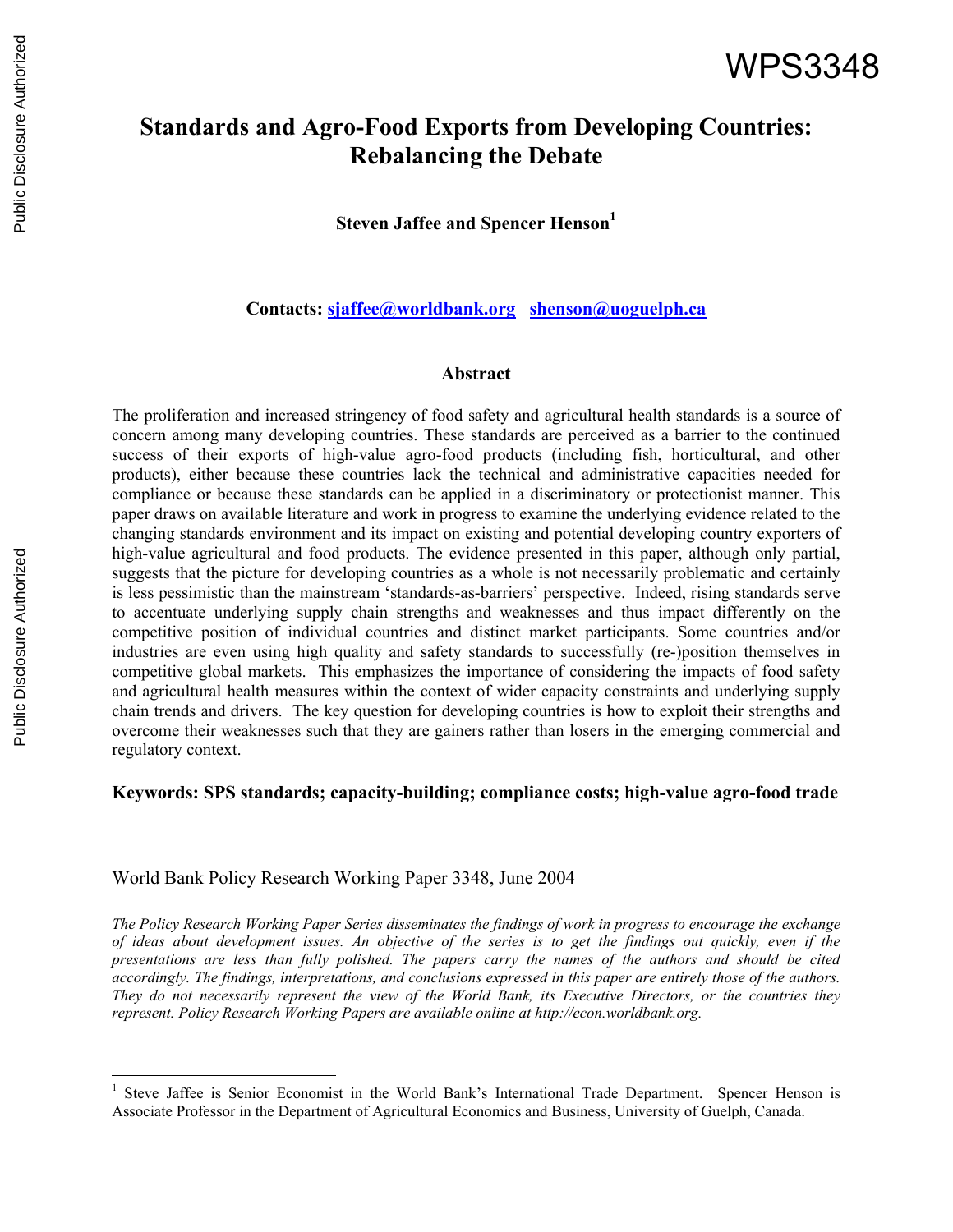#### **1. INTRODUCTION**

This paper explores the impact that food safety and agricultural health standards are having on the performance of developing countries with respect to agricultural and food product exports. It recognizes that standards can, and indeed do, act to impede exports, either because explicit bans are placed on imports of particular products or the costs of compliance with stringent requirements diminish export competitiveness. However, in an attempt to 'rebalance' the dialogue in this area, it suggests that the proliferation and increased stringency of food safety and agricultural health standards are creating a new landscape that, in certain circumstances, can be a basis for the competitive repositioning and enhanced export performance of developing countries. Thus, standards can be a source of competitive advantage, or at least developing countries may have little choice but to respond as standards evolve and should do so in a manner that is to their best strategic advantage. Key to this, however, is the ability of developing countries to upgrade capacity and make necessary adjustments in the structure and operation of their supply chains. Thus, from the outset, the chapter purposefully explores the nature of this new standards landscape and the related capacity requirements, before moving on to a discussion of the impacts on trade. Further, in discussing these trade effects it adopts not only the traditional approach using quantitative measures of changes in trade that are related to the evolution of standards, but presents a number of illustrative case studies that relate losses or gains in trade to food safety and agricultural health requirements within the context of wider supply chain challenges.

# **2. STANDARDS: BARRIER or CATALYST?**

Expanding global trade in perishable agricultural products and high-value foods has served to highlight the extent to which national standards for food safety and animal and plant health diverge, as well as the differential capacities of public authorities and commercial supply chains to manage the potential risks associated with trade in these products. For many higher-value foods, including fruits and vegetables, fish, beef, poultry and herbs and spices, the challenges of international competitiveness have moved well beyond price and basic quality parameters to greater emphasis on food safety and agricultural health concerns.<sup>2</sup> Across this range of products there is increasing attention to the risks associated, for example, with microbial pathogens, residues from pesticides, veterinary medicines or other agricultural inputs and environmental or naturally-occurring toxins. In turn, there is greater scrutiny of the production or processing techniques employed along these supply chains (Buzby and Unnevehr 2003).

There are various reasons why food safety and agricultural health standards, commonly referred to as sanitary and phytosanitary (SPS) measures within the context of the World Trade Organization (WTO), differ between countries (Unnevehr 2003 and Henson 2004). First, there are significant differences in tastes, diets, income levels and perceptions that influence the tolerance of populations toward these risks. Differences in climate and in the available technology (from refrigeration through to irradiation) affect the incidence of different food safety and agricultural health hazards. Standards reflect the feasibility of implementation, which itself

 $\overline{a}$  $2^2$  For the more 'traditional' agro-food export commodities of developing countries, such as beverage crops, fiber crops, tobacco and sugar, international trade is still largely governed by price and basic quality parameters and by traditional forms of trade protection/preferences.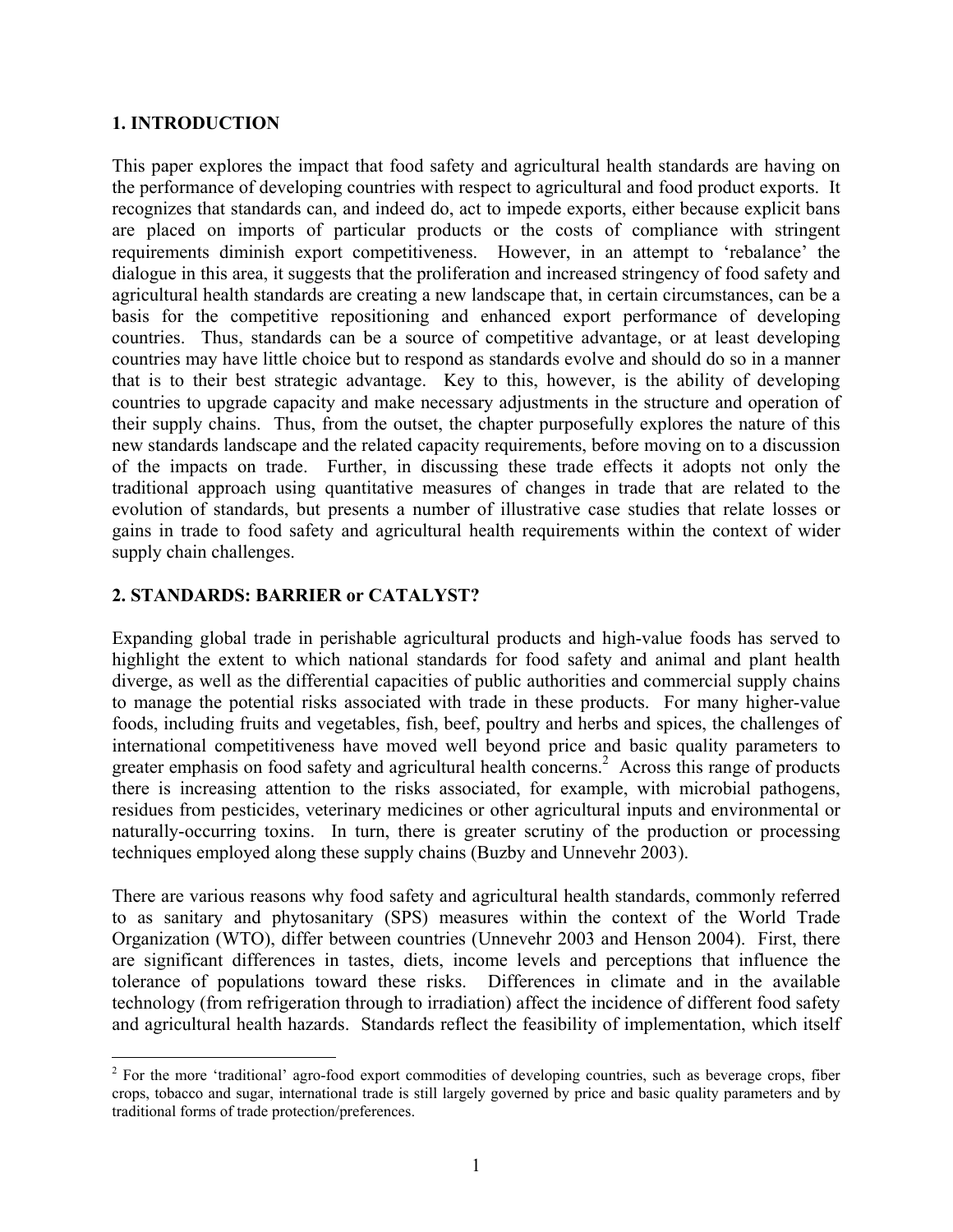is influenced by legal and industry structures as well as available technical, scientific, administrative and financial resources. Some food safety risks, for example, tend to be greater in developing countries due to weaknesses in physical infrastructure (for example standards of sanitation and access to potable water) and the higher incidence of certain infectious diseases. Further, tropical or sub-tropical climatic conditions may be more conducive to the spread of certain pests and diseases that pose risks to human, animal and/or plant health.

The intrinsic risks associated with the production, transformation and sale of high-value and perishable food products, combined with different standards and institutional capabilities, can pose major challenges for international trade in these products. This is even more so because the landscape for food safety and agricultural health standards is rapidly changing. Over the past decade there has been greatly increased public awareness and concern about food safety within high-income developed countries in the wake of a series of highly publicized food scares or scandals.<sup>3</sup> In some countries, these events have shaken the underlying confidence of consumers in national or regional systems of food safety regulation. In response, there have been significant institutional changes in food safety oversight and reform of pertinent laws and regulations. For long-held concerns (for example the potential environmental and health impacts of pesticides), there has been a tightening of many standards in industrialized and other countries. In addition, new standards are being applied to address previously unknown or unregulated hazards.<sup>4</sup>

In parallel with these changes in official standards and public oversight, have been accelerated moves by the private sector to address food safety risks and otherwise address the concerns and preferences of consumers and civil society organizations. Much of the motivation behind this trend has been the mitigation of reputational and/or commercial risks, while in some product lines and industries these moves have also been part of commercial strategies of differentiation. The ensuing result has been a growing plethora of private 'codes of practice', standards and other forms of supply chain governance. While these efforts have been especially prominent amongst major food retailers, food manufacturers and restaurant chains in industrialized countries, systems of private food safety governance are also being applied more widely in middle-income and some low-income countries, in part through the investments undertaken by multinational supermarket or restaurant chains and competitive responses by local firms (Reardon and Berdegue 2002). In addition, new food safety standards in industrialized countries are serving to shape the expectations of developing country consumers, especially those with higher incomes and in urban areas.

The proliferation and enhanced stringency of food safety and agricultural health standards is a source of concern among many developing countries and those promoting the increased integration of these countries into the world trading system. Reflecting wider changes in the trade regime for various agricultural and food products, there is a presumption that food safety and agricultural health measures can (and will) be used as a protectionist tool, providing 'scientific' justifications for prohibiting imports of certain products altogether, or discriminating against imports by applying higher standards and/or more rigorous regulatory oversight than on

<u>.</u>

<sup>&</sup>lt;sup>3</sup> A few examples include Bovine Spongiform Encephalopathy (BSE) in beef in the UK, *E. coli* in hamburgers in the United States, and dioxins in animal feed in Belgium. 4

For example BSE, Genetically-Modified Organisms (GMOs), environmental contaminants (such as dioxins and PCBs) and naturally-occurring toxins (such as Ochratoxins).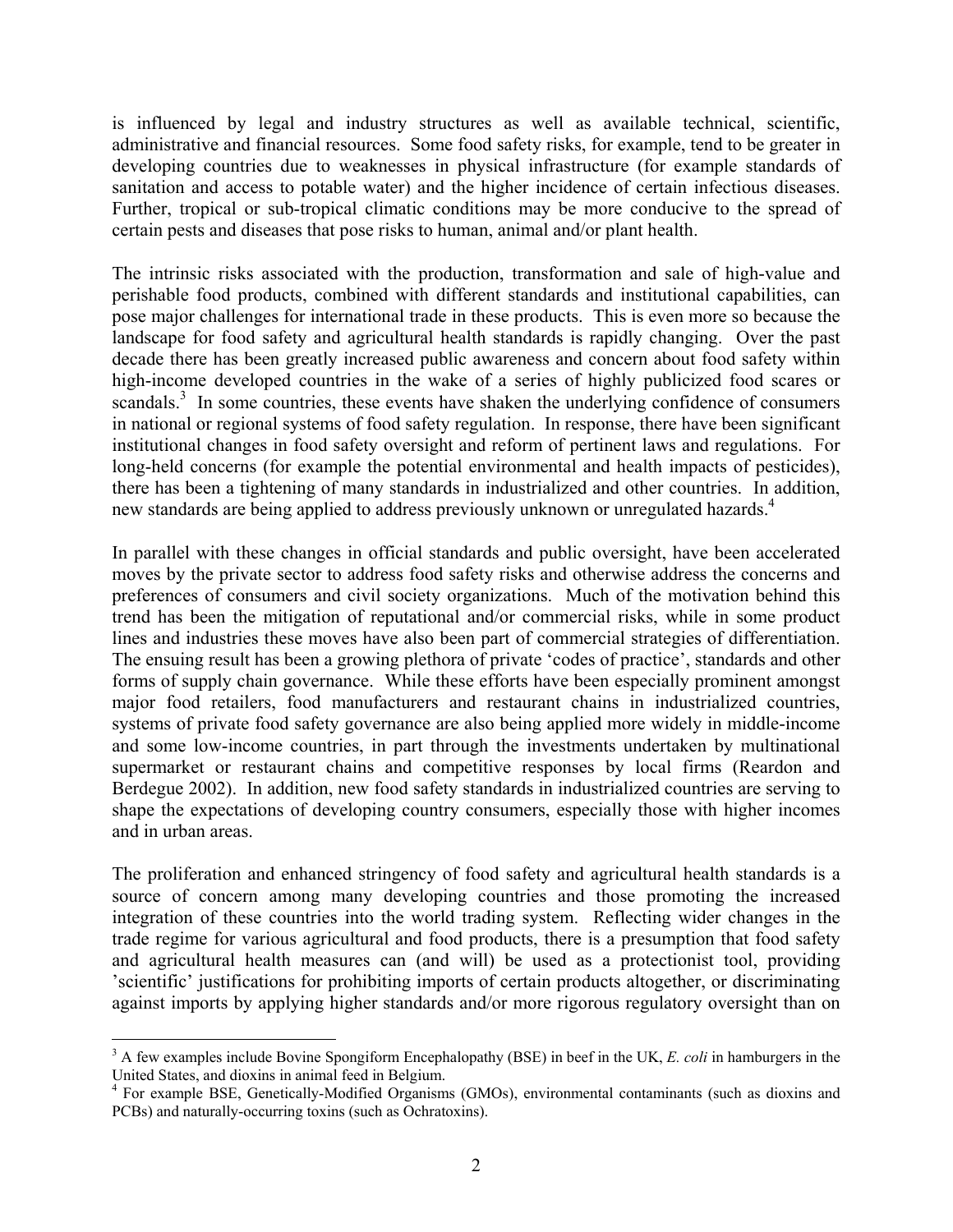domestic suppliers. Even if standards are not intentionally used to discriminate against imports, there is concern that their growing complexity and lack of harmonization between countries could still impede the trading efforts of developing countries.

There is also concern that many developing countries simply lack the administrative, technical and scientific capacities to comply with emerging requirements, presenting potentially insurmountable barriers in the short or medium-term. And, the investment and recurrent 'costs of compliance' could undermine the competitive position of developing countries or otherwise compress the profitability of high-value food exports. The combined effects of institutional weaknesses and rising compliance costs could, it is argued, contribute to the further marginalization of weaker economic players at various levels, including small/poor countries, small and medium-sized businesses and small-holder farmers.

An alternative and less pessimistic view emphasizes the potential opportunities provided by the evolving standards environment and the likelihood that certain developing countries can utilize such opportunities to their competitive advantage. From this perspective, many of the emerging public and private standards are viewed as a necessary bridge between increasingly demanding consumer requirements and the participation of distant (and international) suppliers. Many of these standards provide a common language within the supply chain and promote the confidence for consumers in food product safety.<sup>5</sup> Without that confidence, the market for these products cannot be maintained, let alone increased, in turn jeopardizing international trade.<sup>6</sup>

From this 'standards-as-catalyst" perspective, the challenge inherent in compliance with food safety and agricultural health standards may well provide a powerful incentive for the modernization of developing country export supply chains and give greater clarity to the necessary and appropriate management functions of government. Further, via increased attention to the spread and adoption of 'good practices' in agriculture and food manufacture, there may be spillovers into domestic food safety and agricultural health, to the benefit of the local population and domestic producers. Part of the costs of compliance could be considered necessary investments, while an array of foreseeable and unforeseeable benefits might arise from the adoption of different technologies or management systems. Rather than degrading the comparative advantage of developing countries, enhancement of capacity to meet stricter standards could, potentially, create new forms of competitive advantage. Hence, the process of standards compliance could conceivably provide the basis for a more sustainable and profitable trade over the long-term, albeit with some particular winners and losers.<sup>7</sup>

<sup>&</sup>lt;sup>5</sup> The increased number and blend of product and process attributes now sought by consumers can be embodied in agreed standards, thus reducing transaction costs.

<sup>&</sup>lt;sup>6</sup> The array of recent food scares and their enormous short or medium term impacts on consumer demand and international trade in beef and selected other livestock products fully attest to the importance of consumer confidence in food safety governance systems.

<sup>&</sup>lt;sup>7</sup> Whilst this is currently the minority view of the impact of SPS measures on developing countries, there is an expanding catalogue of cases where countries have been able to exploit market opportunities because of their greater capacity to comply with food safety or animal health requirements. This may reflect 'natural' differences in the prominence of food safety or plant/animal disease problems, for example because of climatic conditions, or the success of efforts to enhance SPS control capacity.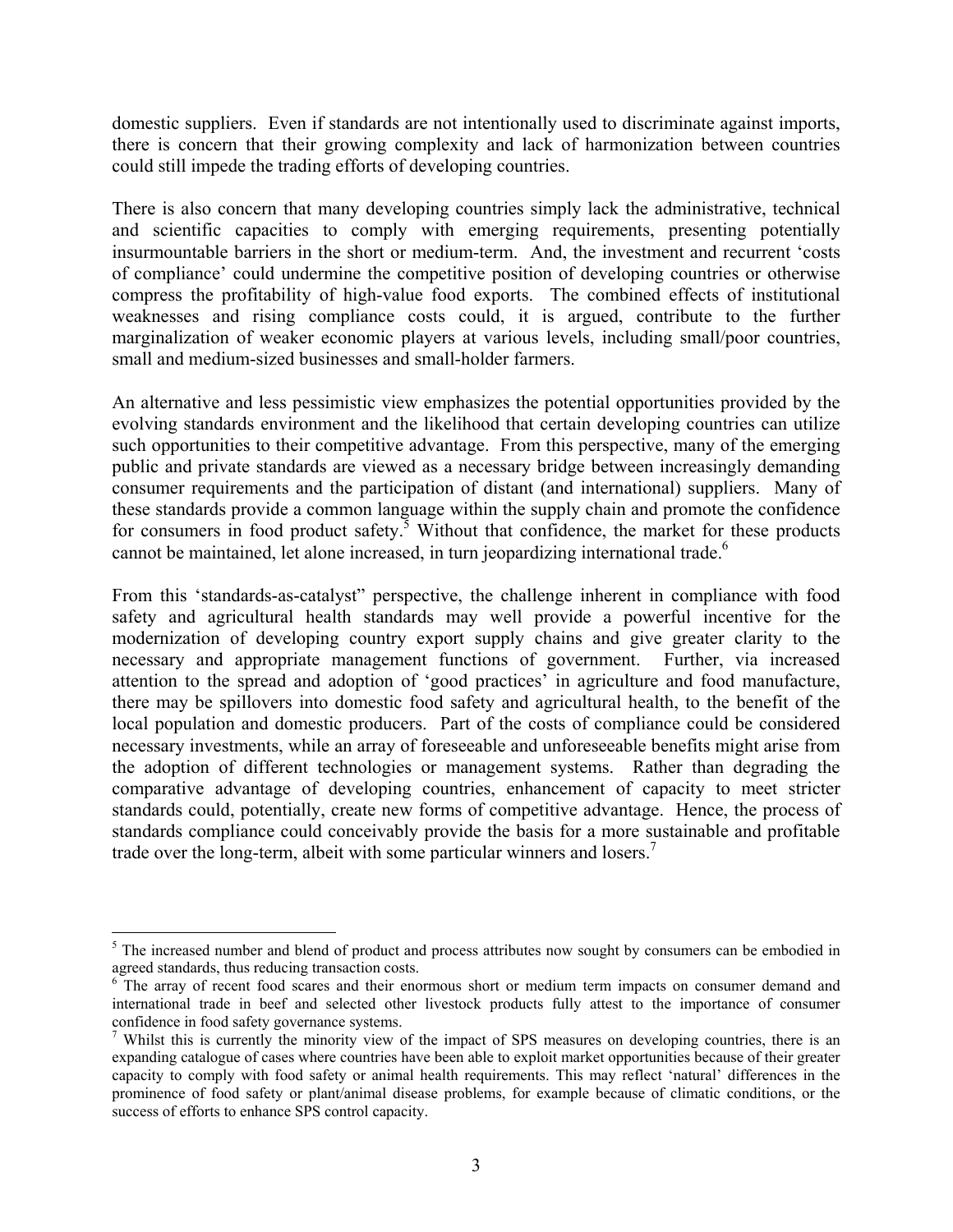This rather crude dichotomy between 'standards as barriers' and 'standards as catalysts' suggests a complex reality in which close attention is needed to the specifics of particular markets, products and countries to understand how the changing food safety and agricultural health standards environment is providing challenges and opportunities for developing countries. Further, there is a need to understand the strategic options and patterns of performance of developing countries in meeting these challenges and their ability to exploit emerging opportunities. This paper draws upon the available literature and work in progress to comment on the underlying evidence related to the changing standards environment and its implications for both existing and potential developing country exporters of high-value agricultural and food products. The following sections provide a commentary on the varied concerns associated with standards and developing country trade, noting the availability of systematic or anecdotal evidence that supports or opposes prevailing claims and the assumptions on which they are based. The result is a varied picture, partially supporting both these opposing perspectives. In turn, this highlights the dangers of making overly generalized propositions and the need to differentiate analyses and strategies in relation to food safety and agricultural health standards and developing country trade. Subsequently, the paper re-visits some of these prominent themes through the lens of selected case studies.

#### **3. THE SPS AGREEMENT: AN END TO DISGUISE AND DISCRIMINATION?**

During the Uruguay Round of multilateral trade negotiations, agricultural exporters voiced concerns that SPS measures were sometimes being used to restrict foreign competition to domestic producers and that such protectionist measures would likely increase as more traditional trade barriers (such as tariffs and quotas) declined. The Agreement on the Application of Sanitary and Phytosanitary Measures (SPS Agreement) was negotiated in order to provide a set of multilateral rules that would both recognize the legitimate need of countries to adopt SPS measures and create a framework to reduce their trade distorting effects.

The SPS Agreement built upon the Standards Code, introduced in the 1947 General Agreement on Tariffs and Trade (GATT). It permitted measures that were 'necessary to protect human, animal or plant life and health', yet required regulators to: (1) base measures on a scientific risk assessment; (2) recognize that different measures can achieve equivalent safety outcomes; and (3) allow imports from distinct regions in an exporting country when presented with evidence of the absence or low incidence of pests or diseases. In addition, the Agreement encouraged (yet did not require) the adoption of international standards, making explicit reference to those of the Codex Alimentarius Commission (CAC) for food safety, the International Office of Epizootics (OIE) for animal health and the International Plant Protection Convention (IPPC) for plant health. Importantly, the Agreement protects the right of a country to choose its own 'appropriate level of protection', yet guides members to 'take into account the objective of minimizing negative trade effects.'

The SPS Agreement thus sets out broad ground rules for the legitimate application of food safety and agricultural health measures, many of which could affect international trade. Yet, the Agreement gives countries fairly broad latitude in setting and applying such measures. Scientific justification is called for wherever standards are deemed to not be based on established international standards. Yet, complications are inevitable given the wide range of areas for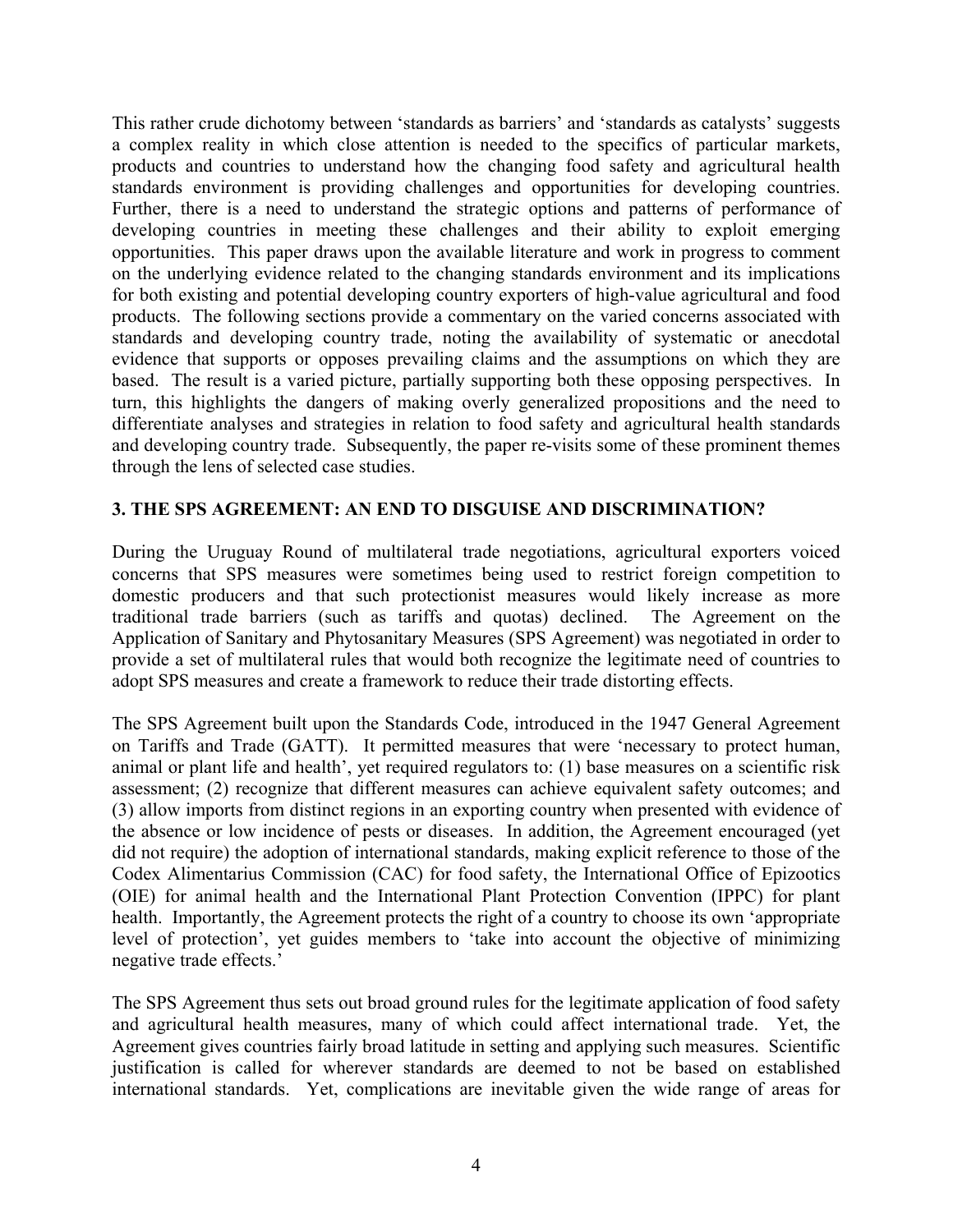which no agreed international standards exist and given broad (and emerging) areas for which the state of scientific knowledge is incomplete. Hence, many of the controversies which have occurred surround the legitimacy and appropriateness of measures in the context of scientific uncertainty.

Important underlying objectives of the SPS Agreement are the minimization of the protectionist and unjustified discriminatory use of standards and promotion of greater transparency and harmonization. In both regards, the experience has been mixed. The difficulties encountered are probably less due to specific shortcomings of the SPS Agreement itself than the intrinsic complexities of the management of food safety and animal health protection and rapidly evolving markets for agricultural and food products. Further, it is evident that WTO Members vary widely, both in their understanding of the Agreement and their ability to take advantage of the rights and responsibilities it defines.

The SPS Agreement has not eradicated the differential application of standards and it is, perhaps, unrealistic to expect it to do so. Indeed, differentiation in the application of SPS measures is a necessary part of any risk-based food safety and agricultural health control system. At the country, industry and enterprise levels, there is a need to prioritize the hazards to be monitored and the control measures that are implemented, given limited resources. Further, priorities are inevitably set not only on the basis of scientific evidence but also political factors, for example where consumers and other interest groups are showing most concern (Henson 2001). As resources are limited and the implementation of SPS measures is frequently costly, an effective risk management system will go beyond the prioritization of potential hazards to differentiate explicitly between alternative sources of supply based on differences in conditions of production, past experience and assessments/perceptions of risk management capabilities in the supply chain. Indeed, many countries operate systems of automatic detention for products imported from countries with a history of non-compliance with food safety or agricultural health requirements.

In circumstances in which regulators and others have wide discretion and where various forms of differentiation are required for cost-effective management of food safety and agricultural health, there remains ample scope for 'mischief'. Yet separating legitimate differentiation from nonlegitimate discrimination is problematic. Even more difficult is clearly attributing standards to protectionist designs, considering that in most circumstances where protectionism is alleged, there are at least partially legitimate food safety or agricultural health issues involved. For example, in two widely referenced cases where protectionism is assumed to have been an important motivating factor, restrictions on exports of Mexican avocadoes and Argentine citrus fruits to the United States, there has been scientific justification for the application of measures to prevent the spread of plant diseases, albeit that are less trade restricting (Roberts and Orden 1997). In other cases, trading partners have differing perspectives on the current state of scientific knowledge and/or the need to make allowance for uncertainty. Perhaps the most prominent case is the dispute between the European Union and United States over restrictions on exports of beef produced with the use of hormones (Paulwelyn 1999 and Bureau *et al*. 1998).

Thus, there are remaining questions over the existence of systematic discrimination against imports in the application of food safety and agricultural health controls. One question here is whether foreign suppliers must comply with higher requirements than domestic suppliers. No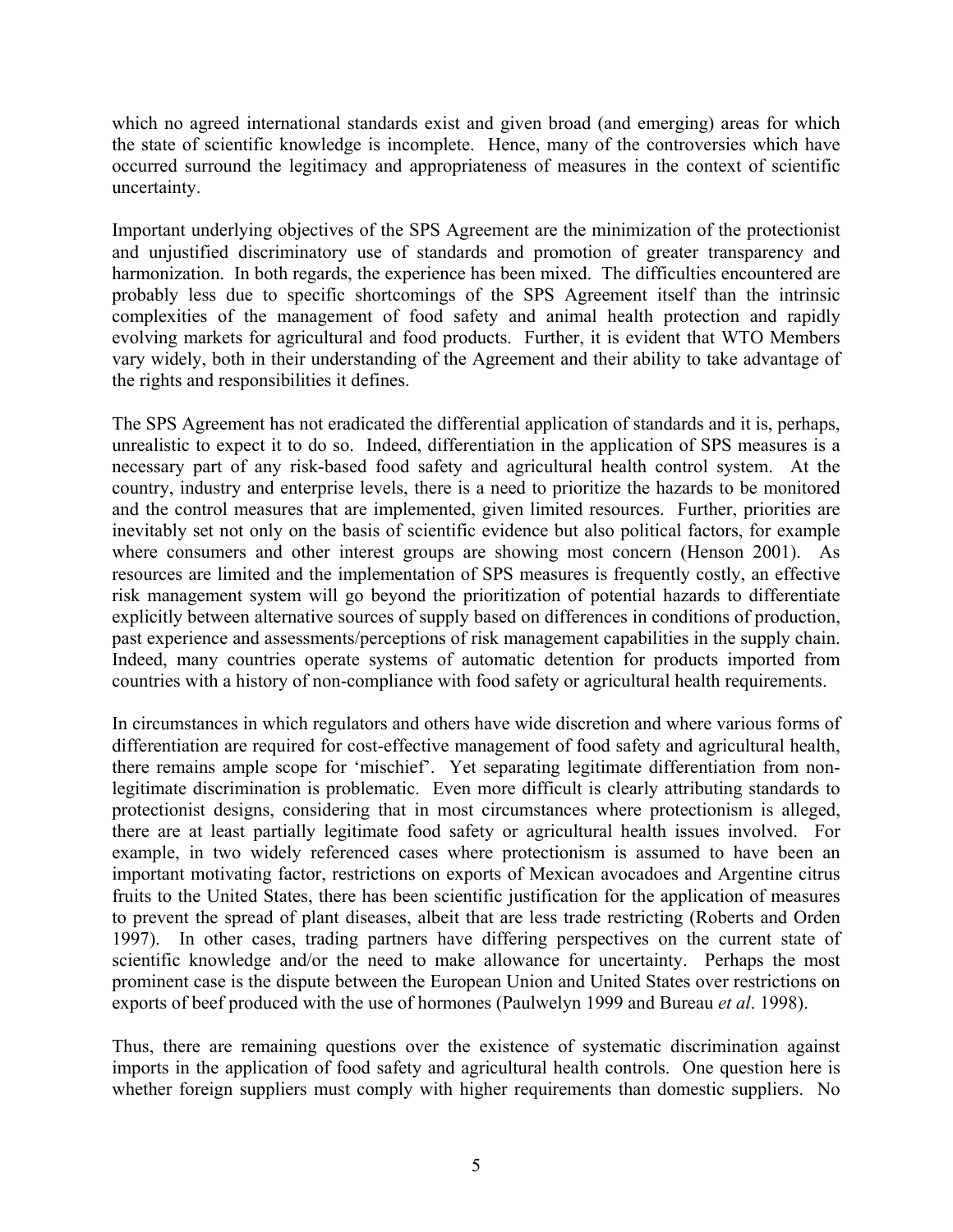systematic research has been done on this subject, although a great deal of anecdotal evidence is presented by those that purport to have been adversely affected by food safety or agricultural health requirements. Further, 241 complaints were raised by WTO Members in the SPS Committee over the period 1995 to 2002 (Roberts 2004). On the basis of general impressions, it would appear that many countries, both industrialized and developing, do have a lower tolerance for certain animal and plant health risks from imports than domestic sources. Indeed, there are various circumstances in which countries have restricted supplies from countries where a plant pest or animal disease occurs, even though the pest or disease in question is prevalent domestically. Similar observations can be made for some food safety controls. For example, the United States has long argued that a broad array of countries have a near zero tolerance for salmonella in imported poultry products, yet this pathogen is widely present in their domestic supply chains. Interestingly, countries can also apply discriminatory measures to different importing countries. For example, the Philippines complained that Australia prohibited imports of sauces containing benzoic acid, although similar products that contain this additive were permitted from New Zealand.<sup>8</sup>

Currently, there is a paucity of systemic research that compares the modes and intensity in which food safety and agricultural health regulations are enforced on domestic versus imported supplies. In discussions with high-value food exporters in developing countries one frequently hears the accusation that the controls they face are more rigorous than those imposed on domestic suppliers in certain industrialized countries. Frequently, however, this perception springs from the intensive oversight and monitoring provided by private entities, especially supermarkets and their buying agents, rather than from official systems of surveillance and product monitoring. Further, in many ways the methods of control they can face are more 'visible' in their effects, in that compliance is assessed at the border and on this basis entry can be denied. Domestic suppliers, however, are regulated through inspection of their processing facilities with a focus on system-based controls and/or market surveillance.<sup>9</sup>

Conversely, there is at least anecdotal evidence suggesting that regulatory oversight is substantially more stringent on domestic rather than imported supplies in the case of certain products and markets. For example, there is no official requirement in the United States for border testing of cereals or nuts for the presence of aflatoxin and the detention of imported products is exceedingly rare. In contrast, private sector testing for aflatoxin levels in cereals is commonplace in the domestic market, with frequent price discounts being applied by buyers. As another example, over a typical three year period the US Food and Drugs Administration's (FDA's) Center for Food Safety and Applied Nutrition will undertake inspections of all the domestic firms which produce low-acid canned foods, yet this applies to only three percent of foreign facilities which export such products to the United States market.<sup>10</sup> Even after substantially increasing resources for the inspection of food imports (see below), the FDA still

1

<sup>&</sup>lt;sup>8</sup> Likewise, the United States complained that the Spanish regulation on levels of copper and other minerals in imported squid was discriminatory since domestic and EC products were specifically exempted. Both of these disputes have now been resolved.

<sup>&</sup>lt;sup>9</sup> Increasingly, however, the regulatory regimes governing domestic and imported suppliers are converging, in that foreign suppliers are also facing inspection of their facilities. Facilities that obtain a favorable outcome may be subject to less onerous regimes of border inspection.

<sup>&</sup>lt;sup>10</sup> According to an FDA source, while 99 percent of domestic facilities are found to be in compliance, some thirty percent of inspected foreign facilities have significant system defects.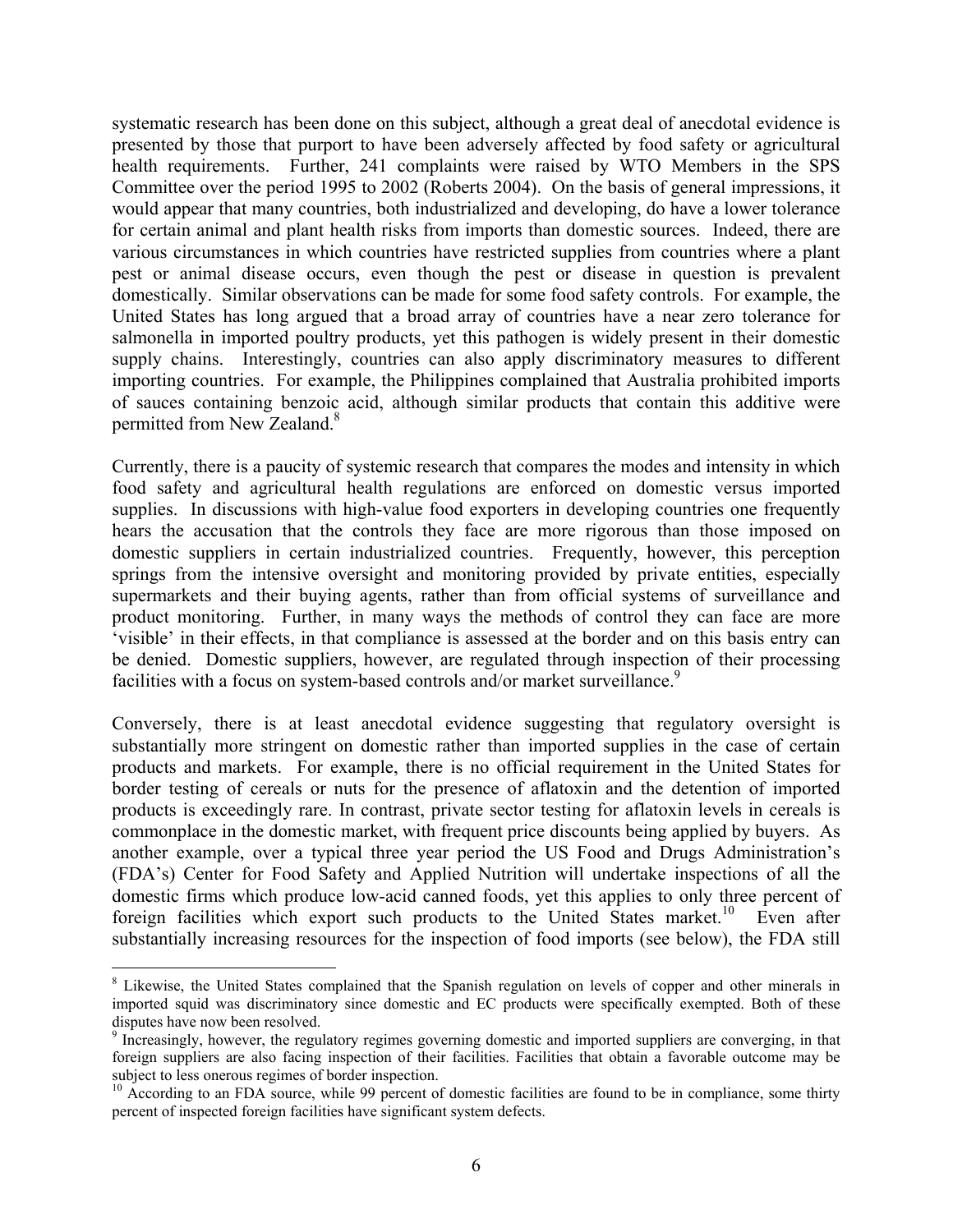only inspects between 1 and 2 percent of the more than six million consignments of food (and cosmetic products) imported each year. Certainly, for relatively high-risk products (for example fish and meat products), a higher proportion of domestic supplies is inspected by regulators. Further, both in the United States and European Union, systems for monitoring compliance with pesticide residue regulations pay considerably more (absolute and proportional) attention to domestic and/or regional supplies than to imports. $^{11}$ 

There is also a paucity of systematic research comparing the intensity with which private buyers and distributors enforce their own standards among domestic suppliers versus suppliers in other countries, and especially developing countries. Anecdotally, one would assume that they would have less opportunity to observe directly the food safety and agricultural health control systems employed by developing country suppliers and place particular emphasis on end-product testing and/or requiring that suppliers obtain (third-party) certification of their quality management systems. This is certainly a clear trend, particularly amongst buyers in the United Kingdom and the Netherlands for example, yet it is doubtful that such requirements are being imposed on developing country suppliers at the same rate as their industrialized country competitors.<sup>12</sup>

While it is not possible to denote generalized trends in relation to the justification of discrimination in the application of food safety and agricultural health measures, it is apparent that at least the transparency of official regulatory measures has improved in the period since the SPS Agreement entered into force. Some 85 percent of WTO members have established an 'Enquiry Point' as a conduit through which other WTO Members can obtain further information on proposed food safety and agricultural health requirements. Between 1995 and 2002, WTO members submitted some 3,220 notifications indicating the nature and objectives of the proposed measure, which product(s) it applies to, whether or not it is based on an international standard and when the measure is to come into force. These notifications provide advanced warning of new or modified measures and an opportunity for trading partners to raise questions/objections to the proposed measures, both bilaterally and through the SPS Committee. Over time, it is evident that an increasing proportion of WTO members, including developing countries, have taken advantage of this opportunity to raise their concerns (Roberts 2004).

While the notification process has increased the transparency of many food safety and agricultural health measures, there remain considerable variations in standards between countries and widespread uncertainty over how certain countries are in fact implementing/enforcing their standards. Roberts *et al*. (1999) note the paucity of international standards for many agro-food products. They indicate that, over the period 1995-1999, the vast majority of food safety and agricultural health measures notified to the WTO were ones for which no international standard existed.<sup>13</sup> With specific reference to horticultural products, Roberts and Krissoff (2003) find that

<sup>&</sup>lt;sup>11</sup> See www.cfsan.fda.gov and europa.eu.int/comm/food/fs/inspections/fnaoi/reports/annual eu/index en.html. On the specific results of pesticide residue tests on products from developing countries, see Buurma et al. 2001.<br><sup>12</sup> For example, as of August 2003, more than two-thirds of the area certified as being EUREPGAP-compliant was

in only two countries--Holland and the United Kingdom. Among developing countries, only a small proportion of the area on which fresh produce is grown for the European market was so certified, with the bulk of this being in South Africa. Hence, recognizing these constraints, extended deadlines have been given to many developing country exporters and producers to adopt and gain certification against the EUREPGAP protocol.

<sup>&</sup>lt;sup>13</sup> Only 20 percent of the notifications by low income countries and 22 percent of those of high income countries involved applications of international standards.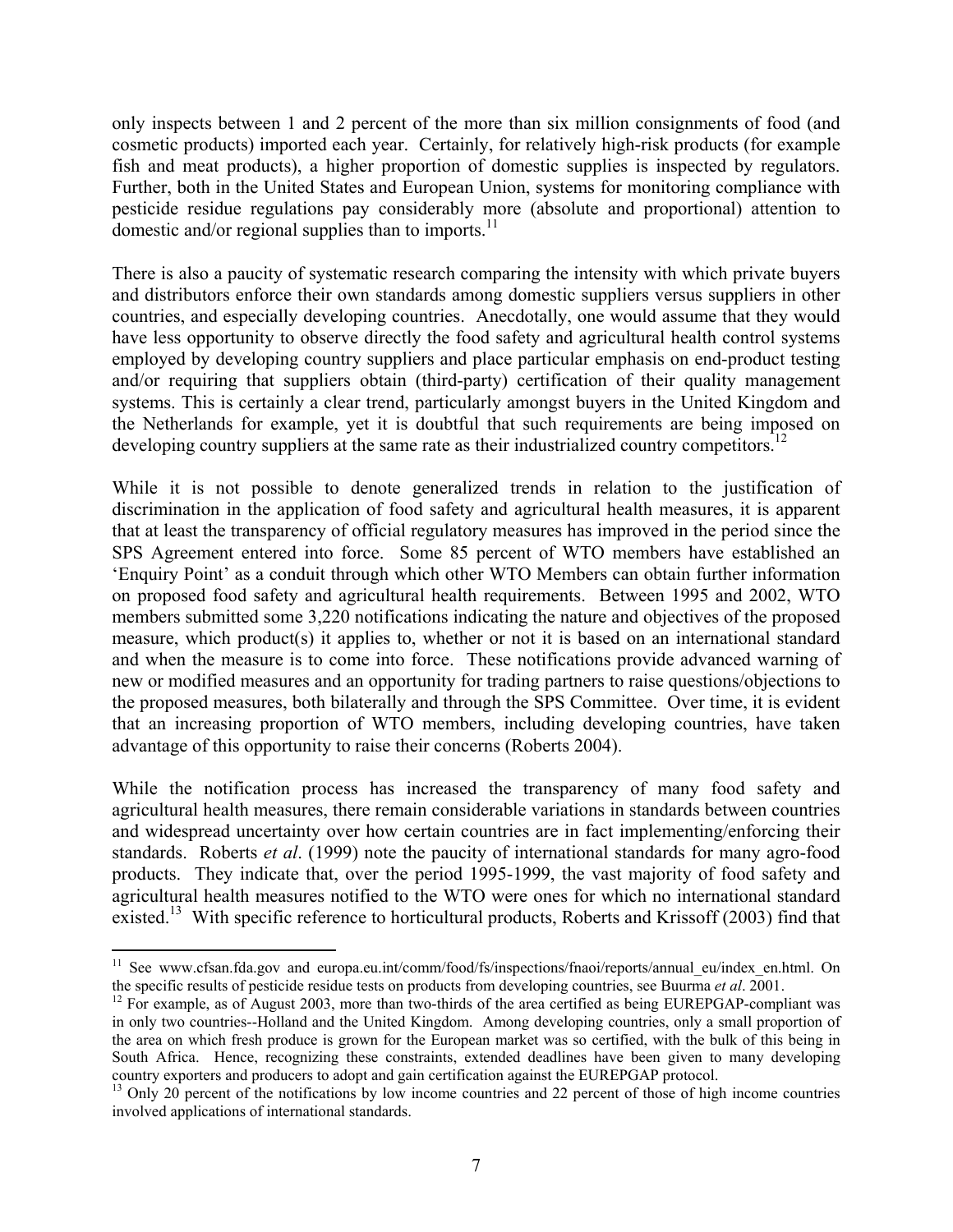over the same period, two-thirds of notifications involved measures for which there was no recognized international standard and many of these are maximum residue limites for particular commodity and pesticide combinations. Jaffee (2003) notes that, despite efforts to harmonize Maximum Residue Levels (MRLs) for pesticides in fresh fruit and vegetables imported into the European Union, there remain (*de facto*) wide variations in operative standards due to different country approaches to surveillance and enforcement.

Variations in standards are also common in other sectors. Henson and Mitullah (2003) contrast the varied standards that developing countries must meet in order to gain and maintain access to the United States, European Union and Japanese markets for fish products. While there are some overlapping requirements, especially the increasing emphasis on the application of Hazard Analysis and Critical Control Point (HACCP), there remain differences in both regulatory and technical requirements. Likewise, Mathews *et al* (2003) highlight the range of product and process standards required by countries to minimize the risk of salmonella in poultry and poultry products. Dohlman (2003) and Otsuki *et al.* (2001) discuss the significant differences among countries, not only in the maximum permitted level for aflatoxin in cereals and nuts, but also the sampling methods used to assess conformity. This lack of harmonization in both standards and conformity assessment procedures can result in increased production and transaction costs for developing country suppliers, necessitating duplicative testing and reducing their ability to achieve economies of scale in certain production or SPS management functions.

Two further trends are contributing to the increased complexity of the standards environment. First, a growing number and proportion of food safety and agricultural health measures are riskbased process standards, relating to production, post-harvest and other procedures and/or the manner in which compliance is assessed. This reflects both the inefficiency and inefficacy of end-product testing, particularly in view of the levels of risk deemed acceptable today and the emergence (or gain in prominence) of 'new' food borne pathogens. Roberts (2004) notes that, over the past decade, the major international standards organizations have devoted more of their attention and resources toward the development of common approaches to risk identification, assessment, and management (i.e. meta-standards) than to international standards *per se*.

Second, the proliferation of private standards, that encompasses both product and process specifications. Some of these are essentially food safety or food hygiene protocols, as with the British Retail Consortium (BRC) Technical Food Standard. Others combine a mixture of food safety, environmental and social dimensions, as exemplified by the most recent EUREPGAP Fruit and Vegetable Standard. Still others are primarily focused on social or environmental issues; examples include Social Accountability 8000, the Ethical Trading Initiative, and the Marine Stewardship Initiative. These examples are all private protocols that have been codified and are available to the public (or at least to would-be suppliers). They represent attempts to harmonize varying standards formerly applied by individual private companies. Yet, there still remains a plethora of private standards that are simply communicated through individual supply chains and can vary widely in their specific requirements.

Continued variations in food safety and agricultural health requirements alongside the progressive shift towards process-based measures have enhanced the importance of 'equivalence' of national standards and systems. A related issue is the mechanism through which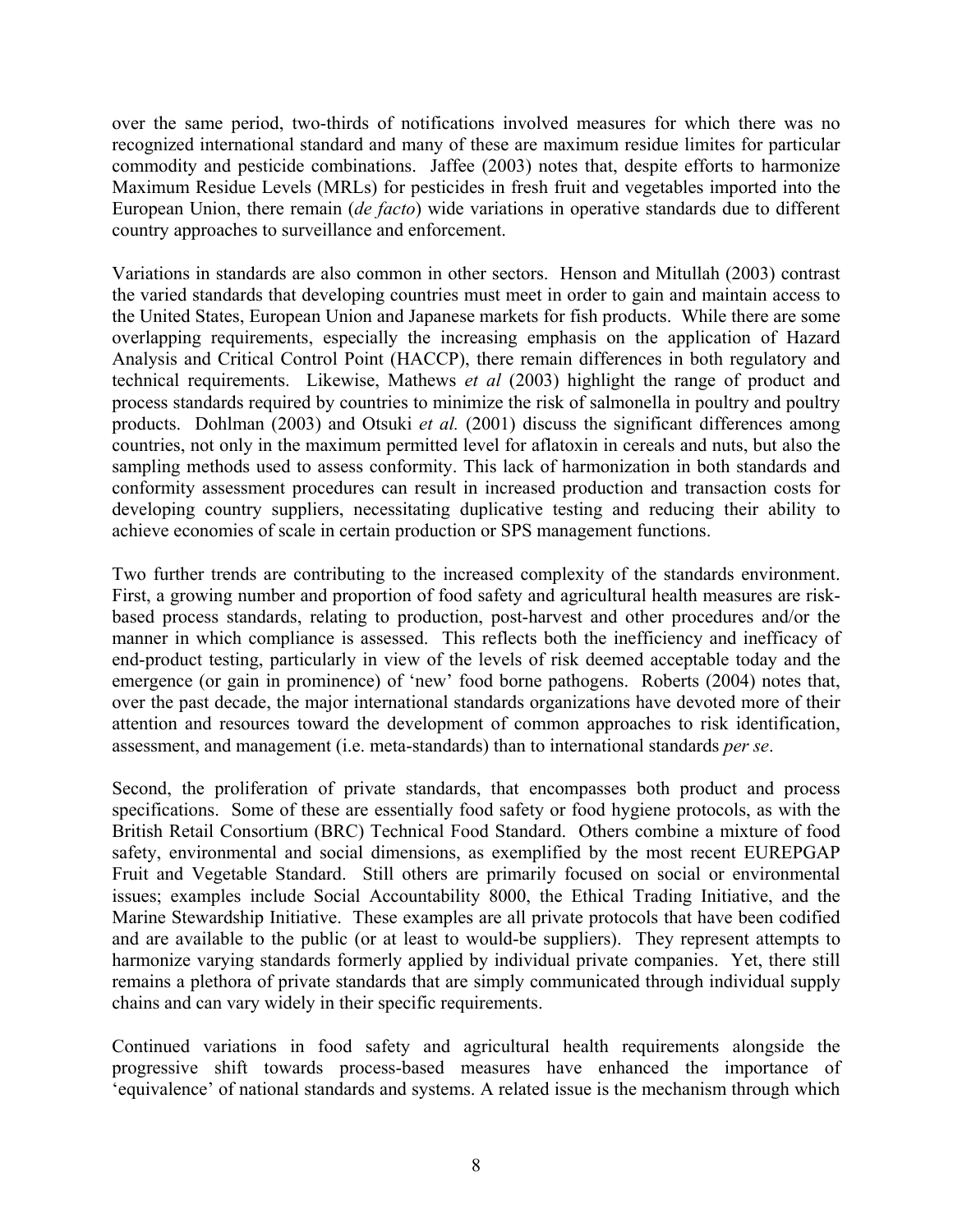this is recognized, involving bilateral or multilateral equivalence agreements. Currently, there is no systemic recording of equivalence agreements although, at least anecdotally, those that have evolved appear to be between industrialized countries. However, even these are limited and can take a great deal of time and effort to establish.<sup>14</sup> Certain developing countries, including those which have become highly successful agricultural exporters, have highlighted an array of difficulties in gaining recognition for the equivalency of their food safety and other controls to those of their major trading partners (WTO 2001). However, perhaps, one of more successful and wide-ranging example of 'equivalence' is the recognition by the European Union that a broad range of developing and industrialized countries have established systems of hygienic control for fish and fishery products that offer a level of protection at least comparable to its own legislation (see the discussion below).

A parallel trend, reflecting the proliferation of private standards, is the heightened importance of certification. Certification is the process by which buyers assess the compliance with defined standards and is typically undertaken by a third party agency that the buyer recognizes as 'competent'. In this context, a crucial issue for developing countries is the establishment of certification capacity and parallel institutions through which certification bodies are accredited. Exporters in countries that lack an accreditation certification system may be forced to use the services of an accredited body in another country, most commonly an industrialized country, the cost of which can be considerable (El-Tawil 2002).

While the process of notification under the SPS Agreement has contributed to increased transparency of official food safety and agricultural health measures, this has been accompanied by the proliferation of private standards that fall outside of the purview of the WTO. Thus, the overall picture for food safety and agricultural health requirements in trade is becoming increasingly complex and fast moving as standards are promulgated in multiple spheres at both the national and international levels. Further, the complexity of this issue stems not only from the variability of standards on paper, it is magnified by differences in the ways, means and intensities by which the standards are monitored and enforced, which themselves are changing over time.

An illustration of this complexity is depicted in Figure  $1<sup>15</sup>$  For a developing country exporter, the operative 'rules of the game' are derived by a combination of factors including the prevailing standards themselves, enforcement capacities and predilections of official agencies, nature of private standards and oversight arrangements such as certification, and the prominence of particular concerns among consumers and civil society organizations at any point in time. Clearly, there are potentially significant gains from the harmonization of standards, internationally, among countries and within the private sector. Yet, complexities will inevitably persist, especially as supply chains are increasingly driven by the exacting and more dynamic demands of consumers. The challenge for developing countries is clearly immense, although (as

<sup>&</sup>lt;sup>14</sup> For example, the Veterinary Equivalence Agreement between the United States and European Union took a total of seven years to be established. Arguably, it has had little tangible impact on differences in food safety and animal health requirements as they influence trade in livestock products between the two partners.<br><sup>15</sup> This is drawn from Jaffee (2003).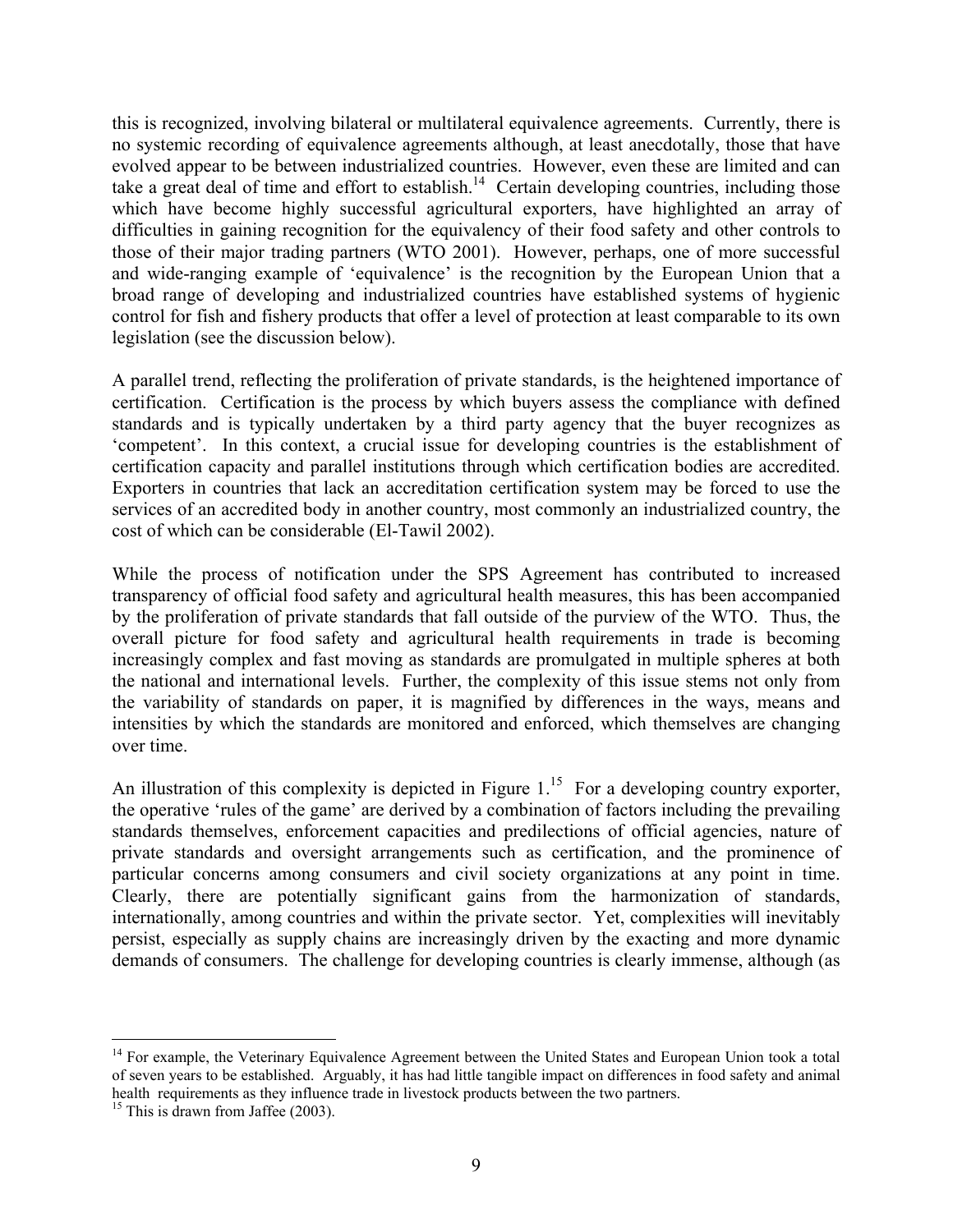is discussed below) the pay-off for those that succeed is potentially significant. However one thing is certain, non-compliance is not an option for those that wish to continue to export!<sup>16</sup>



**Figure 1. The evolving standards environment:** 

#### **4. WHAT CAPACITY IS NEEDED?**

 $\overline{a}$ 

Importing countries frequently require guarantees that exports are derived from areas that are free from certain pests or diseases, that minimum standards of hygiene have been applied in the manufacture, packaging and distribution of food products, or that products are free of excessive residues, for example of pesticides, veterinary medicine, environmental contaminants or naturally occurring contaminants. The exporting country must have the capacity both to comply with these requirements and to undertake the necessary actions in order to demonstrate that compliance has been achieved.<sup>17</sup>

In pursuing the development of a modern and competitive agro-food system, a country needs to have the capacities to undertake a range of SPS-related functions, some of the most important being:

<sup>&</sup>lt;sup>16</sup> Given that these standards are most widely applied in industrialized countries, one option might appear to be a greater focus on low and middle-income markets. However, increasingly these markets are also adopting stricter food safety and agricultural health requirements. In part this reflects the demands of middle and high-income consumers, predominantly in urban markets. In turn, these demands have been reflected in the requirements of new players in food supply chains within developing countries, for example supermarkets (see Reardon and Berdegue, 2002; Weatherspoon and Reardon, 2003). Further, developing countries are being driven to enhance their domestic food safety and agricultural health controls as a means to satisfy export market requirements. 17 Food safety and agricultural health management capacity is important not only to meet requirements for export

markets, but also to facilitate effective controls on imported agricultural and food products and on domestic production. Indeed, in certain contexts (for example, a developing country with a significant tourism sector) these controls may be of greater importance.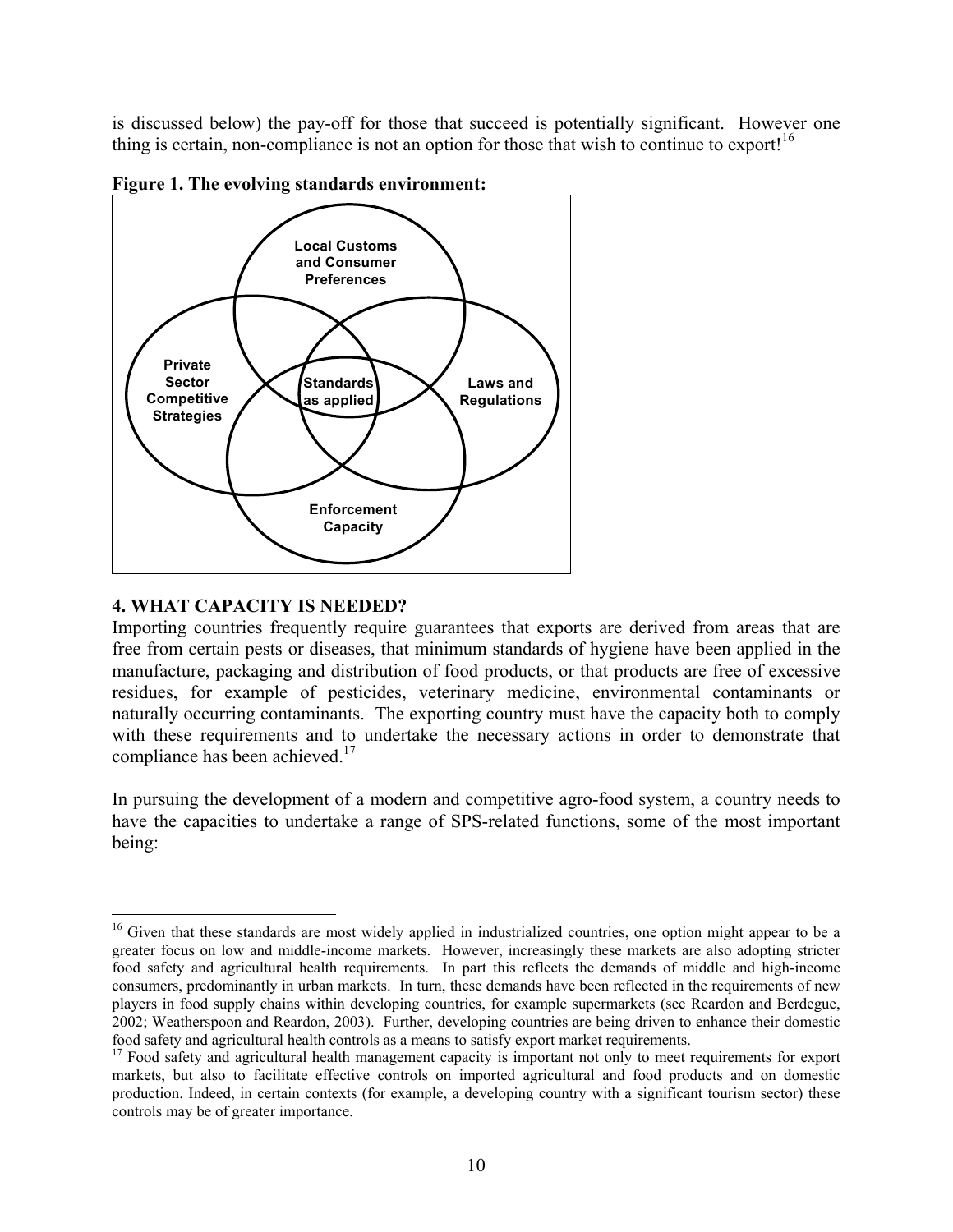- Detecting the presence/demonstrating the absence of biological, chemical or physical hazards and having an information system to inform decision-making processes; employing emergency procedures in the event of emerging hazards and/or outbreaks,.
- Verification/certification of traded products with respect to established food safety risks.
- Undertaking scientific analysis of hazards in agricultural inputs and food products.
- Establishing/maintaining the identity of agricultural products through the supply chain.
- Establishing/maintaining systems for hygienic practices in agro-food product handling and transformation.
- Registering the production, distribution, and use of agricultural inputs that may pose risks to human, animal or plant health.

Administrative and technical capacities for food safety and agricultural health management are embodied in institutional structures and procedures, physical infrastructure and human capital. Frequently, it is assumed that managing food safety and agricultural health is predominantly a public sector responsibility. Indeed, there are some crucial regulatory, research and management functions that are normally carried out by governments<sup>18</sup>, and a variety of circumstances where importing countries require that certain functions be performed by a designated public sector 'competent authority'. However, the private sector also has a fundamentally important role to play. First, private should contribute to standard setting as it is typically well informed about technical options and hazard management systems. Second, it is through the specific actions of individual producers and processors that compliance with food safety and agricultural health requirements is achieved. An example is the application of HACCP within the supply chain. Third, capacity building in the private sector can complement (or substitute for) public sector capacity, as with the investment in accredited laboratory testing facilities.

The development of food safety and agricultural health management systems tends to be closely related to the availability of wider technical, administrative and scientific capacities. In turn, it generally reflects broader patterns of economic development as well as specific demands for food safety and agricultural health controls. For example, Unnevehr and Hirschhorn (2000) highlight the priorities and capacity needs for food safety management at different stages of economic development. Export-oriented agriculture does, however, provide a new set of challenges as external food safety and agricultural health requirements may differ sharply from those prevalent in the domestic market, especially in the case of low-income countries.

There is wide variation in the extent to which regulatory, technical and administrative capacities represent a significant constraint on developing country exports of agricultural and food products.<sup>19</sup> In general, weaknesses in the management of plant and animal health issues is more likely to act as an absolute barrier to trade than lack of food safety controls. Many developing countries lack the capability to undertake effective epidemiological surveillance and to conduct

<u>.</u>

 $18$  The vast majority (88%) of developing countries have positioned their standards institution within the public sector, frequently as a division or semi-autonomous unit of the ministry responsible for industry and commerce. In contrast, in over 50 percent of industrialized countries, the national standards institutions are in the private sector while a further 20 percent have some form of public-private institution (Henson 2004).

<sup>&</sup>lt;sup>19</sup> An array of capacity assessment instruments are used to gauge strengths and weaknesses of food safety and agricultural health management capacity. Some instruments (i.e. that of IPPC) focus on specific dimensions of capacity, while others (i.e. that of IICA) provide a broader overview.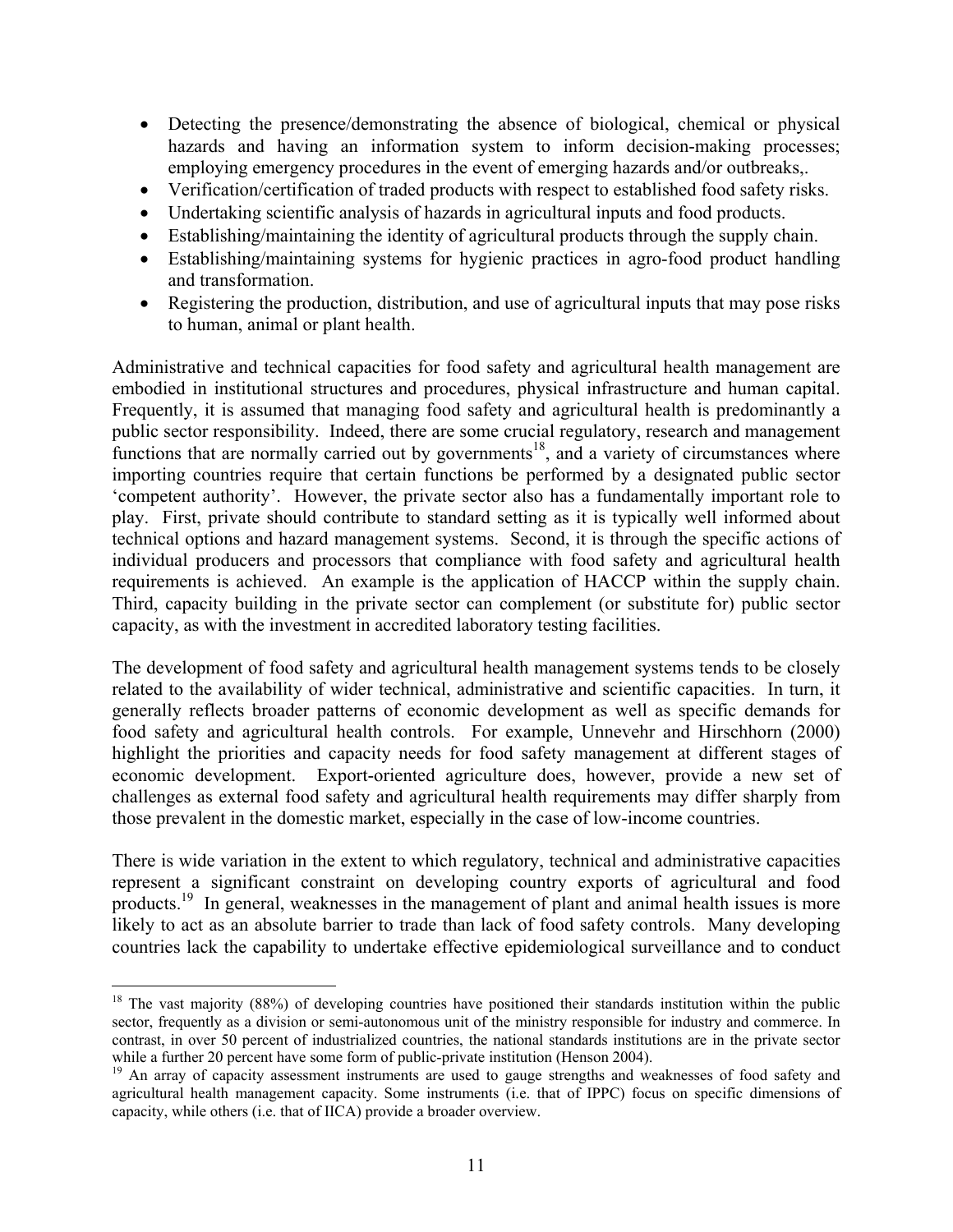rigorous risk assessments which are acceptable to overseas trading partners. Thus, regardless of capacity within the private sector, for example to meet the food safety and quality requirements of overseas customers, the country as a whole will be unable to gain market access.

On the other hand, core elements of effective food safety management involve awareness and understanding of good agricultural and manufacturing practices and their effective implementation. Further, the application of HACCP is fast becoming the norm within food processing and is beginning to extend down the supply chain to agricultural production. For many food safety hazards there is an array of effective technologies or approaches, some of which do not require sophisticated equipment or expertise. Still, even where the management of prevailing food safety hazards is well within the capacities of producers and processors, systems of conformity assessment require testing and certification of both food safety management systems and end-products. Here smaller and poorer countries and industries typically suffer from the absence of accredited laboratories and/or internationally recognized systems for certification (El Tawil 2002).

While many developing countries have widespread weaknesses in food safety and agricultural health management capacity, there is evidence that even low-income countries can, selectively, put in place the necessary regulatory, technical and administrative arrangements to meet demanding standards in high-income export markets. One example is the relatively large number of low and lower middle-income countries which have been recognized by the European Commission as having standards of hygiene in the capture, processing, transportation and storage of fish and fishery products that are at least equivalent to those of the European Union. These countries have been listed in Part I of the relevant EU legislation and their shipments benefit from reduced physical inspection at the border. Over the period 1997 to 2003, the number of countries achieving List I status increased from 27 to 83, with more than half of these being low or lower-middle income countries.

The SPS Agreement calls for increased external assistance to developing countries to strengthen their capacities in food safety and agricultural health management. In recent years, \$65 to \$75 million has been spent annually by bilateral and multilateral agencies on an array of programs to strengthen trade-related capacities.<sup>20</sup> Beyond this, there are a large number of private sector initiatives, involving individual firms or wider industry groups, which contribute towards improved food safety and agricultural health management among their developing country suppliers and make provision for third-party monitoring/certifying of suppliers. Despite this, the remaining unmet needs are considerable and at the same time capacity requirements are increasing over time as food safety and agricultural health standards proliferate and lay down seemingly ever more stringent requirements.

 $20$  Based on estimates from the WTO website (www.wto.org) together with information from other agencies whose program are under-reported on that website.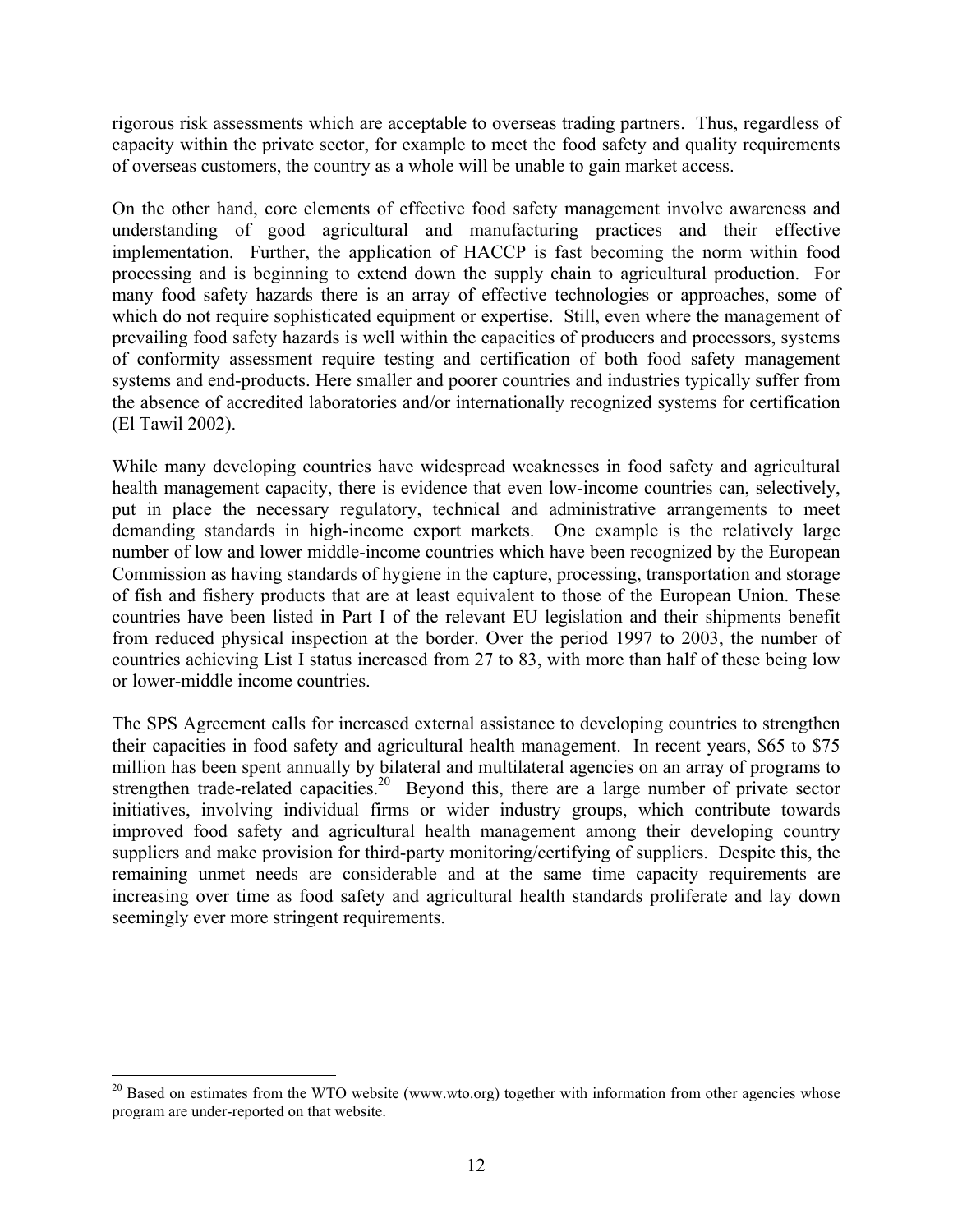#### **5. COMPLIANCE COSTS: WHAT AND HOW SIGNIFICANT ARE THEY?**

In the context of international agro-food trade, developing countries can incur significant 'costs of compliance' whenever changes are made in international standards or those of their trading partners. Additional costs may also be incurred in response to new or more stringent food safety or other requirements of private buyers. These costs can come in various forms, including fixed investments in adjusting production/processing facilities and practices, recurrent personnel and management costs to implement food and other control systems and the public and private sector costs of conformity assessment.

Typically there are a variety of technological and administrative ways in which to achieve compliance with a certain standard. For this and other reasons the level and relative significance of compliance costs can vary enormously from industry-to-industry and between different countries.<sup>21</sup> Important variables include the prevailing structure and conditions of the supply chain, range and extent of administrative and scientific capacities, level of effective intraindustry and public-private cooperation, strength of existing technical service industries, and so on. In circumstances where there exists a mature and reasonably well-developed export industry, changes in food safety and agricultural health standards may necessitate only incremental changes by producers or exporters and perhaps some modest adjustment in public sector oversight arrangements. However, in circumstances where the supply chain has utilized makeshift or multi-purpose facilities and where new requirements (or new levels of enforcement) necessitate major upgrades, some firms may need to re-direct their products to less demanding markets, while others must undertake significant fixed investments.

This is illustrated in Table 1 which compares adjustment costs associated with investments in the upgrading of hygiene controls in the Bangladeshi and Nicaraguan shrimp industries. In the case of Bangladesh, major investments had to be made in the mid-1990s to upgrade fish processing facilities, product testing laboratories and other areas in response to repeated quality and safety detentions of products entering the United States and a ban in 1997 on shrimp imports into the European Union. These investments were at a level equal to 2.3 percent of the total value of the country's shrimp exports over the period 1996-98. The annual maintenance of HACCP and regulatory systems involved costs equal to 1.1 percent of exports. Between 1997 and 2002, the Nicaraguan shrimp industry needed to make adjustments to hygiene controls to ensure compliance with modified US fish safety regulations, including requirements to implement HACCP. However, since many Nicaraguan factories were relatively new and modern only modest incremental investments were needed, equivalent to 0.6 percent of the value of exports.

1

<sup>&</sup>lt;sup>21</sup> In practice, it is rather difficult to measure 'costs of compliance'. Food safety is very often achieved in combination with other business functions and is thus a joint product with those functions. Thus, there are questions over what investments and which management systems are put in place strictly to ensure compliance with particular standards and which service a multiplicity of functions? In practice, it is often difficult to make this separation. For example, cold store facilities may be needed to prevent the multiplication of bacteria in fresh produce, yet such facilities are also critical for achieving a quality characteristic or extended shelf-life.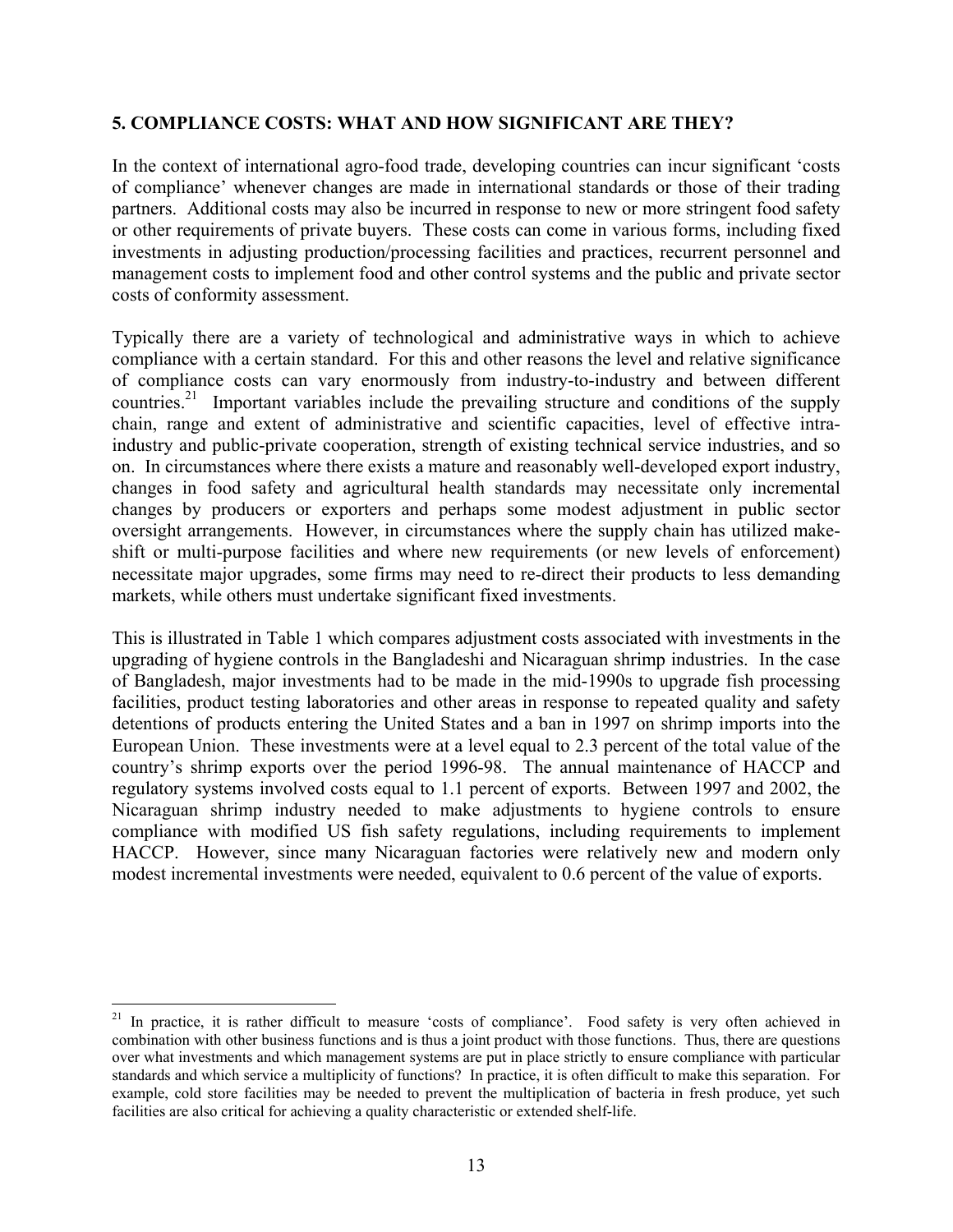| <b>Costs</b>                               | <b>Bangladesh</b><br>$(1996-98)$ | Nicaragua<br>$(1997 - 2002)$ |
|--------------------------------------------|----------------------------------|------------------------------|
| <b>Industry Facility Upgrading</b>         | 17.55                            | 0.33                         |
| Government                                 | 0.38                             | 0.14                         |
| <b>Training Programs</b>                   | 0.07                             | 0.09                         |
| Total                                      | 18.01                            | 0.56                         |
| Annual Maintenance of HACCP Program        | 2.43                             | 0.29                         |
| <b>Shrimp Exports During Focal Periods</b> | 775.00                           | 92.60                        |
| <b>Average Annual Shrimp Exports</b>       | 225.00                           | 23.20                        |
| Upgrade/Focal Year Export                  | 2.3%                             | 0.61%                        |
| Maintenance/Annual Exports                 | 1.1%                             | 1.26%                        |

**Table 1. Costs of compliance with export food safety requirements in the Bangladeshi and Nicaraguan shrimp processing sectors (US\$ million):** 

Sources: Based on Cato and Lima dos Santos (1998) and Cato *et al* (2003).

Many forms of technological and organizational change involve shifts in levels and structures of operating costs. There are at least two (related) reasons why the costs associated with these changes are deemed to be 'controversial' in relation to food safety and agricultural health standards. First, there is a perception that the needed actions are not justified and represent an unnecessary cost burden on (developing country) suppliers. This lack of justification might be because these requirements lack (or are perceived to lack) scientific basis or involve burdensome arrangements when simpler and less costly procedures might provide similar outcomes. Second, suppliers may obtain little or no benefit beyond continued market access, while the opportunity cost of the required investments, for example in terms of product development or expansion of capacity, can be considerable. In many cases this latter argument is difficult to sustain and may reflect a lack of appreciation of the (often intangible or indirect) benefits that can accrue from, for example, enhancement of food safety controls. Adoption of improved control systems can result in reduced product and raw material wastage, improved product-cost accounting and enhanced staff morale. Thus, changes in product and process technologies can generate substantial increases in efficiency, reducing production costs and promoting competitiveness.

The enhancement of food safety capacity can also have more dynamic and wide-ranging impacts on private sector suppliers. For example, the implementation of a HACCP system and gaining third-party certification can send positive signals to both existing and potential customers. Firms can use these signals as a mechanism to reposition themselves in the marketplace and/or access new markets. For example, Indian fish processing plants that have invested in sophisticated systems of hygiene control are making efforts to access higher-value markets for processed and semi-processed products. Conversely, the potential burden of compliance costs can induce strategic changes as a means to avoid investments, for example through attempts to access markets with lower food safety requirements. Likewise, this can occur where problems have been experienced complying with requirements in a particular market. For example Kenyan fish exporters, that historically have been highly dependent on European markets, have made attempts to diversify their exports to countries such as Australia, Japan, and United States.

In many cases the various expenditures related to standards compliance should not be considered deadweight costs, whether in the context of industrialized or developing countries. Some of the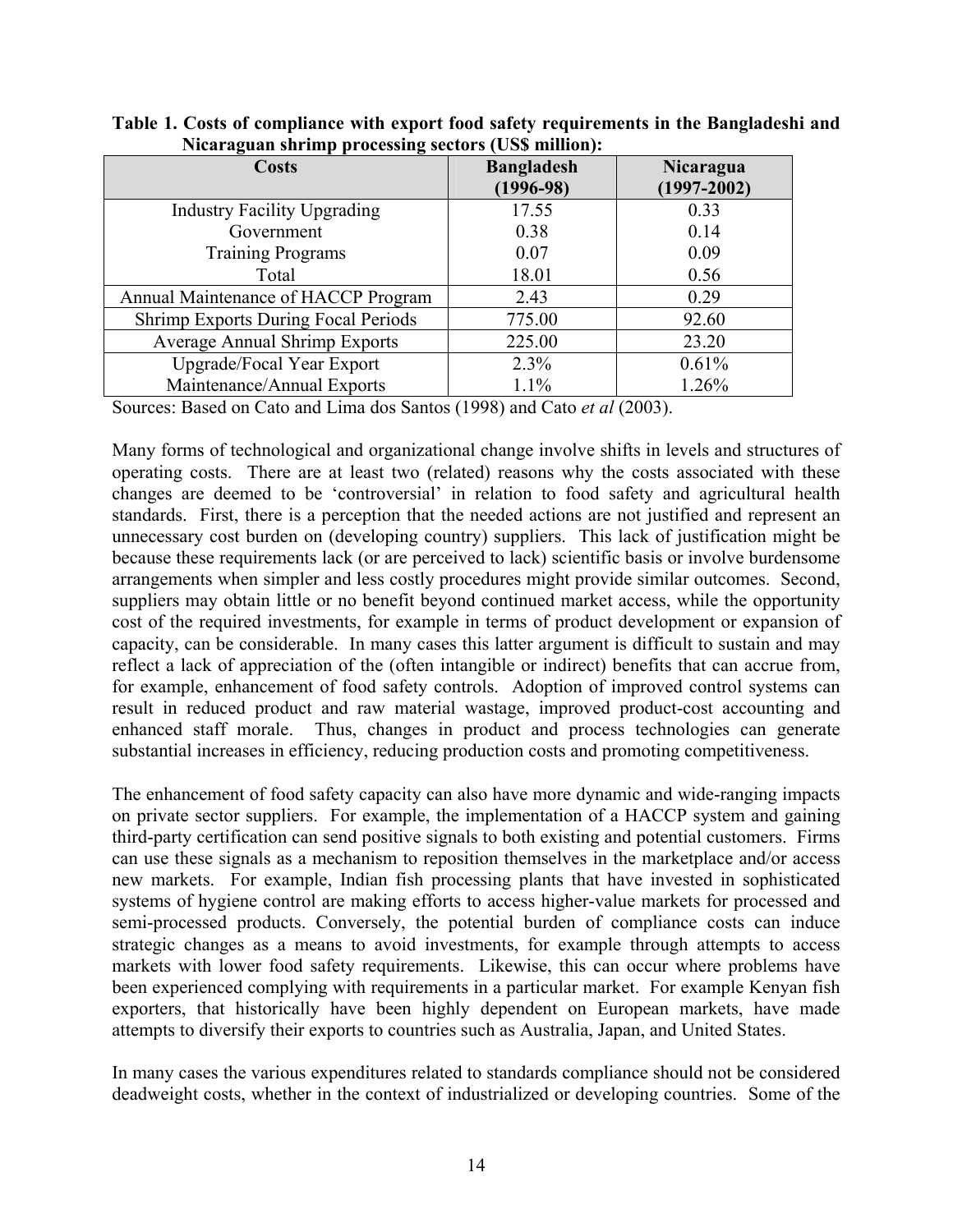needed investments may require labor, especially skilled and supervisory workers, creating additional job opportunities. Other expenditures may go towards building materials, contractors and various technical services, much of which could be sourced locally. Only in circumstances where up-grading relies primarily upon imported equipment and/or expertise, for example that might apply to certain projects funded by bilateral donors, would there be few multiplier effects from expenditures related to standards compliance.

Even where the administrative, technical and financial burden of compliance is achievable at a country or industry level, this burden may be too great a burden at the level of individual firms or producers. There is a general concern that the challenge of rising standards is marginalizing the position of smaller players, especially producers, traders and processors, as well as smaller industries as a whole, in international agro-food trade. However there is presently little empirical evidence to support this argument. In part, this is because of the difficulties in disentangling the specific and distinctive role of standards compliance in the processes of consolidation of agrofood systems.

In many cases, it is evident that compliance with food safety and agricultural health standards largely acts to exacerbate other factors that threaten the status quo in established supply chains. For example, both the Indian and Kenyan fish processing sectors were facing longer-term challenges when forced to comply with enhanced hygiene standards for exports. In the case of India, exporters were facing intense price competition from other suppliers such as Vietnam and Thailand. The Kenyan fish processing sector was characterized by chronic excess capacity because of raw material shortages. In both cases the costs of compliance with stricter food hygiene standards has induced consolidation that, most probably, would have occurred anyway, albeit over a more protracted period of time. In Nicaragua, the decline in the production share of small-scale shrimp producers had more to do with Hurricane Mitch and its aftermath than to the tightening of standards (Cato *et al*. 2003).

A particular concern is that smaller players can be disadvantaged where there are economies of scale or scope in the implementation of particular technologies or administrative systems. Indeed, evidence from studies of compliance with labor and environmental standards in the United States suggests that costs are proportionately higher for smaller firms. (Crain and Johnson 2001) In some cases the necessary investments have elements of lumpiness, for example laboratory equipment and cold storage facilities, which are only economically viable for largescale operations or require collective action. Likewise, hiring of certain skilled personnel is typically less problematic for medium or large firms than smaller ones. More generally, smaller firms can be 'overwhelmed' by the many changes needed to comply with new food safety requirements, for example, even though the actual cash investments that are required may not be substantial.

Producers can also be adversely affected where the transaction costs incurred by buyers when dealing with a fragmented supply base are greatly magnified by food safety requirements. Indeed, compliance with these requirements may actually be less problematic to small producers than the costs associated with the system required to record and certify that those standards have been met. For example, Kenyan vegetable exporters face considerable oversight costs in order to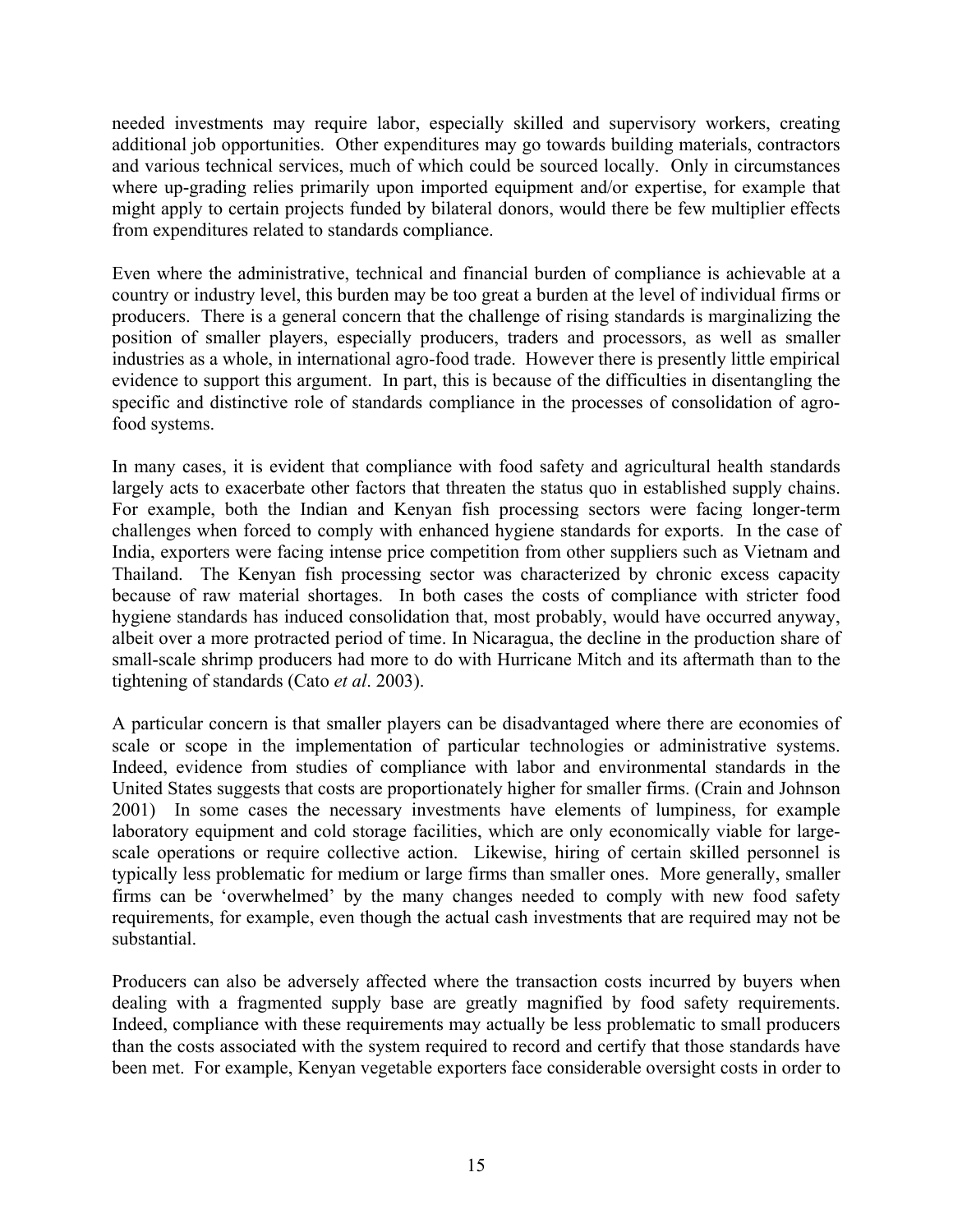demonstrate to their major European buyers that compliance has been achieved.<sup>22</sup> In turn, this is generating pressure (along with other commercial factors) for the rationalization of supply chains. Changes in the product composition of trade may also affect structural patterns.<sup>2</sup> Further, in a competitive environment, exporters frequently find it difficult to control effectively the volume and continuity of small-holder supplies due to 'side-selling' on the part of farmers. Where export supply commitments are very firm and specific, exporters need more effective control and this can induce backward integration into production.

A frequent presumption when discussing the marginalization of particular suppliers is that standards compliance is a 'do or die' scenario. In reality, however, there is rarely a single market for particular products, such that suppliers do have other options. In turn, they must orient themselves to those markets (as well as market segments) where they have advantages rather than disadvantages. For example, there may be opportunities in domestic or regional markets for the same or similar products, where lower prices are offset by the avoidance of compliance challenges and costs. Directing attention towards these markets may be one way of avoiding marginalization. Thus, the development of high-value agricultural and food products sectors in the future is likely to be bimodal, with some firms up-grading and adapting and others targeting other markets and raising their capacity at a slower pace over time.

# **6. WHAT IMPACT ARE STANDARDS HAVING ON EXPORTS OF HIGH-VALUE AGRO-FOOD PRODUCTS?**

Having explored the challenges posed by the proliferation and enhancement of food safety and agricultural health standards for both government and the private sector in developing countries, we now turn to the resultant impact on their exports of agricultural and food products. It is recognized that the application of food safety and agricultural health control measures by governments and related standards by the private sector can significantly affect the levels and patterns of international trade in agricultural and food products. While most of such standards are designed in pursuit of the legitimate goals of maintaining and/or enhancing human, plant and animal health, they can also serve as technical barriers to trade.

Roberts *et al*. (1999) provide a useful classification scheme for technical trade barriers associated with agricultural and food products, dividing potential policy instruments into three categories, namely: (i) full or partial import bans; (ii) technical specifications, including product and process standards; and (iii) information remedies, including packaging and labeling requirements and controls on voluntary (health and other) claims. Full or partial bans are the most trade-restricting measures. Total bans are typically used when there are great risks associated with certain plant and animal health problems and where no cost-effective eradication/mitigation measures are available. Partial bans may permit trade only in certain seasons or to/from certain countries or regions. These bans may apply only to imports or may also apply to inter-provincial/inter-state commerce. Both technical specifications and informational remedies will normally apply both to

1

 $22$  One leading Kenyan firm estimated the costs of its small farmer oversight arrangements to represent about 12 percent of its costs of raw materials. These transaction costs represent 6 percent of the FOB value of French beans, are equivalent to the exporter's profit on the product and are equivalent to about 60 percent of the grower's profit.

<sup>&</sup>lt;sup>23</sup> Some new products may not require as much farm labor as previously traded products, or require more capital investment. In either scenario the comparative advantage of smallholders may be reduced.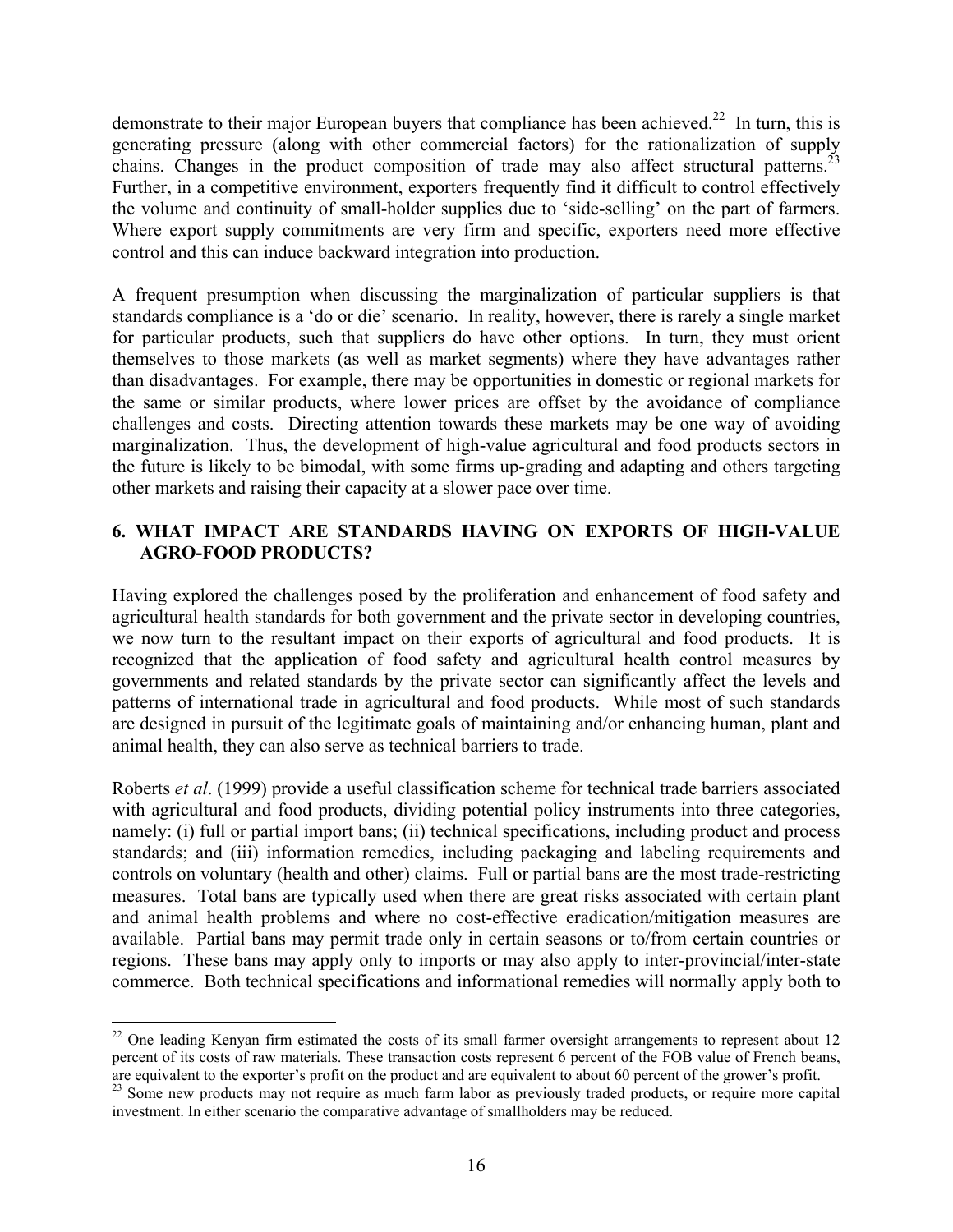imports and domestic supplies. Their effects on trade will derive from the relative abilities of different suppliers to comply with these measures, the varied incidence of compliance costs and how each affects the relative competitiveness of different suppliers.

While there is general agreement that food safety and agricultural health measures do indeed strongly impact international agro-food trade, there is no consensus on the relative importance of individual measures and in relation to other trade-distorting measures, nor their aggregate net effect. Indeed, enormous difficulties are involved in empirical testing the impact of such standards on trade. Firstly, one must make assumptions about how the broad array of measures is actually enforced and how this deters or encourages potential export suppliers. Depending upon the enforcement regime, the adjustments needed by different suppliers may be very significant or quite modest. This variable cannot be aggregated and differs from country to country and among different industries. Secondly, there may be all kinds of secondary effects as a result of food safety and agricultural health requirements, for example leading to shifts in sourcing, affecting complementary and competitive goods, the spread of regulations and restrictions to other countries etc. Thirdly, often a specific measure is not a dominant or even very important determinant of observed trade flows, or lack thereof. There is a risk to ascribing shifts in trade to agro-food standards which are more fundamentally driven by other economic or technical factors. Fourthly, there are sometimes problems in defining the counterfactual situation against which the impact of such standards can be assessed. What would have happened in the absence of the measure? Would trade have been unimpeded or would distributors and consumers have sought product from other suppliers instead? In the absence of a (traderestricting) measure, might overall demand have declined for a product for which certain problems were identified? Finally, many food safety and agricultural health measures will affect domestic suppliers as well, with varied outcomes in terms of shifts in the relative competitiveness and market share of the different players.

These and other empirical problems have led researchers to devote more attention to specific cases and to attempt to highlight the role played by (changing) food safety and agricultural health requirements on bilateral or broader multi-country patterns of trade. A discussion of some such cases will be provided below. However, only one study has attempted to provide some kind of aggregated measure of the level of agricultural and food trade constrained or blocked by technical barriers. This was conducted in 1996 by the US Department of Agriculture (USDA). Drawing upon expert opinions by USDA and other regulatory personnel, it was found that 'questionable' technical barriers (that is measures judged to have no scientific basis) were inhibiting US exports of agricultural and food products to some 62 countries. More than 300 market restrictions were identified which constrained or blocked exports valued upwards of \$5 billion, equal to around seven percent of US agricultural, food and forestry trade in 1996. Twothirds of the identified measures, including nearly all full or partial import bans, addressed risks for animal or plant health (Roberts *et al*. 1999).

This type of broad estimate for the trade effects of food safety and agricultural health measures has not been repeated for any other country. However, partial insights into the subject have been obtained through other approaches. Most commonly, researchers have looked to the only available multi-country sources of 'data' on the subject, namely official listings of agricultural and food product detentions/ rejections by certain industrialized countries and the growing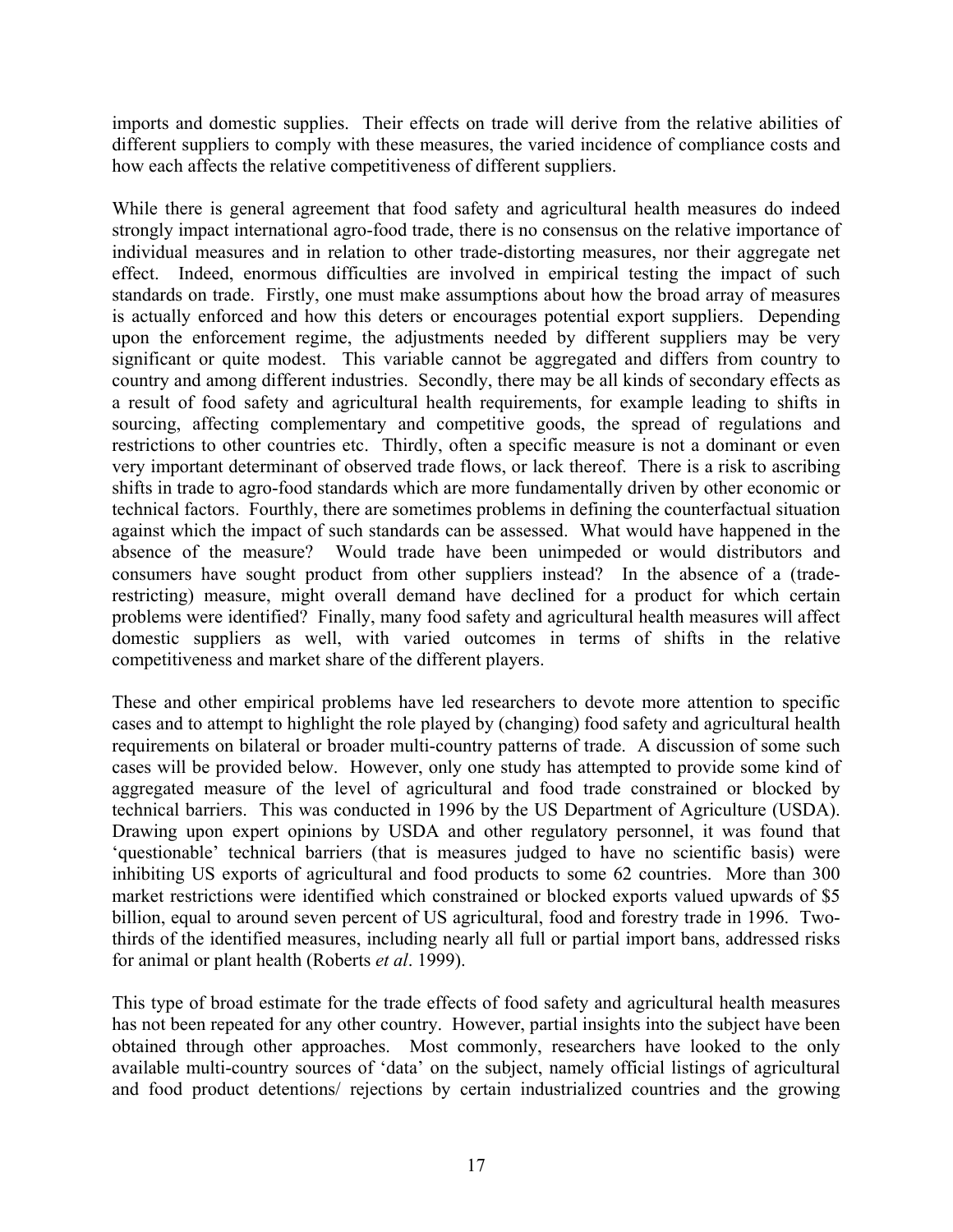number of complaints which have been recorded in the SPS Committee. Both are seen as incomplete yet useful proxies for the trade inhibiting effects of food safety and agricultural health standards and each is discussed in turn below.

### **6.1 Border detentions and rejections of agricultural and food products**

For a limited number of countries, information is made available (through periodic reports and web-based databases) on the incidence of detention or rejection of imported agricultural and food products on the basis of problems associated with quality, safety, labeling or other technical issues. The most widely available and cited data are for the United States and European Union. While there have been changes in the classification of data over time, researchers are able to use that data which is available to obtain a reasonable picture of the incidence of product rejections over time and by product and country of origin. However, it is only possible to track the incidence of detention/rejection event. Neither the data available for the United States or European Union specify the volume or value of rejected consignments.

There are interesting similarities and differences between the product rejection data for the European Union and United States.<sup>24</sup> Amongst the most notable are:

- *Rising incidence*: With regard to both the United States and European Union there has been a very large increase in the number of detentions in the past several years. In the European Union, for example, the number of notifications/alerts increased more than sixfold between 1998 (230 cases) and 2002  $(1520)^{25}$  This increased incidence of rejections reflects a combination of factors including the tightening and/or harmonization of standards, application of new standards for hazards formerly unregulated and (perhaps most significantly) substantially increased capacities for inspection/enforcement. With regard to the U.S., between 2001 and 2003 there was a six-fold increase in the number of product inspections undertaken by the FDA in the United States, in part due to heightened concern about bioterrorism.<sup>26</sup>
- *Product concentration*: In both cases the vast majority of detentions/rejections occurred for a few product categories, namely fish/crustaceans, meat products and fruits and vegetables. For the European Union, there was also a high incidence of rejections for nuts, while for the United States there were many rejections of low-acid canned foods. In both cases, fish products experienced the highest incidence of rejections. For example, fish accounted for 35 percent of all rejections in 2002. There were comparatively very

<sup>&</sup>lt;sup>24</sup> Data for the United States can be found at www.fda.gov/ora/oasis/ora\_oasis\_ref.html, and for the European Union at www.europa.eu.int/comm/food/fs/sfp/ras\_index\_en.html.

<sup>&</sup>lt;sup>25</sup> The FDA data exclude certain agricultural and food products for which the FDA has no jurisdiction, most notably meat and poultry. Until 2002 these data referred to border detentions regardless of whether the product was eventually permitted to enter. Since that time, however, they have recorded border rejections. The European Union has only made available disaggregated data on import alerts since 2002, although annual reports with broad summary statistics were published previously.

<sup>&</sup>lt;sup>26</sup> Between 2002 and 2003 the number of ports where the FDA has assigned inspection staff increased from 40 to 90. Over this period, a \$96 million increase in the FDA's budget for food security work enabled it to hire 655 new field personnel. In the Bush Administration's proposed 2005 budget the FDA would receive a 9 percent increase in funding to expand its 'food defense" program. The fiscal 2005 budget calls for 97,000 import inspections, a figure which is seven times that undertaken in 2001. Similarly large increases were proposed for the Department of Agriculture's work on food safety.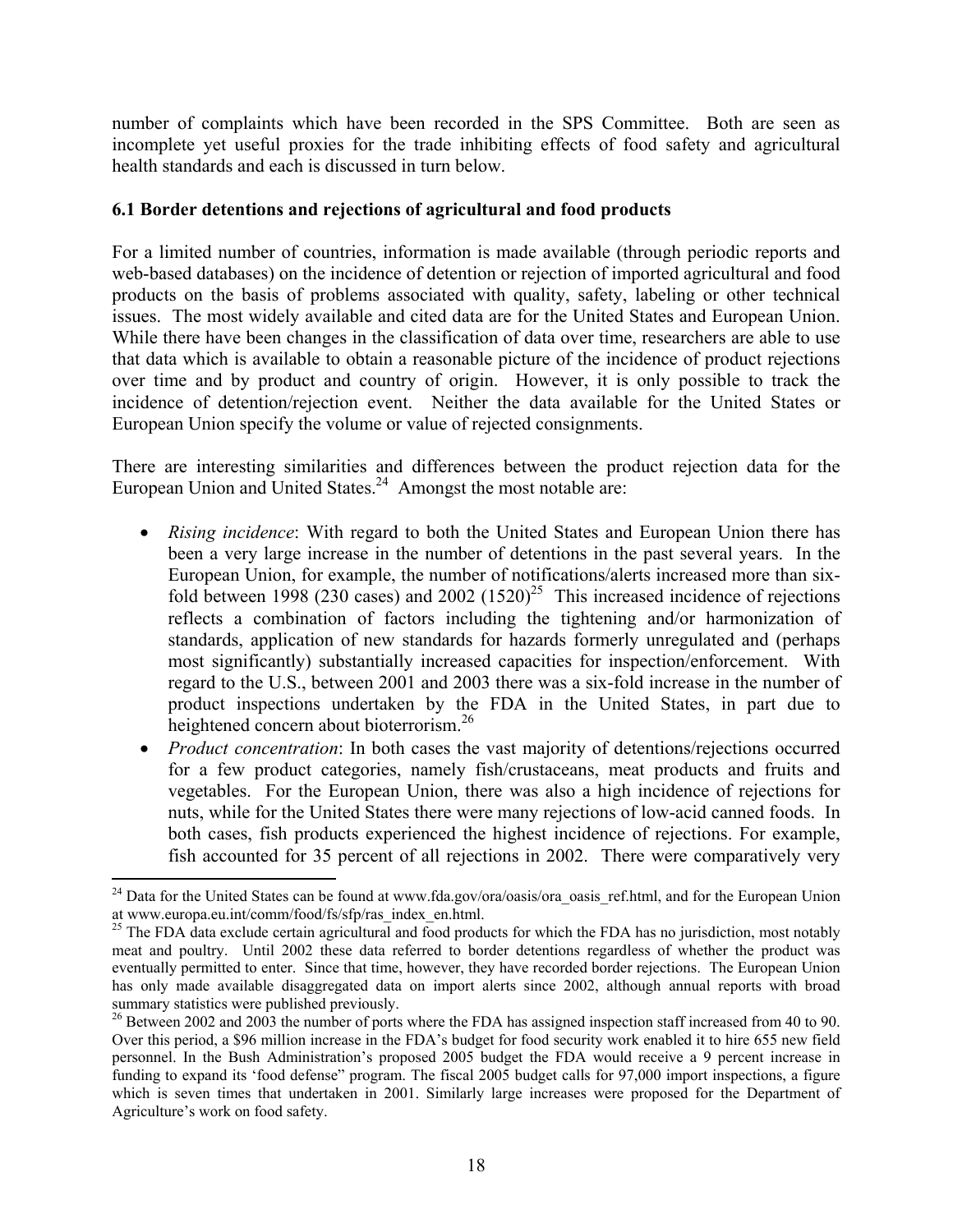few rejections on quality/safety grounds for beverage crops, cereal products, feedstuffs or spices.

- *Country of Origin Concentration*: In both cases, a limited number of developing and industrialized countries accounted for the bulk of rejections. Among developing countries, most of the rejections were from countries which have been large/dominant suppliers of 'sensitive' products for many years (for example Brazil, Thailand, Mexico and Turkey), or newly emerging large exporters of such products (for example China, Vietnam and India). In 2002, five countries, namely China, Thailand, Turkey, Brazil and Vietnam, accounted for nearly 60 percent of EU rejections of agricultural and food product from outside of Europe. However, these are some of the countries which are simultaneously increasing their EU market share for such products, suggesting that border rejections are more of an irritant than a major problem for larger exporters.
- *Minimal interception of products for low-income countries*: In both cases only a very small proportion of product rejections relate to exports from low-income countries. For example, in 2002 the EU only rejected 26 consignments from low-income sub-Saharan African countries, with most countries experiencing only one or two such rejections. This reflects the fact that most of these countries are mainly exporting less 'sensitive' products in terms of food safety or agricultural health risks, or have been recognized as being fully harmonized with EU requirements for more 'sensitive' products (for example fish and fishery products) and thus subject to lower levels of border inspection.

Still, there are certain key differences in focal concerns between the United States and European Union, as illustrated by the leading reasons for product rejections. For the European Union, the largest and growing proportion of rejections is related to chemical and other contaminants in food, especially veterinary drug residues, pesticide residues and mycotoxins. Chemical contaminants accounted for nearly two-thirds of all rejections in 2002, up from 55 percent in 2000. Microbial pathogens (for example salmonella and listeria) were implicated in 30 percent of rejections in 2002, down from 41 percent two years earlier. This pattern reflects the growing harmonization of European Union standards related to an array of chemical contaminants and the increased political and technical attention to these issues within the Community. In contrast, a very large proportion of border rejections in the United States in the late 1990s was due either to the presence of filth/foreign bodies (32%) or problems associated with the packaging or labeling of canned food products for which botulism is a risk (13%). A comparatively much smaller proportion of rejections are due to chemical contaminants (ie.12%)). Microbial pathogens were the reason for 17% of US rejections.

As noted earlier, neither data for the European Union nor United States systematically record the volume or value of rejected consignments. In order to obtain a rough estimate of the value of trade interrupted by technical measures, Table 2 provides estimates (based on official data and consultation with private traders) of the proportions of trade in particular products that were likely to have been detained or rejected in 2000-01. These estimates are then applied to overall trade in these various products. For simplicity, it is assumed that the proportion of trade for particular products that is subject to rejections is the same for products flowing between low, middle and high-income countries. In practice this is unlikely, although with few exceptions there is simply no data available to provide more refined estimates. Further, the point of the exercise is more to provide an 'order of magnitude' estimate of trade interrupted at national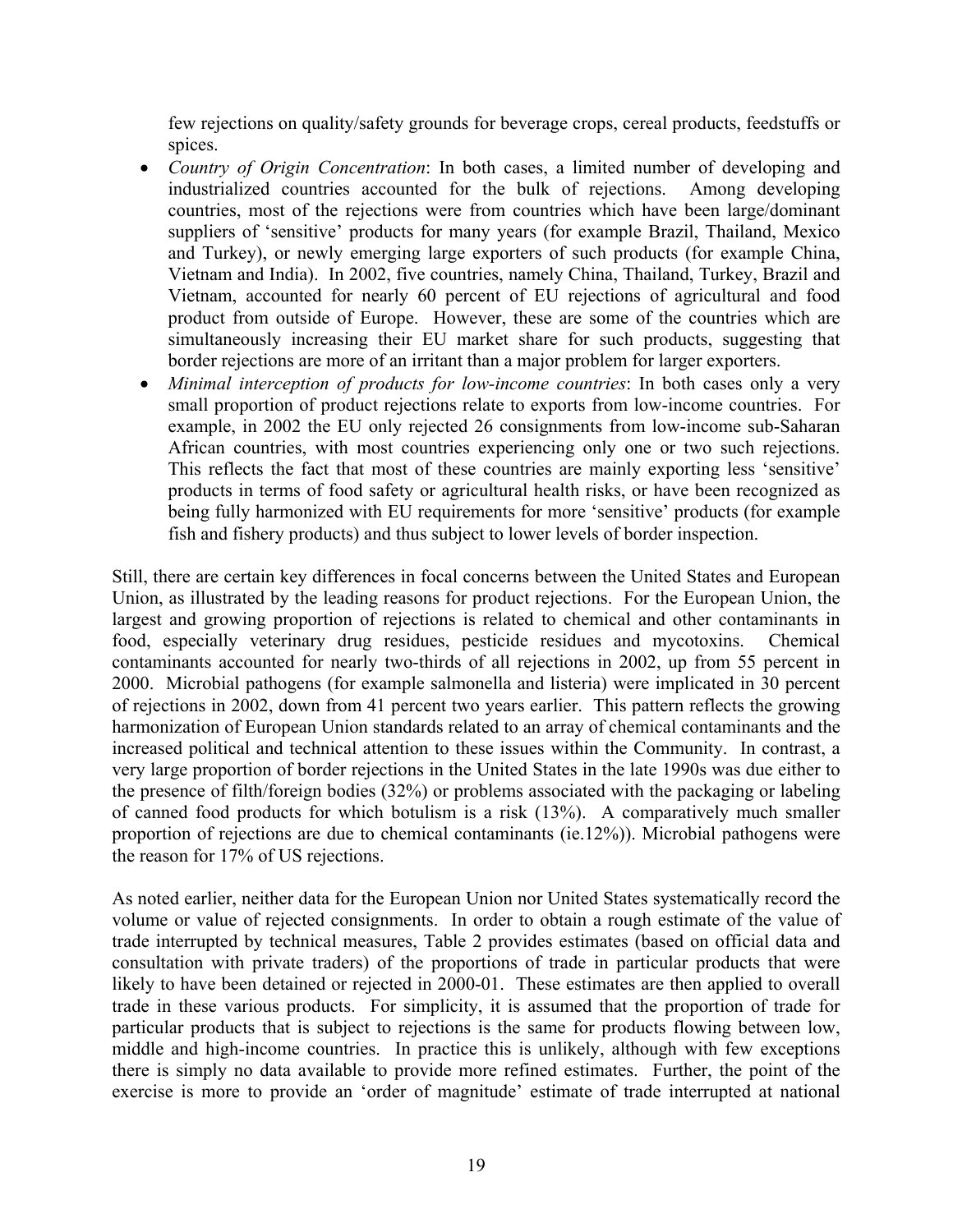borders for technical reasons that will permit comparison across products and country groups by income.

This exercise suggests that the value of world agro-food trade impacted by official product rejections at the import level was \$3.8 billion in  $2000-01$ .<sup>27</sup> Admittedly, this is almost certainly an over-estimate since we have assumed similar levels of rejections for products entering developing countries as for industrialized countries, despite the fact that levels of standards and enforcement capacities are typically lower. Reflecting the dominant share of high-income countries in certain product groups for which detention/rejection levels are relatively high (for example meat and dairy products, other processed foods and processed fruit and vegetables) these countries are estimated to account for 53 percent of 'rejected' exports, while they account for some 63 percent of world agricultural and food product exports.

| Table 2. Estimated world agricultural and food trade directly impacted by import border |  |
|-----------------------------------------------------------------------------------------|--|
| rejections based on technical standards, 2000-01:                                       |  |

| Product<br>Group                                                                                                                                                                                                                            | <b>Estimated</b><br><b>Proportion</b><br>of Trade<br>$(\frac{6}{6})^*$ | Value of<br>High-<br><b>Income</b><br>Country<br><b>Trade</b><br><b>Affected</b> | Value of<br><b>Middle</b><br><b>Income</b><br>Country<br><b>Trade</b><br><b>Affected</b> | Value of<br>Low<br><b>Income</b><br>Country<br><b>Trade</b><br><b>Affected</b> | Value of<br>China's<br><b>Trade</b><br><b>Affected</b> | <b>Total</b><br><b>Affected</b><br><b>Trade</b> |
|---------------------------------------------------------------------------------------------------------------------------------------------------------------------------------------------------------------------------------------------|------------------------------------------------------------------------|----------------------------------------------------------------------------------|------------------------------------------------------------------------------------------|--------------------------------------------------------------------------------|--------------------------------------------------------|-------------------------------------------------|
| Meat/Dairy                                                                                                                                                                                                                                  | 1.25                                                                   | 811                                                                              | 142                                                                                      | 8                                                                              | 21                                                     | 982                                             |
| Products                                                                                                                                                                                                                                    |                                                                        |                                                                                  |                                                                                          |                                                                                |                                                        |                                                 |
| $\overline{\text{F}}$ ish and<br>Fishery<br>Products                                                                                                                                                                                        | 1.00/2.00                                                              | 232                                                                              | 417                                                                                      | 145                                                                            | 90                                                     | 884                                             |
| Fruit and<br>Vegetables<br>and Products                                                                                                                                                                                                     | 0.75/1.50                                                              | 367                                                                              | 439                                                                                      | 44                                                                             | 61                                                     | 911                                             |
| Grains                                                                                                                                                                                                                                      | 0.50                                                                   | 160                                                                              | 40                                                                                       | 6                                                                              | $\overline{8}$                                         | 214                                             |
| Animal Feed                                                                                                                                                                                                                                 | 0.50                                                                   | 65                                                                               | 39                                                                                       | $\overline{4}$                                                                 | $\overline{2}$                                         | 110                                             |
| Tropical<br>Beverages<br>and Products                                                                                                                                                                                                       | 0.25                                                                   | 25                                                                               | 18                                                                                       | 16                                                                             | $\overline{0}$                                         | 59                                              |
| Nuts and<br>Spices                                                                                                                                                                                                                          | 0.75/1.50                                                              | 16                                                                               | 33                                                                                       | 30                                                                             | $\mathbf{1}$                                           | 80                                              |
| Other<br>Processed<br>Food                                                                                                                                                                                                                  | 1.00/2.00                                                              | 122                                                                              | 53                                                                                       | $\overline{3}$                                                                 | 6                                                      | 184                                             |
| All Other<br>Categories**                                                                                                                                                                                                                   | 0.25                                                                   | 199                                                                              | 112                                                                                      | 19                                                                             | 6                                                      | 307                                             |
| Totals                                                                                                                                                                                                                                      |                                                                        | 1997                                                                             | 1332                                                                                     | 275                                                                            | 195                                                    | 3799                                            |
| Proportion of<br>Trade<br>Affected                                                                                                                                                                                                          |                                                                        | 0.70                                                                             | 1.10                                                                                     | 0.93                                                                           | 1.25                                                   | 0.84                                            |
| *Where there are two numbers the first relates to exports of high-income countries and the second to<br>middle and low-income countries.<br>** This includes oilseeds, textile fibers, drinks, tobacco/cigarettes, and sugar/confectionery. |                                                                        |                                                                                  |                                                                                          |                                                                                |                                                        |                                                 |

 $\overline{a}$  $27$  To put this number into perspective, the estimated total costs to the United Kingdom alone from BSE-related market losses and for the various cull and disposal schemes was over \$5 billion (Mathews *et al*. 2003). This does not take any account of the adverse impact on the country's tourism industry.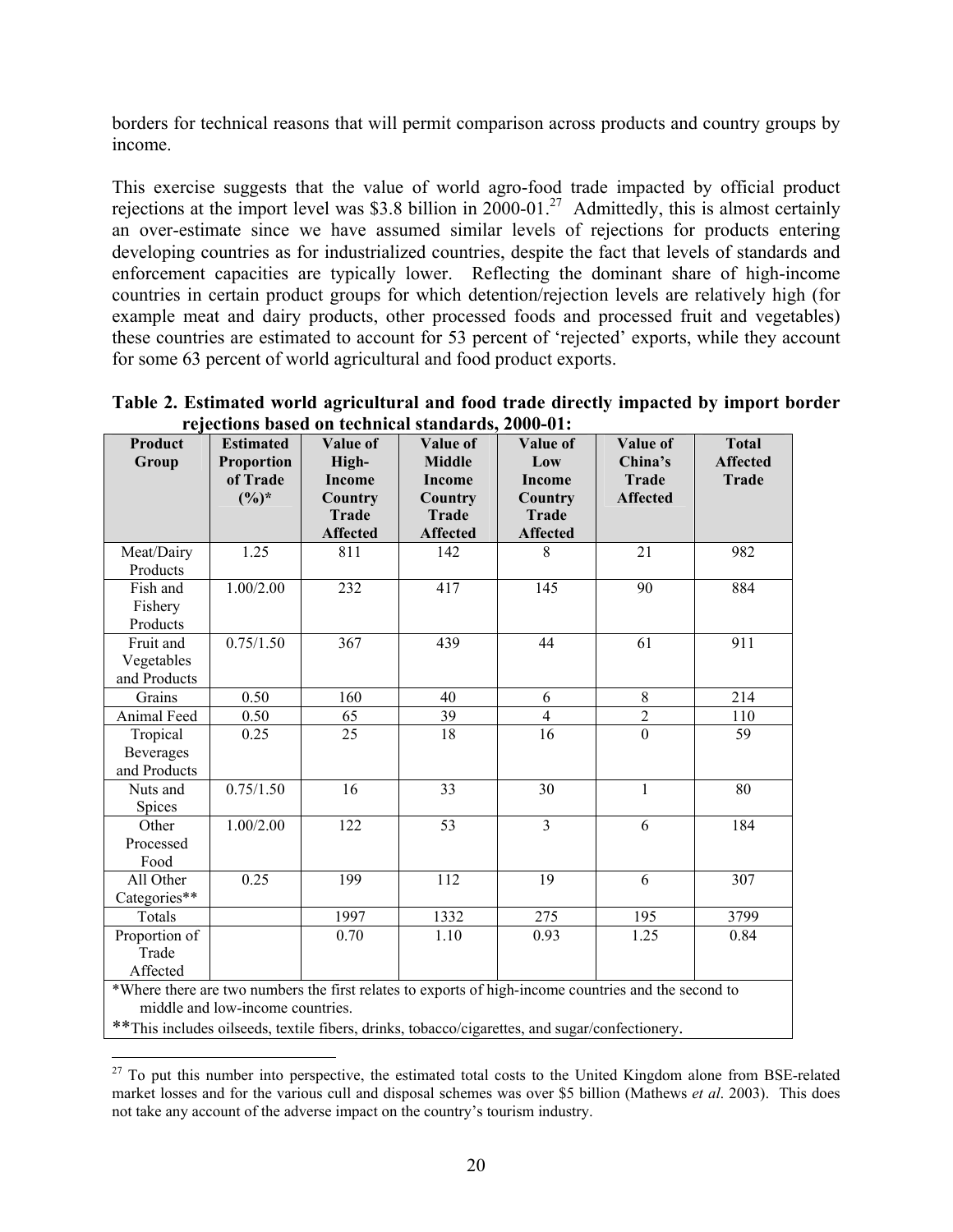The estimated value of developing country agro-food border rejections is \$1.8 billion, 74 percent of which is accounted for by middle-income countries. The estimated value of low-income country agricultural and food product trade rejected at the importing country border is \$275 million, representing just less than one percent of the agricultural and food exports of these countries. The product composition of the estimated 'rejected exports' of developing country is broadly consistent with the data presented earlier on EU and US rejections. For middle-income countries, the dominant products are fish and fishery products and fruit and vegetable and products, followed by livestock products. For low-income countries, fish and fishery products are the dominant category accounting for more than half of the total estimated 'rejections'.

Until quite recently border rejections due to food safety or related technical issues can be said to have had only a modest impact on overall trade in agricultural and food products, including that of developing countries. We estimate that approximately one percent of this trade was directly affected in 2000-01. Further, only a small proportion of rejected consignments is actually destroyed at the point of import, whilst some (perhaps significant) proportion of the product is re-shipped, re-conditioned or otherwise managed for sale whether in the domestic market of the exporter or some other international market. Indeed, the proportion of agro-food trade which encounters official rejections is, for most food categories, probably substantially lower than the proportion of sales which are subjected to price discounts by private buyers because of issues related to quality defects, lack of timeliness and poor presentation. Further, the products with the highest estimated proportion of rejections are also among those for which there have been proportionally, the highest rates of growth in international agricultural trade.<sup>28</sup>

The foregoing discussion suggests that, while border rejections are undoubtedly a major irritant to exporters, in most cases they do not act as a major impediment to trade. That having been said, they are undoubtedly costly, both in terms of the value of lost product and any adverse effects on the reputation of the supplier and perhaps the country of origin as a whole. For some importing countries, the occurrence of repeated violations of food safety and other standards may result in particular suppliers or the entire country being listed for automatic detention. Subsequent shipments are detained, inspected and tested at the expense of the exporter or importer until a record of compliance has been (re)established. It can take a considerable period of time for this to be achieved and the costs associated with detentions can be considerable.(See Lamb *et al* 2004). Further, during this period exporters may lose customers, which are unwilling to incur the potential costs and delays associated with enhanced border formalities.

In addition, there are some indications, at least from recent patterns for certain high-income countries, that increased attention is being given to border inspections of products deemed to be 'sensitive' in terms of food safety or agricultural health risks and in relation to new regulatory concerns. If the patterns described above are indicative, we would expect to see an increasing level of border interceptions of products in the coming years. This will either increase the transaction costs incurred by certain developing country suppliers or induce them to make adjustments in their production, post-harvest and product monitoring/testing arrangements so as to minimize the occurrence of rejections.

<sup>&</sup>lt;sup>28</sup> Hence, despite increased concern about the spread of salmonella, world trade in poultry has increased substantially over the past decade and now accounts for about 10 percent of world consumption.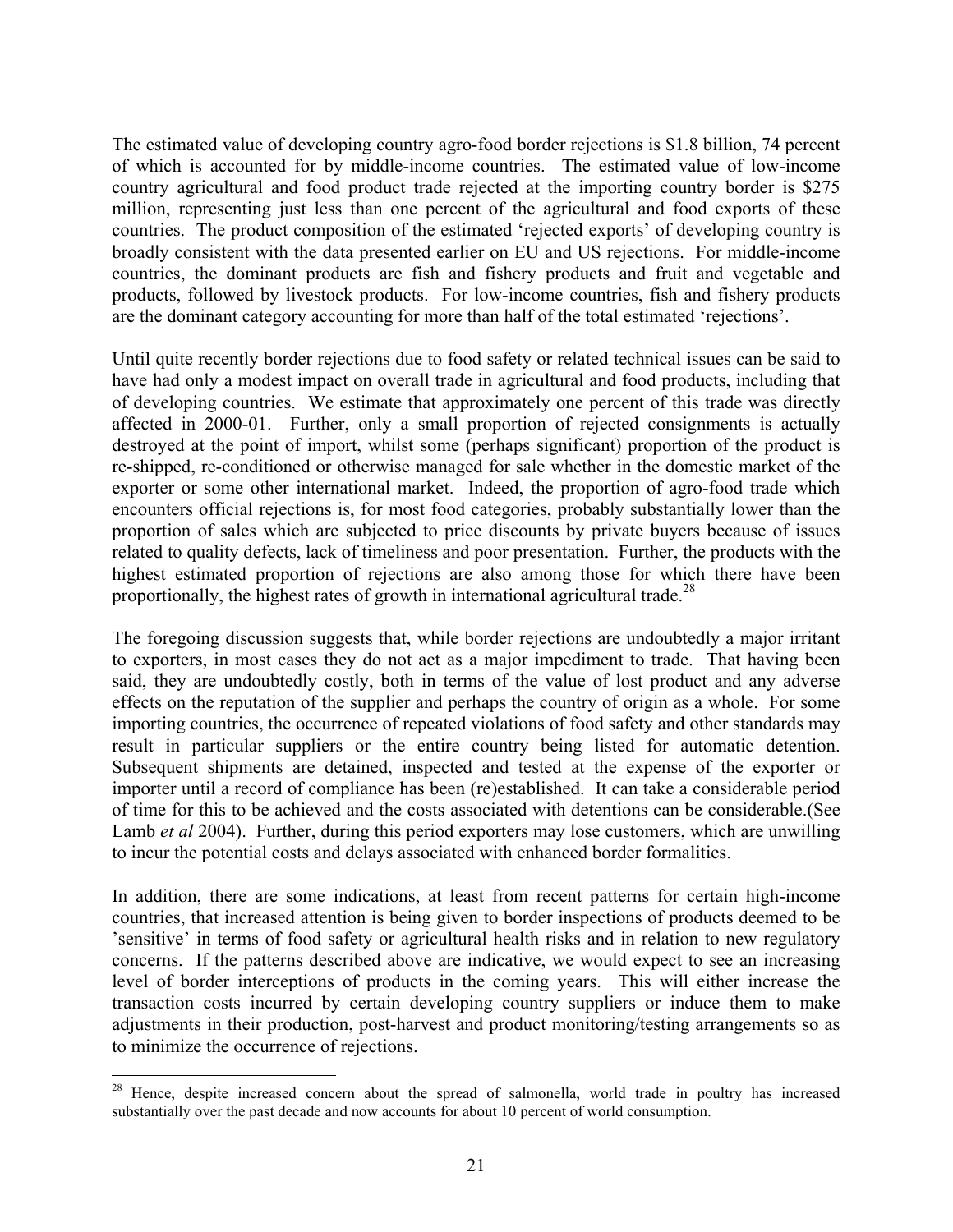Notwithstanding the above qualifying remarks, border rejections due to food safety concerns represent only a small part of the constraint on international trade in agricultural and food products associated with food safety and agricultural health measures. In terms of the impact on aggregate trade, far more inhibiting are the broad array of measures related to animal and plant health which render large numbers of countries ineligible to supply many livestock products and food crops to other countries (see for example Sumner 2003). For example, although meat and dairy products may be subject to the highest level of rejections in global trade, these are not at all significant for low-income countries and are probably of secondary importance for most middleincome countries. While this undoubtedly reflects the existence of traditional trade protections and subsidies in industrialized countries that distort world trade, animal disease controls act to exclude many developing countries from world markets for these products altogether<sup>29</sup>. In part this reflects the prevalence of endemic infectious animal diseases in many low and middleincome countries. Indeed, the costs of establishing and maintaining disease-free areas can be considerable and is arguably beyond the means of many of the poorest countries. Further, even where there is no evidence that such diseases are present, many developing countries lack the surveillance and risk assessment capacity to demonstrate that they do in fact have areas that are disease-free and for these to be recognized as such by the OIE. $^{30}$ 

Even where developing countries have established disease-free areas, they face the risk that trade will be disrupted should outbreaks of disease occur. A recent example is the restrictions applied to exports of poultry from Thailand and Vietnam due to an outbreak of Avian Flu. In such cases exporters may be forced to divert product to domestic markets, causing a collapse of local prices. The overall impact of animal disease issues, therefore, is to enhance the risks associated with trade in livestock products and put a great onus on public authorities to not only invest in the establishment of disease controls, but ensure their continued efficacy over time.

The pattern of low-income countries in livestock trade essentially reflects an inability to meet a broad array of food safety and agricultural health requirements, both pertaining to livestock disease and hygiene controls. Indeed, most low-income countries, for example, are restricted to trade in live animals (on the hoof) rather than livestock products, for which attention need not be given to hygienic slaughter in an abattoir, meat inspection and refrigerated transport.<sup>31</sup> Examples include intra-regional trade in West Africa and supplies from East Africa to the countries of the Persian Gulf. However, even if animal disease and hygiene capacity could be enhanced, these countries would need to compete with well-established livestock product exporters, for example Argentina and Australia, which are more reliable producers with fewer animal health problems and more standardized production. (Upton 2001). That having been said, Perry *et al*. (2003) demonstrate the very considerable benefits for developing countries from access to high-value

<sup>&</sup>lt;sup>29</sup> For example, currently the United States currently only permits imports of beef from only 33 countries and imports of chicken from only four countries.

 $30$  Currently, the OIE only recognizes 57 countries as being totally free of FMD without vaccination, of which 26 are developing countries and only three are low-income countries. For further information see www.oie.int.

<sup>&</sup>lt;sup>31</sup> Indeed, more widespread cases of both new and well-established animal diseases have led to heightened concerns about the role of international trade in the spread of such diseases. In the case of BSE, widespread restrictions have been applied to trade in live animals, meat, animal feed and an array of by-products used in the cosmetics, pharmaceutical and other industries.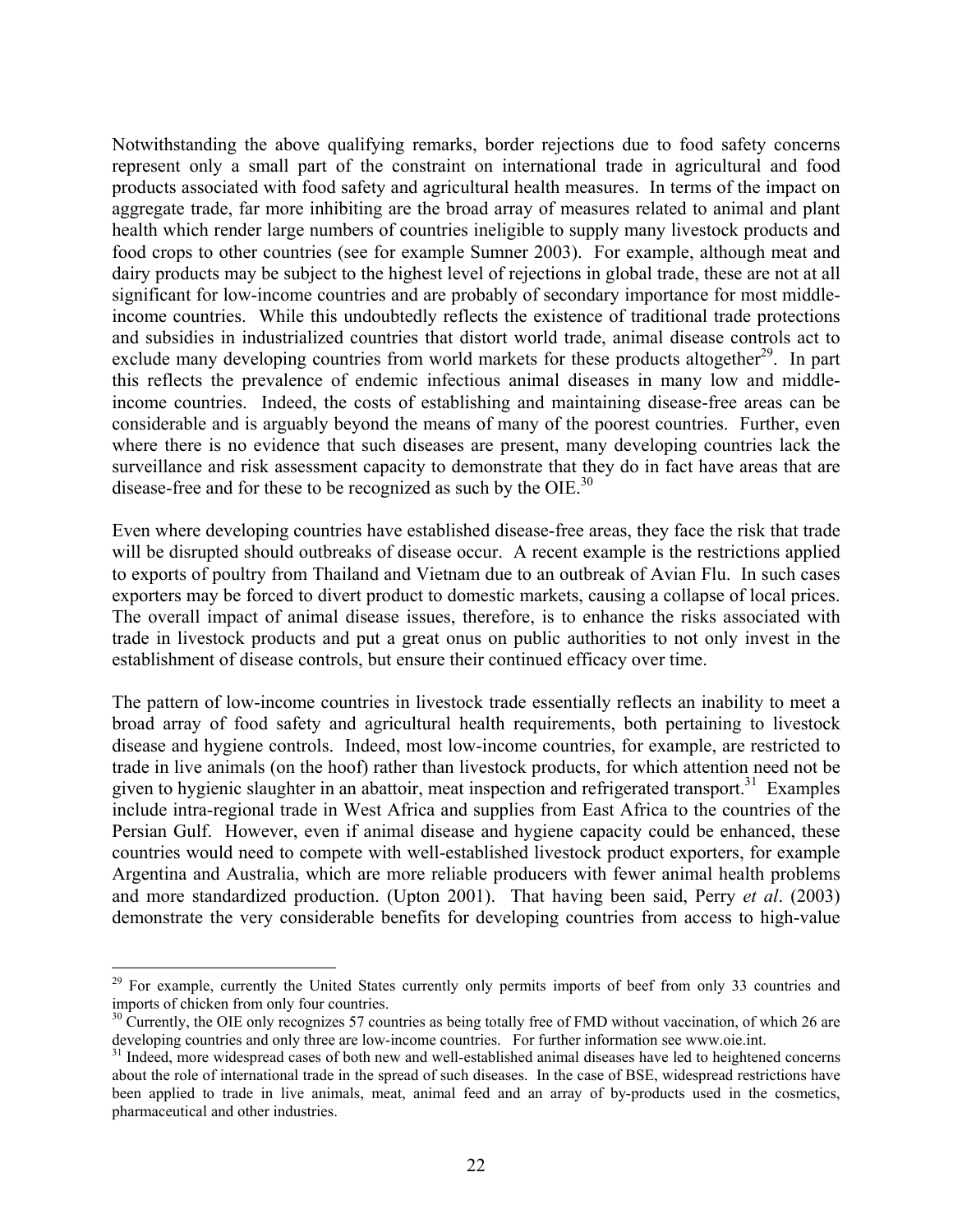markets afforded by investment in the establishment and enhancement of animal disease controls, through a case study of Food and Mouth Disease (FMD) controls in Zimbabwe.

Similar issues arise with plant pests and diseases and, indeed, arguably these currently have the greatest impact on many developing countries given the importance of trade in fresh fruit and vegetables, grains, nuts etc. For example, many Caribbean countries are restricted in the fresh fruit and vegetables they can export to the United States because of the presence of various species of fruit fly. In some cases exports are prohibited altogether, whilst in others prescribed treatments are required. These treatments can involve fumigation or use of hot water to kill any pests that may be present. Such treatments not only impose costs on the exporter, but can also reduce shelf-life and degrade product quality. Further, the costs of establishing such facilities can be considerable. A case example is Jamaica that is unable to export mango to the United States because of the presence of West Indian and Caribbean fruit fly. The US Animal and Plant Health Inspection Service (APHIS) requires that mangoes undergo hot water treatment to kill any flies that might be present on the fruit, but no facility currently exists in Jamaica.

In some cases the impact of plant disease controls on trade in agricultural and food products can be mitigated through cooperation between governments, for example through the sharing of plant pest surveillance data or the establishment of pre-clearance programs. For example, a preclearance program for exports of fresh produce to the United States has been established in Jamaica, under the supervision of APHIS officers. This enables plant pest problems to be detected prior to export from Jamaica and facilitates import to the United States with little or no further inspection. By 2001, 64 products had been approved for pre-clearance, including fruit, vegetables, roots and tubers, herbs and spices, and ornamentals plants and flowers. Around 80 percent of all exports to the United States now go through the pre-clearance program.

# **6.2. Disputes and complaints through the WTO**

Another indicator commonly used to depict the nature and breadth of the standards challenge for developing countries is the number and nature of complaints and counter-notifications made through the SPS Committee within the context of the WTO. Table 3 from Roberts (2004), provides a summary of the pattern of complaints according to regulatory goal and the country group raising the issue or being the subject of a complaint. On the face of it, these data suggest developing countries have actively used the formal review and complaint process of the SPS Committee to register their concerns with respect to a significant number of notified measures, both by developed and other developing countries. Taking a more detailed look at the individual complaints, however, the following observations can be made:

- Given the nature of the counter-notification database and the information provided in most of the actual counter-notifications, it is not possible to quantify the levels of developing country trade which has or might be affected by the contested measures.
- Complaints by developing countries are dominated by a handful of countries, in particular Argentina, Brazil, Chile and Thailand. Each of these countries has issued or supported more than a dozen complaints, with Argentina alone being involved in more than a quarter of all cases of developing country complaints. These four countries have been involved, in one way or another, in the vast majority of complaints by developing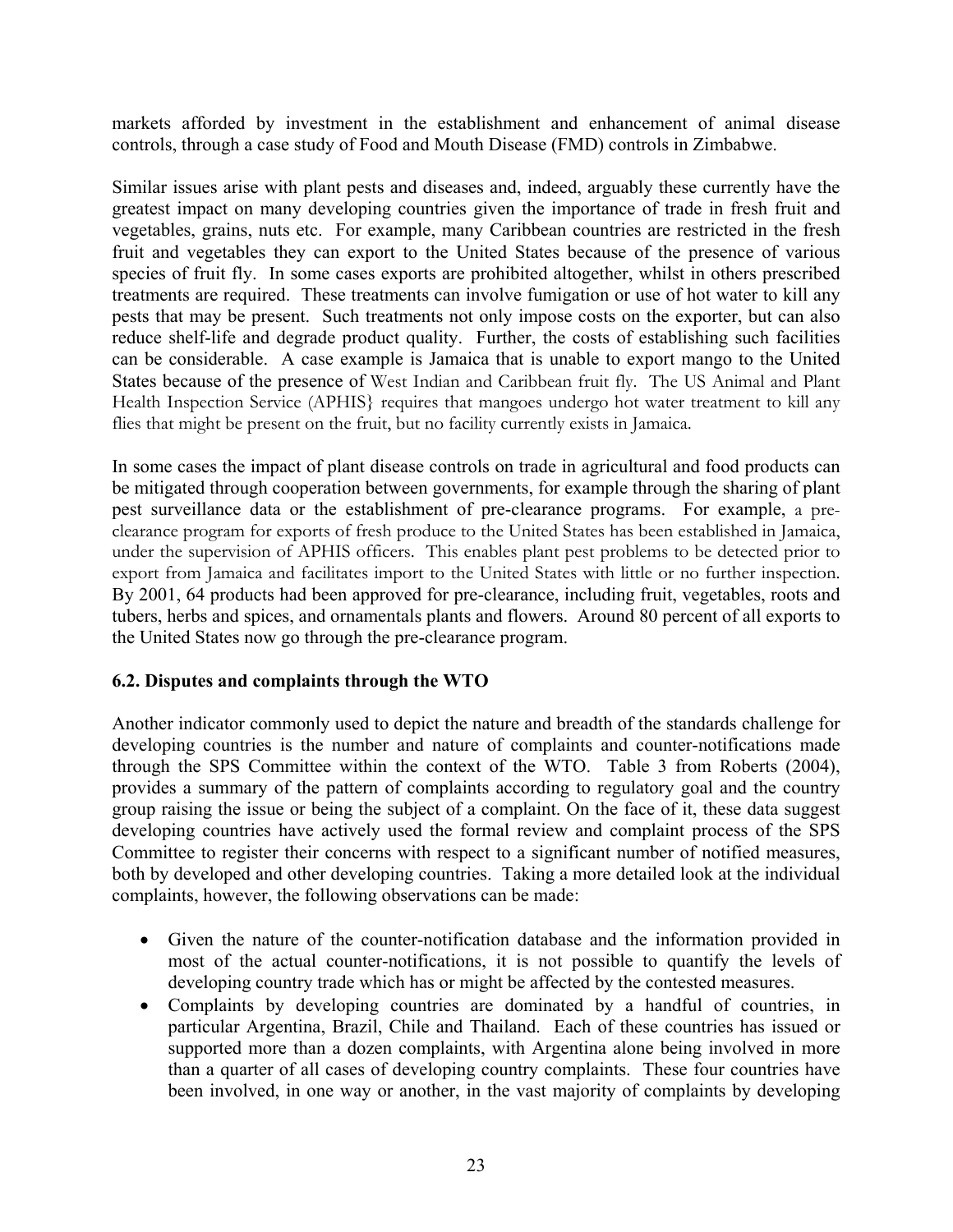countries. Only a handful of other countries, including Uruguay, the Philippines, South Africa, Ecuador and India, have been involved in multiple cases. This pattern of participation reflects the prominence of certain countries in the trade of a few product categories, especially beef and horticultural products, rather than the overall structure of developing country agricultural and food trade.

- Low-income countries are weakly represented in the pool of counter-notifications, issuing or supporting complaints in only five cases. This could partly be a reflection of the structure of their exports (that is they concentrated in commodities for which food safety and agricultural health measures are of lesser importance) or their limited capacity and/or confidence to participate in the SPS Committee. Their lack of formal complaints is, however, not because of their ability to resolve effectively their concerns bilaterally. Thus, these data alone provide us with very little information regarding the extent to which food safety and agricultural health measures are inhibiting the exports of lowincome countries.
- Among the seemingly large number of developing country complaints there are a limited number of concerns which repeat themselves time and time again, yet with slight variations from context to context. In relation to animal health, the vast majority of complaints relate to what are claimed to be over-restrictive (and non-scientifically based) measures with respect to FMD and beef products or BSE and animal by-products for pet food, animal feed, cosmetics etc. In the case of plant health, the large majority of complaints relate to claims of overly-restrictive measures for plant diseases/pests for to horticultural products. Food safety-related complaints are a mixture of quite specific concerns with no large clustering around any particular theme. Surprisingly, given its huge importance for developing country trade, there are rather few complaints issued in relation to measures governing fish products.
- The reasons for developing country complaints are varied, yet the vast majority involve concerns about either the 'lack of scientific evidence' in relation to food safety, absence of risk assessments in relation to plant health, and inconsistencies between country and international standards in relation to animal health.
- Among developed countries, the European Union has been the subject of the largest number of complaints by developing countries. For example, there were more than three times as many complaints against the European Union than against the United States. Several reasons might account for this. Firstly, the process of harmonization of food safety and agricultural health measures within the European Union has often resulted in the adoption of the most stringent standards previously applied by individual Member States. Secondly, the European Union has more frequently and most visibly embraced the 'precautionary principle' when adopting certain standards, sometimes giving rise to controversies over the scientific basis for these measures. Thirdly, due to the complex administrative structure of the European Union, some countries reportedly find it difficult to resolve concerns through bilateral discussions and therefore need to more readily use the venue of the SPS Committee to take up concerns with the European Commission.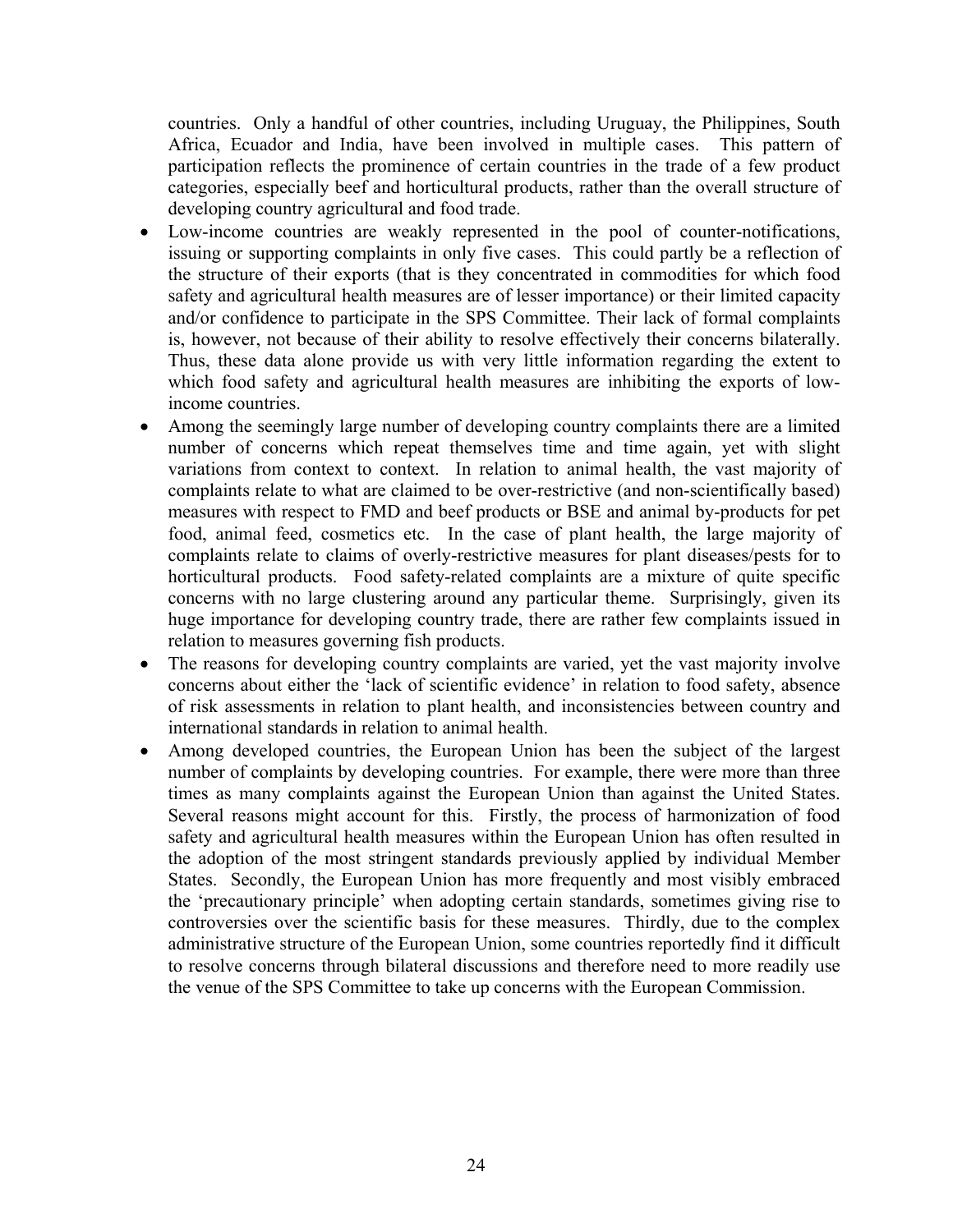| <b>Complaints against</b>                           | <b>Regulatory Goal of Contested Measure</b> |                         |                        |                |              |  |
|-----------------------------------------------------|---------------------------------------------|-------------------------|------------------------|----------------|--------------|--|
| measures of                                         | <b>Plant</b><br><b>Health</b>               | Animal<br><b>Health</b> | Human<br><b>Health</b> | Other          | <b>Total</b> |  |
|                                                     |                                             |                         |                        |                |              |  |
| <b>Number of Complaints by Developed Countries</b>  |                                             |                         |                        |                |              |  |
| <b>Developed Countries</b>                          | 16                                          |                         | 44                     | $\mathbf{3}$   | 70           |  |
| Developing Countries                                | 17                                          | 11                      | 41                     | 4              | 73           |  |
| <b>Multiple Countries</b>                           |                                             |                         |                        |                | 2            |  |
| Sub-total                                           | 33                                          | 20                      | 85                     |                | 145          |  |
| <b>Number of Complaints by Developing Countries</b> |                                             |                         |                        |                |              |  |
| <b>Developed Countries</b>                          | 12                                          | 12                      | 34                     | $\overline{2}$ | 60           |  |
| Developing Countries                                | 8                                           | 17                      | 7                      | ∍              | 34           |  |
| <b>Multiple Countries</b>                           |                                             | 2                       |                        |                | 2            |  |
| Sub-total                                           | 20                                          | 31                      | 41                     |                | 96           |  |
| <b>Total</b>                                        | 53                                          | 51                      | 126                    |                | 241          |  |

**Table 3:Counter-notifications relating to new measures in the SPS Committee, 1995-2002\*:** 

\*Preliminary tabulation.

\*\* Includes complaints about horizontal regulations (such as those regulating products of modern biotechnology) that reference human, animal, and plant health as objectives.

Source: Roberts (2004)

Hence, the growing number of recorded complaints or counter-notifications by developing countries provides only a very crude indicator of the extent to which food safety and agricultural health measures impede their trade in high value agricultural and food products. These complaints probably represent the 'tip of the iceberg' as most concerns and disputes are raised bilaterally and the majority of negotiations are handled by technical organizations rather than country trade representatives. Some of the complaints have occurred in the context of expanding trade ties in which the previous non-effect (or at least nuanced effects) grows more serious with expanded levels of trade. There is little basis for associating the growing number of complaints with deliberate protectionism; the nature of many of the concerns seems to be more related to inadequate (scientific) information rather than discrimination. Further, the apparatus of formal complaints relates only to mandatory standards set by public agencies. As noted above, a growing array of standards are being set privately, either through consensus within particular industries or by the 'gate keepers' of the dominant supply chains. While many such standards are ostensibly voluntary, they are becoming the *de facto* standards to gain or maintain access to particular buyers or market segments.

#### **7. SOME ILLUSTRATIVE CASE STUDIES**

The available data on agricultural and food product rejections and disputes related to food safety and agricultural health measures provide certain insights yet an incomplete picture of how these are affecting the exports of developing countries. As a result, there is increased attention being given to case studies with analysis provided on the short or longer-term effects of specific standards or compliance problems on the trade of both particular countries and particular products. Earlier work of this nature has emphasized the potential disruptive impact which food safety and agricultural health measures have (or could have) on agricultural and food exports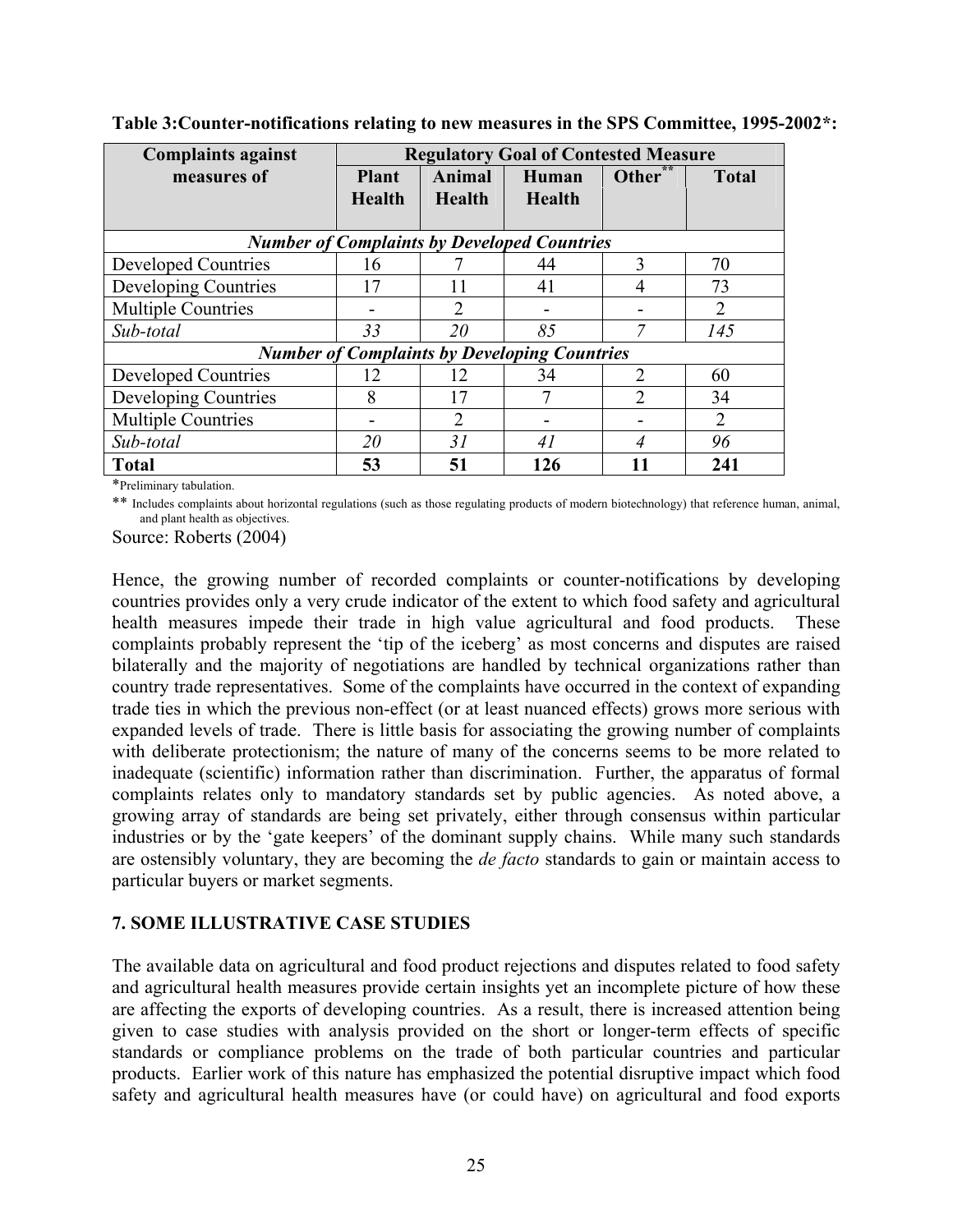from developing countries. (Otsuki *et al*. 2001; Herath 2001; Rahman 2001; Zaramba 2002; Wilson and Otsuki 2003). However, recent publications by the USDA (Buzby 2003) and the International Food Policy Research Institute (IFPRI) (Unnevehr, 2003) contain a series of case studies which point to more varied experiences. Other programs of case study analysis have been undertaken by United Nations Conference on Trade and Development (UNCTAD), United Nations Environment Program (UNEP) and the World Bank which provide a similar perspective.32

The space available here does not permit a synthesis of this rapidly expanding literature. Rather, we draw upon some selected examples to illustrate the varied and complex ways in which SPS measures can impact on development country exports, either negatively or positively. Attention is focused on three of the most prominent concerns raised in the literature: (i) fish trade bans and their wider supply chain effects, (ii) limits on mycotoxins as trade barriers, and (iii) the strengthening of horticultural product and process standards.

# **7.1. Fish bans and their wide supply-chain effects**

Over the last decade, developing country exports of fish and fishery products have increased at an average rate of six percent per annum (Delgado *et al*. 2003). However, one of the major challenges facing developing countries in seeking to maintain and expand their share of global markets is progressively more strict food safety requirements, particularly in major industrialized countries and regions. Previous studies suggest that exporters in a number of countries have experienced not inconsiderable problems complying with these requirements.<sup>33</sup> Whilst the associated costs of compliance can be significant, however, the returns in terms of continued and/or expanded access to high-value markets often more than compensate.

The European Union lays down harmonized requirements governing hygiene throughout the supply chain for fish and fishery products. Processing plants are inspected and approved on an individual basis by a specified 'Competent Authority' in the country of origin, whether a European Union Member State or a Third Country, to ensure that they comply. The European Commission undertakes checks to ensure that the Competent Authority undertakes this task in a satisfactory manner. Imports from Third Countries are required to have controls that are at least equivalent to those of the European Union<sup>34</sup>. Countries for which local requirements have been recognized as equivalent are subject to reduced physical inspection at the EU border. Countries that have not yet met these requirements, but which have provided assurances that their control are at least equivalent to those of the European Union are currently permitted to export, but are subject to higher rates of border inspection. Initially the deadline for all countries to be fullyharmonized with the EU's hygiene standards was 31 December 1996. However, this has been extended on numerous occasions and the current deadline is 31 December 2005.

<sup>&</sup>lt;u>.</u>  $32$ For the case studies produced by UNCTAD see: r0.unctad.org/trade\_env/test1/openF1.htm. For the case studies produced by UNEP see: www.unep.ch/etu/publications/Ctry\_studies.htm.

<sup>&</sup>lt;sup>33</sup>See for example Henson *et al.*, 2000; Rahman, 2001; Musonda and Mbowe, 2001; UNEP, 2001a; 2001b and Zaramba, 2002.

<sup>&</sup>lt;sup>34</sup> The European Commission has presented its controls on hygiene for imports of fish and fishery products as a practical example of the application of equivalence (WTO, 2002). Thus, rather than laying down specific requirements, the Commission focuses on the conditions under which products will be equivalent to those produced in the European Union.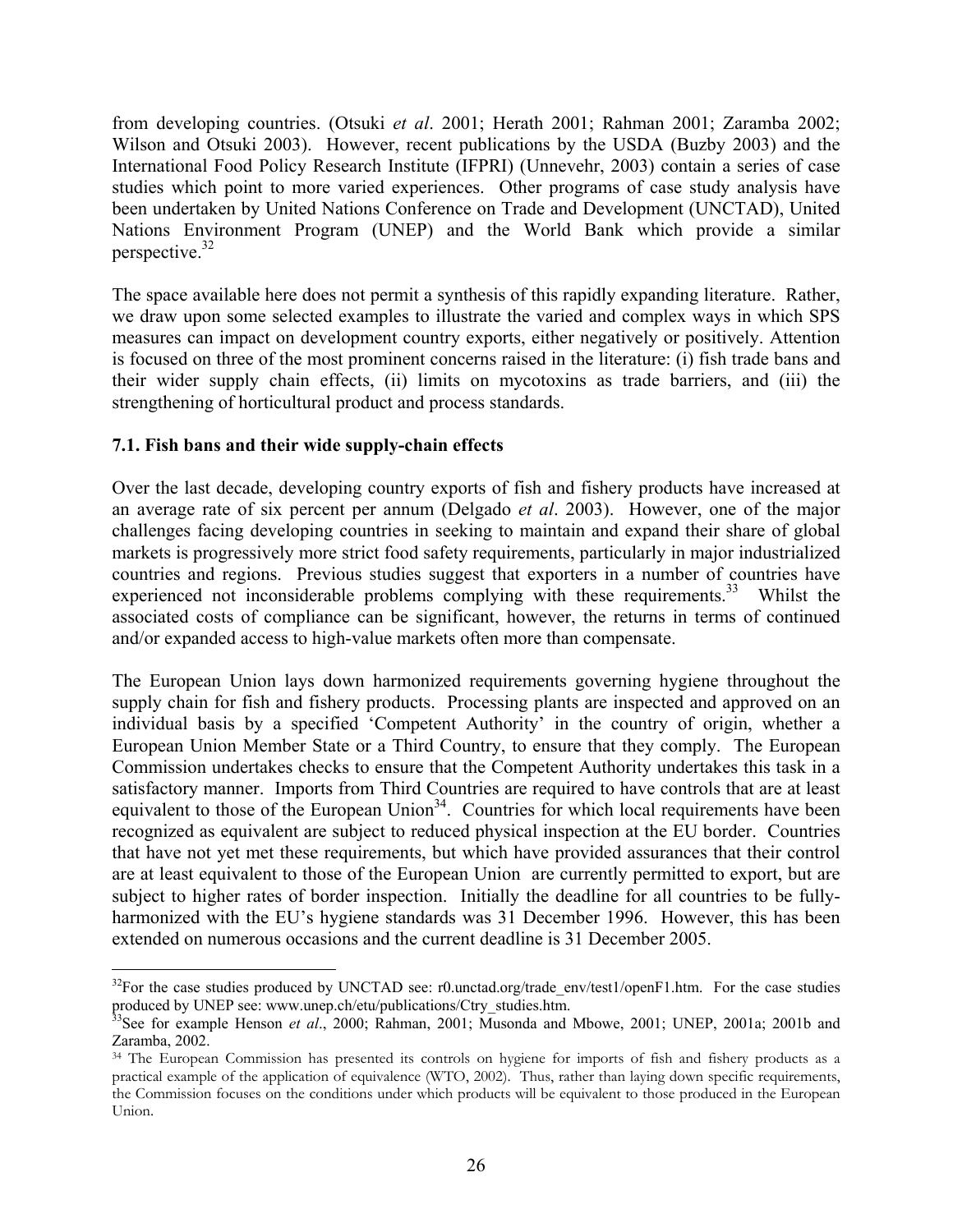Kenya provides an example of longer term efforts to comply with the EU's food safety requirements, overlaid with the necessity to overcome restrictions on trade relating to immediate food safety concerns. The major export of fish from Kenya is Nile perch derived from Lake Victoria. Until the mid-1980s this was a relatively minor species in the Lake Victoria fishery, but subsequently came to dominate the landed catch through the 1990s. At the end of the 1980s, this was accompanied by a shift in focus from local to export markets and by the mid-1990 Nile perch accounted for over 90 percent of Kenya's exports of fish and fishery products, with a value of around \$44 million in 1996. The majority of these exports were destined for the European Union. Through the 1980s there was significant investment in industrialized fish processing facilities and by the mid-1990s 15 facilities were in operation. At the landing beaches, however, there was little or no change in fishing methods or the development of marketing facilities.

Initially, Nile perch exports were extremely profitable. However, capacity soon exceeded the available supply of fish, a situation that has pervaded the supply chain for Nile perch ever since and sets the competitive environment in which all levels of the chain operate. Although food safety requirements in their major export markets were evolving, most notably the European Union, most processors made little or no attempt to up-grade their facilities and systems of procurement, processing and marketing. Likewise, the legislative framework of food safety controls remained largely unchanged, despite the fact that the structure and focus of the supply chain had shifted to exports. The overall picture was of a supply chain that had not been upgraded in line with the growth in exports and was unable to implement effective controls within the context of rapidly evolving standards overseas. Thus, both the public authorities and exporters were in a continuous position of problem-solving.

In recent years exporters of Nile perch in Kenya (as well as Tanzania and Uganda) have faced a catalogue of restrictions on trade with the European Union. In 1996, Salmonella was detected in a number of consignments of Nile perch from Kenya, Tanzania and Uganda at the Spanish border and Spain immediately prohibited imports. In April 1997, the European Commission introduced a requirement for *Salmonella* testing of all consignments of Nile perch from the region. Following an outbreak of Cholera across East Africa, this was extended to all fish and to cover *Vibrio cholerae* and *Vibrio parahaemoliticus.* These requirements were eventually lifted in June 1998. In March 1999, a suspected case of fish poisoning with pesticide was identified in Uganda. The European Union subsequently imposed a ban on exports of Nile perch in April 1999 which, in the case of Kenya, was not lifted until December 2000. In each case, the impact on the Nile perch sector was immediate. Exports declined, although over time these were partially offset by increased sales to other markets. Fish processing plants, most of which were already operating at less then 50 percent capacity, reduced their production and some closed. In turn, the landed price of Nile perch fell.

In response to the 'crisis' created by the European Union's actions, efforts were made by both the government and private sector in an attempt to up-grade food safety controls. Initially, responsibility for regulatory controls was split between the Ministry of Health and the Fisheries Department of the Ministry of Agriculture and Rural Development. This created significant coordination problems and poor delineation of responsibilities, delaying necessary reforms to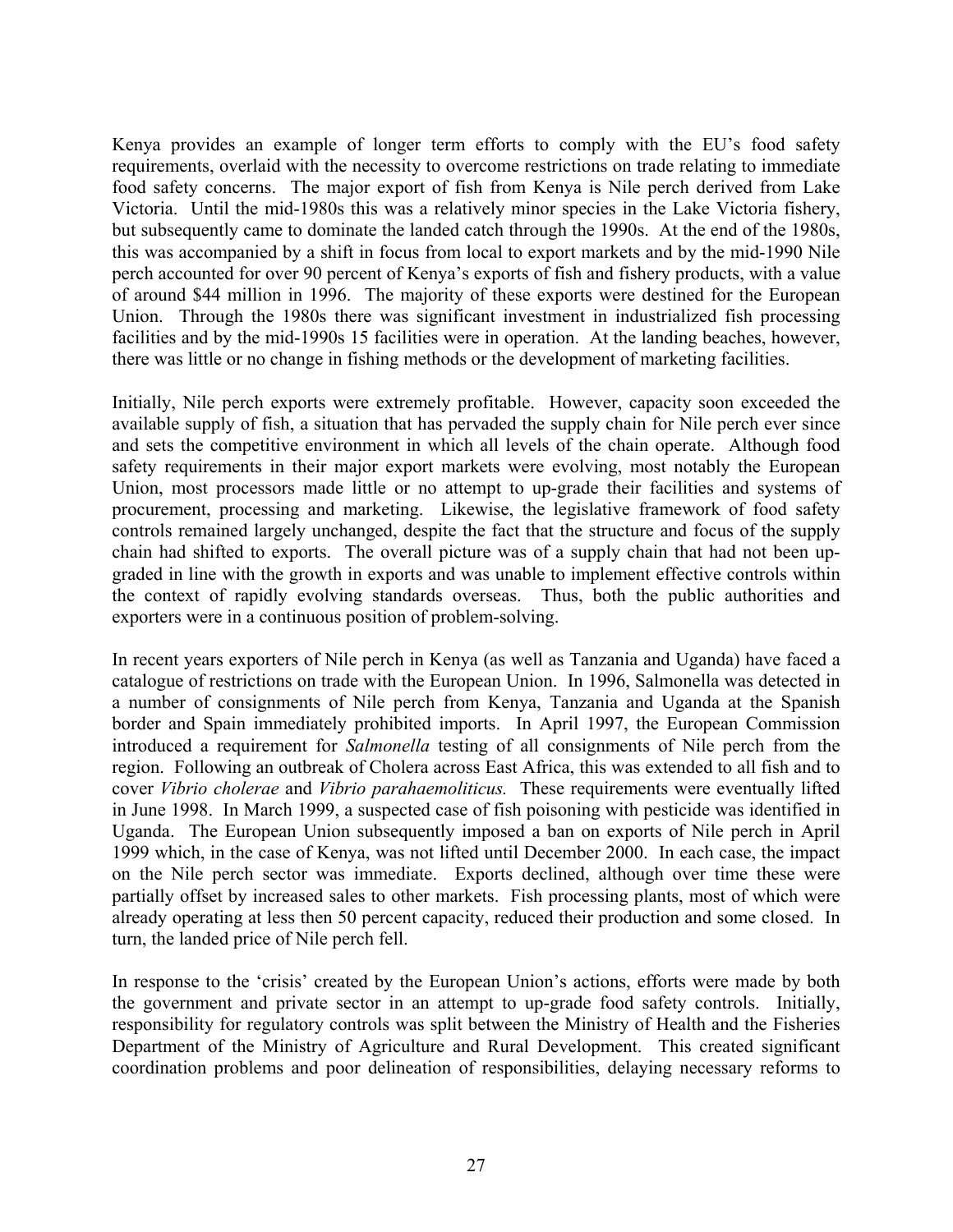regulatory systems. Subsequently, however, the Fisheries Department was made the sole 'Competent Authority' and legislation was quickly revised in line with the EU's requirements.

Simultaneously, fish processing plants up-graded their facilities and implemented HACCP. The total cost of these improvements is estimated to be \$557,000, with an average cost per plant of around \$40,000. Whilst this may not seem a huge investment, particularly relative to the value of exports, it is evident that the costs were prohibitive for a number of processing facilities and they closed. Thus, in view of prevailing levels of excess capacity, the European Union's requirements have induced rationalization of the processing sector. Simultaneously, fish processing companies began to cooperative with one another in order to present a united voice to the Kenyan Government and European Commission. In 2000 the Kenya Fish Processors and Exporters Association (AFIPEK) was formed. This has developed a code of Good Manufacturing Practice for the sector, which is adopted on a voluntary basis by its members.

A remaining weakness in the Nile perch supply chain is standards of hygiene at landing beaches. Over time, most attempts by the government to implement effective management of the fishery resource and marketing arrangements have failed. In many cases, only recently have most efforts been made to provide toilets, paved and fenced landing areas, potable water and covered markets. This is undoubtedly the biggest compliance issue facing the sector in the short to medium-term if access to EU markets for fish and fishery products is to be maintained.

It is evident that the efforts of the Kenyan Government and private sector eventually paid off. In December 2003, the European Commission recognized the controls in place as equivalent to those in the European Union. However, this case illustrates the very significant impact that stricter food safety requirements can have on a supply chain that is almost entirely exportoriented and largely dependent on a single market. It also demonstrates how such requirements can exacerbate existing pressures for restructuring and reform, whilst prevailing supply and capacity issues constrain the manner in which the various levels of the chain is able to respond.

The European Union's hygiene requirements for fish and fishery products, and more specifically, the imposition of restrictions on exports through the period 1997-2000, have had profound effects on the Nile perch sector in Kenya and its course of evolution. Whereas the export supply chain developed with a central focus on European Union markets, today most exporters have diversified their export base and have major markets in (amongst others) Australia, Japan and the United States. However, ironically, compliance with European Union requirements has better enabled Kenyan exporters to access and maintain these markets.

The Kenyan case illustrates the great inter-dependencies between the various levels of the supply chain, and between the public and private sectors, in meeting food safety requirements in export markets. It also demonstrates the importance of responding to emerging food safety and agricultural health standards in both a proactive and offensive manner. The periods of restrictions faced by Kenyan exporters of Nile perch very much reflect the fact that little had been done in response to the implementation of more strict food safety requirements in the country's most important export market. Rather, most of the concerted effort to comply with these requirements was stimulated by the sudden loss of market access, in very much a 'crisis management' mode of operation.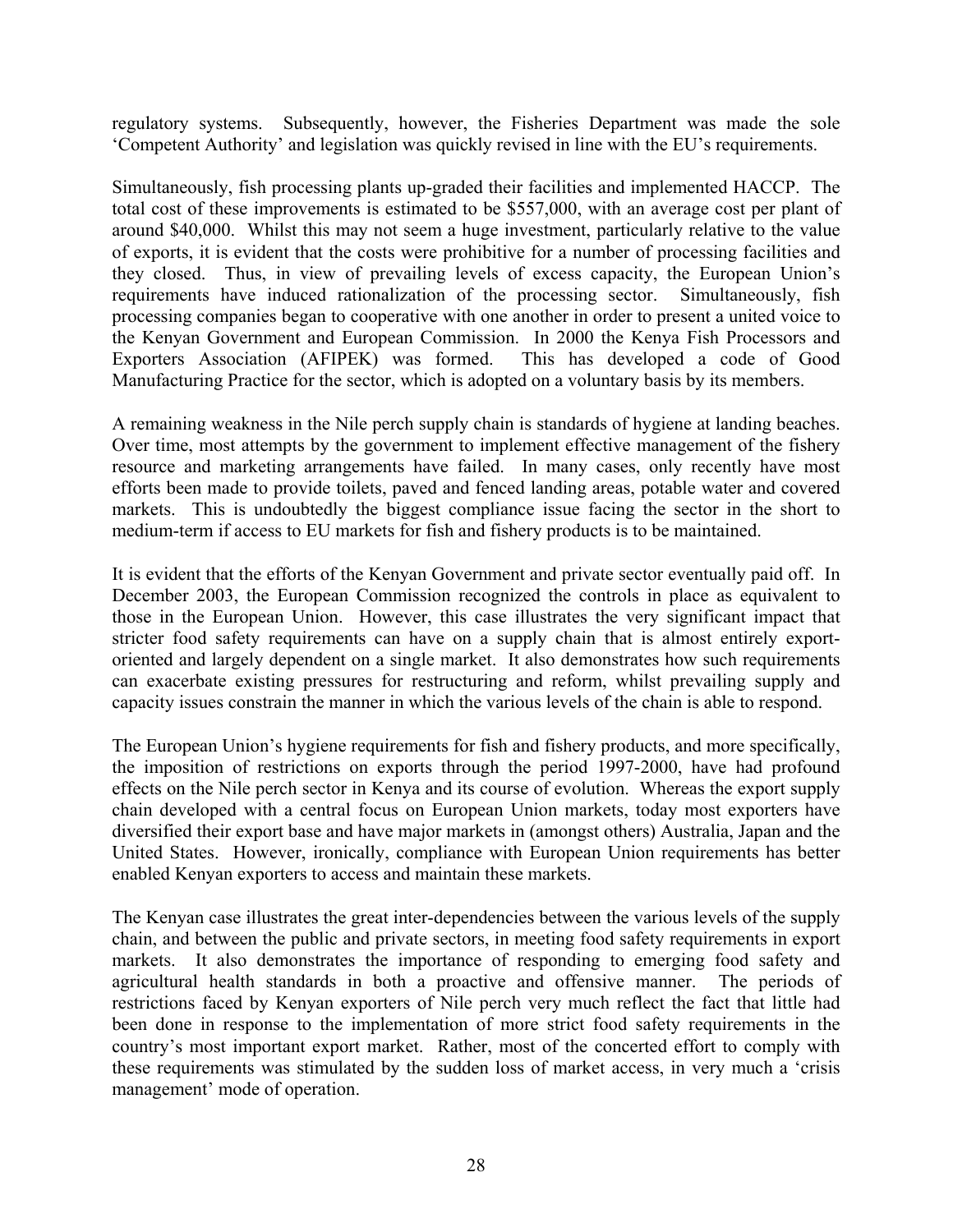#### **7.2. Limits on mycotoxins as trade barriers**

1

Mycotoxins are toxic by-products of mold infestations, affecting as much as a quarter of global food and feed crop output. (Dohlman 2003; Reddy *et al*. 2002) They commonly occur in the production of corn, wheat and peanuts, causing considerable crop losses. (Bhat and Vasanthi 1999; CAST 2003) Their incidence is heavily affected by climatic conditions and insect infestation, although proper production and post-harvest (especially storage) practices can strongly mitigate occurrence.<sup>35</sup> Food contaminated by mycotoxins can be very harmful to consumers; consuming foods with very high levels of mycotoxins can and has been fatal, while long-term consumption of foods with lower levels has been linked to the incidence of liver cancer. Since the discovery of mycotoxins in the 1960s, regulatory limits have been established in 77 countries to protect consumers. (Egmond 1999) However, there are wide differences in national standards, linked to different susceptibilities to the problem and to distinct perceptions of acceptable health risks. For example, among the 48 countries that have established limits for aflatoxin in food, the acceptable tolerances range from zero to 50 parts per billion (ppb).

There are varied indications that mycotoxin problems have disrupted developing country trade. For example, Thailand was once among the leading world exporters of corn. However, due to persistent aflatoxin problems Thai corn regularly sold at a discount, costing the country an estimated \$50 million a year in reduced export revenue.<sup>36</sup> Similarly, India was historically a significant supplier of peanut meal to the European Union, yet this trade declined sharply in the early 1980s due to problems meeting stricter standards for aflatoxin. Perhaps the most widely cited study on this subject is that reported by Otsuki *et al*. (2001).37 The focus of this work is the process of harmonization of the European Union's standards for aflatoxin and the potential impact on exports of selected products, including cereals, dried fruit and nuts, from African countries. Over the years, individual EU Member States had developed and applied their own tolerance standards for aflatoxin. In 1997, the EU proposed a set of harmonized standards and a uniform sampling procedure for testing. In response to the EU's notification to the WTO, developing countries raised a series of objections, related both to the proposed standards and associated sampling methods in conformity assessment. The proposed standards were to be far more stringent than the proposed Codex standard yet, it was suggested, without proper scientific justification. $38$ 

<sup>&</sup>lt;sup>35</sup> Although the growth of mycotoxin-producing molds is an endemic problem in humid areas, the management of this problem need not involve very sophisticated nor costly measures. See Boutrif (1997), Park *et al*. (1999) and Dimanche and Kane (2002) for examples of practical and low-cost measures.

<sup>&</sup>lt;sup>36</sup> There, most of the problem occurred during post-harvest as the harvested maize was typically stored in moist if not wet conditions for one to two months prior to sale and processing. (Tangthirasunan n.d.)

 $37$  In fact, this is probably the most widely cited paper in relation to the potential/actual impact of rising food safety standards on exports of agricultural and food products from developing countries.

<sup>&</sup>lt;sup>38</sup> In response to the objections raised, the European Union revised some of its proposed measures. In its 1998 Directive, the EU established a limit for total aflatoxin in groundnuts subject to further processing at 15ppb, and a limit for aflatoxin B1at 8ppb. This was consistent with the proposed Codex standard. For other nuts and dried fruit subject to further processing, more stringent limits were set at 10ppb for total aflatoxin and 5ppb for aflatoxin B1. In this case there was no equivalent Codex standard. The strictest standard was set for cereals, dried fruits and nuts intended directly for human consumption with maximum levels of 4ppb for total aflatoxin and 2ppb for aflatoxin B1. Again, there was no equivalent Codex standard.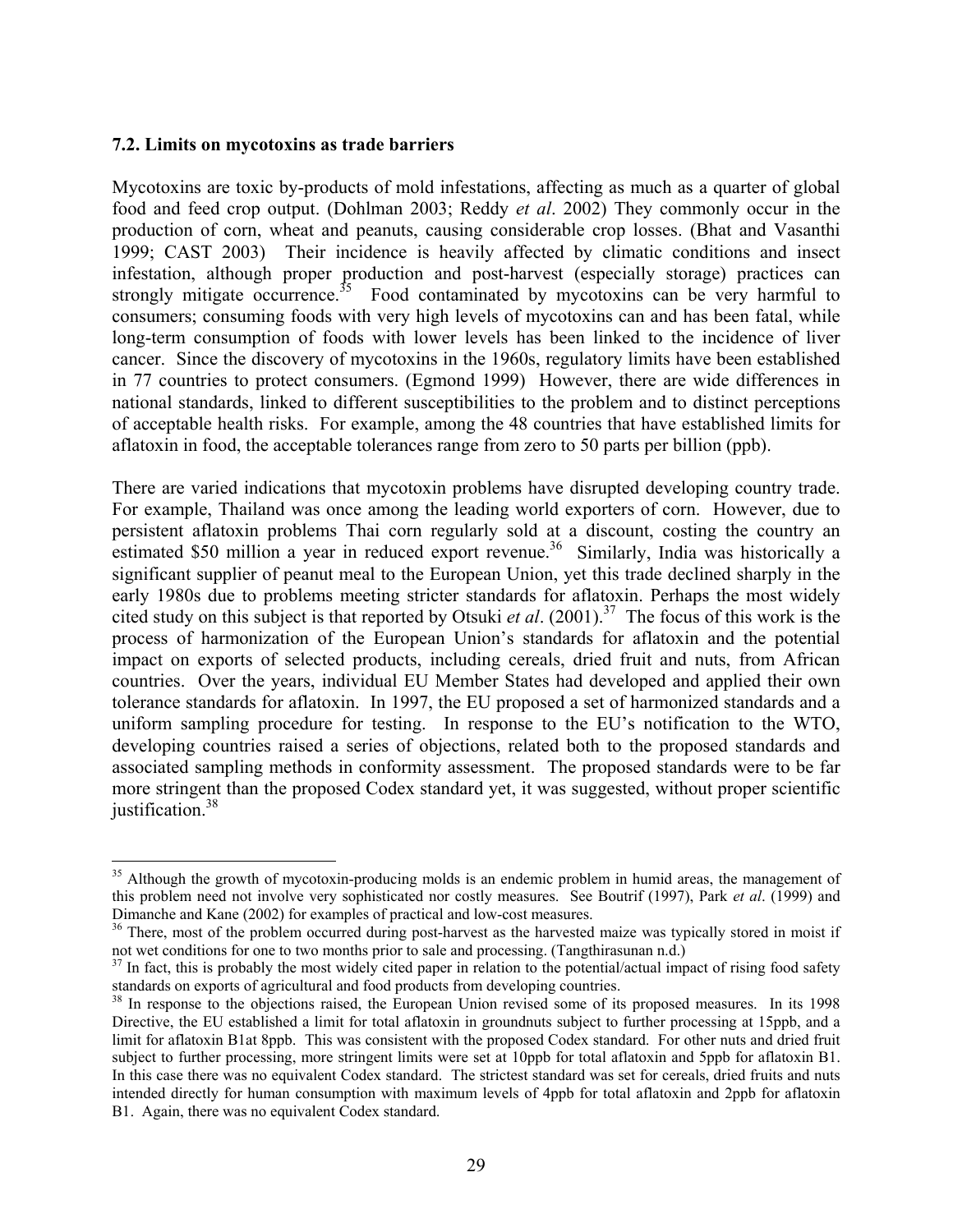Otsuki *et al.* (2001) argued that these standards are unnecessarily stringent given the estimated level of risk reduction that would be achieved. However, their work is widely cited for another reason, namely its econometric estimation of the potential 'loss' of African trade which might be attributable to the change in the European Union's standard. Using a gravity model, which incorporates a number of variables assumed to impact bilateral trade flows, it compares existing levels of African exports to the European Union with: (i) what they would likely be following the implementation of the new standards; and (ii) what they might have been had the EU adopted the Codex standard of 15ppb across all of the product categories. It indicates that African exports to the European Union of cereals, nuts and dried fruit totalled \$770 million, but that this would decline to \$372 million following the adoption of the standard, a reduction of around \$400 million. Conversely, had the EU adopted the Codex standard, it is estimated that African exports of these products would have increased to \$1.039 billion. Hence, the decision by the European Union to adopt the more stringent standards was estimated to have 'cost' Africa some \$667 billion.

The conclusions of this work were headline grabbing yet widely misinterpreted. Many subsequent commentators have mistakenly referred to the estimates as if they were 'actual' losses of trade rather than the results of an econometric simulation exercise. There are a number of shortcomings with this method that need to be taken into account when interpreting these results.<sup>39</sup> However, the major focus here relates to the value of exports, both before and after the adoption of the European Union's standard, and the lessons which stakeholders are taking from this example.

One particular problem relates to the trade data used in the study to establish the baseline. Otsuki *et al*. (2001) presented data suggesting that African exports to the European Union (in 1998) were \$472 million for dried fruit and nuts and \$298 million for cereals, with the bulk of this trade seemingly occurring with France. These figures seem implausible, especially for cereals given the lack of African competitiveness in this sector vis-à-vis Europe. Indeed, statistics from UN COMTRADE show a much lower level of European imports from Africa in 1998, amounting to \$104 million of dried fruit, \$45 million of groundnuts, \$27 million of other edible nuts and less than \$14 million of cereals and cereal products.<sup>40</sup> This suggests that the baseline against which the impact of the standards should have been assessed is \$190 million (CIF value) rather than \$770 million.

Turning to the evidence on impact, the bulk of this should relate to Africa's trade in dried fruit. Most of the region's dried fruit trade is accounted for by two North African countries-- Tunisia and Algeria--whose exceptionally dry climate contributes to a very low incidence of aflatoxin. The only other African country with any history and recent strength in exports of dried fruit is South Africa. The new EU standards came into full force in April 2002. Both in the year proceeding and the year following that date there were *zero cases* of dried fruit consignments from Africa being detained on entry to the European Union. In fact, while total imports of dried fruit declined somewhat in 2002, imports from Africa increased, expanding Africa's share of the

<sup>&</sup>lt;sup>39</sup> See, for example the discussions about gravity models and other approaches to estimating the trade impacts of standards in Beghin and Bureau (2001), OECD (2003) and Wilson (2003).

<sup>&</sup>lt;sup>40</sup> In that year, exports from the African continent of cereals totaled \$105 million, with Egypt accounting for \$70 million. The vast majority of this trade was conducted with countries of the Near East and Middle East.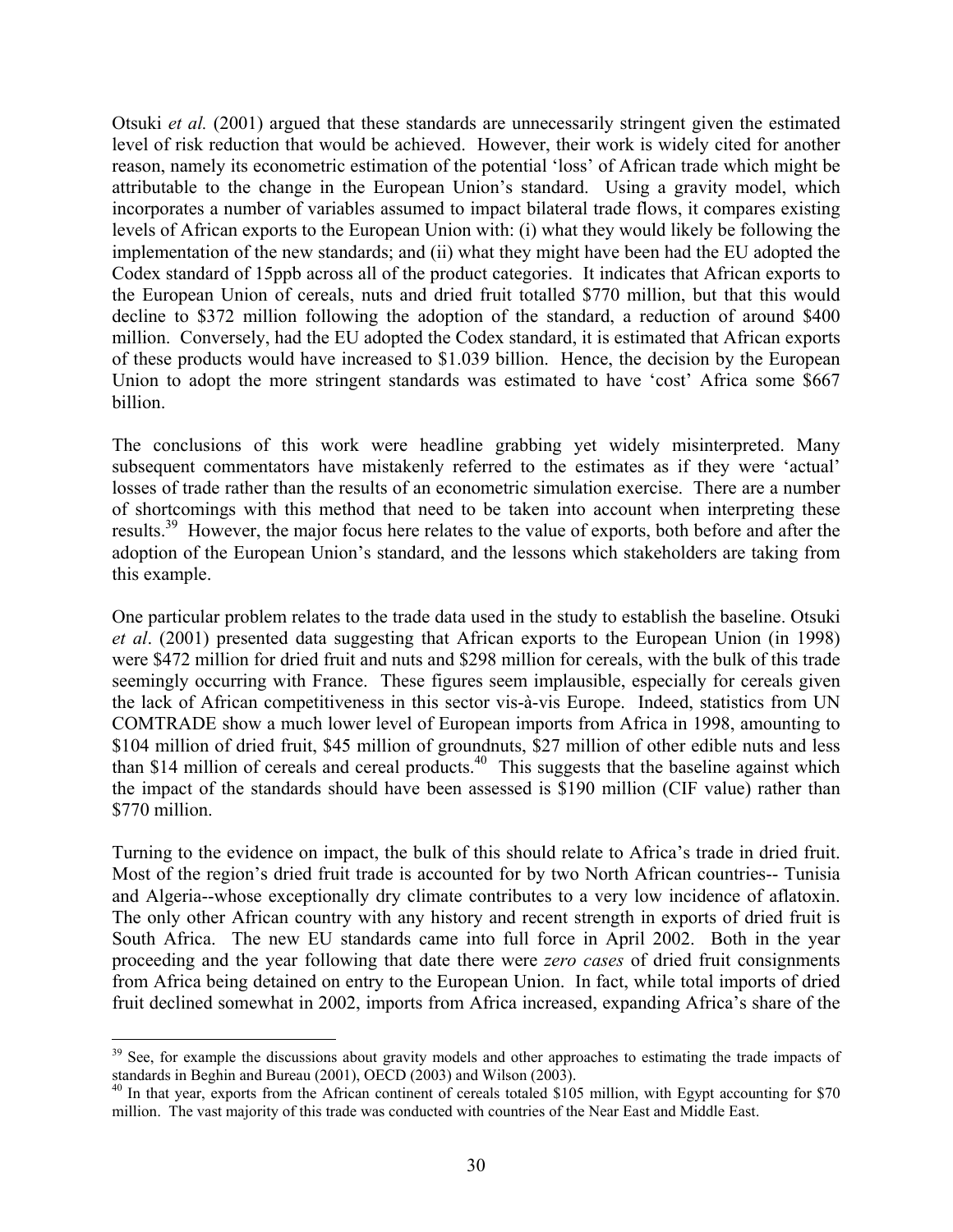European Union market from 9.8 percent in 2001 to 10.3 percent in 2002. Competing countries with more humid conditions (especially Turkey) have incurred higher levels of product rejections over the past year. Ironically it could be argued that, at least for dried fruit, the more stringent European Union standards and the greater enforcement of those standards at border points has worked to the competitive advantage of Africa's leading suppliers.

But what about the impact on Africa's trade in groundnuts? Africa's groundnut exports are dominated by South Africa, although several other countries, including Egypt, Sudan, Gambia, and Senegal, have maintained small exports in confectionery nuts. A variety of supply-side constraints have inhibited the competitiveness of many African countries in the international market for this product.<sup>41</sup> In 2002, South Africa had 12 consignments of groundnuts rejected by EU Member States because of aflatoxin. However, of these twelve only three would have met the Codex standard; the remaining nine consignments would have also been rejected on the basis of both the Codex standard and the standards that had previously been applied by the individual Member States. Indeed, most of the rejected consignments had total aflatoxin levels of between 18ppb and 30ppb. These consignments were returned to South Africa (presumably for sale elsewhere) rather than destroyed. Probably a few hundred thousands of dollars of business was affected, although the probable re-routing and further sale of these nuts would have substantially mitigated these losses. Hence, we would suggest that the near-term 'loss' of African trade due to the more stringent European Union standards has actually been in the hundreds of thousands rather than the hundreds of millions of dollars.<sup>42</sup>

While the case for significant African trade losses is weak, compliance with the European aflatoxin standards continues to be a challenge for selected developing countries. Between 2000 and 2002 there was a three-fold increase (from 92 to 251) in the number of border rejections of nuts, nut products and other snacks. In 2002, some 235 consignments of nuts and dried fruit were rejected specifically on the grounds of excessive levels of aflatoxin. The vast majority of these rejections were of products from three countries, namely Turkey (77 cases involving hazelnuts and dried fruit), Brazil (51 cases of mainly Brazil nuts) and Iran (50 cases of mainly pistachios). Other countries with more than just a few rejections were China (18), South Africa (12), United States (7) and Argentina (5).

Although the data are incomplete, for many months the European Union notifications and alerts database reports the actual test results for levels of aflatoxin. In the vast majority of cases where consignments are rejected, the measured levels of aflatoxin are substantially higher (and sometimes many times over) than the Codex standard and also significantly above the domestic standards of the exporting countries. For example, of the 15 nut and dried fruit consignments rejected in January 2002 only three were above the EU but below the Codex standard. In October 2002, one country source of nuts had 38 individual consignments rejected, 15 of which

<sup>&</sup>lt;sup>41</sup> In the 1960s and 1970s, Africa was a major world supplier of groundnuts, with large exporters in Nigeria, Senegal, Malawi and other countries. For a variety of reasons, not related to aflatoxin, these exports lost their international competitiveness and most production went to serve domestic markets or for use in oil-crushing. Over the years, research activity and the commercial trade moved away from confectionery-type varieties preferred in world markets and recent attempts to revive confectionery nut exports have encountered major problems due to inadequate seed, basic quality control and price incentives for farmers.

<sup>&</sup>lt;sup>42</sup> We have found no evidence that Africa's limited exports to the European Union of either cereals or tree nuts has been adversely affected since the adoption of the new standards.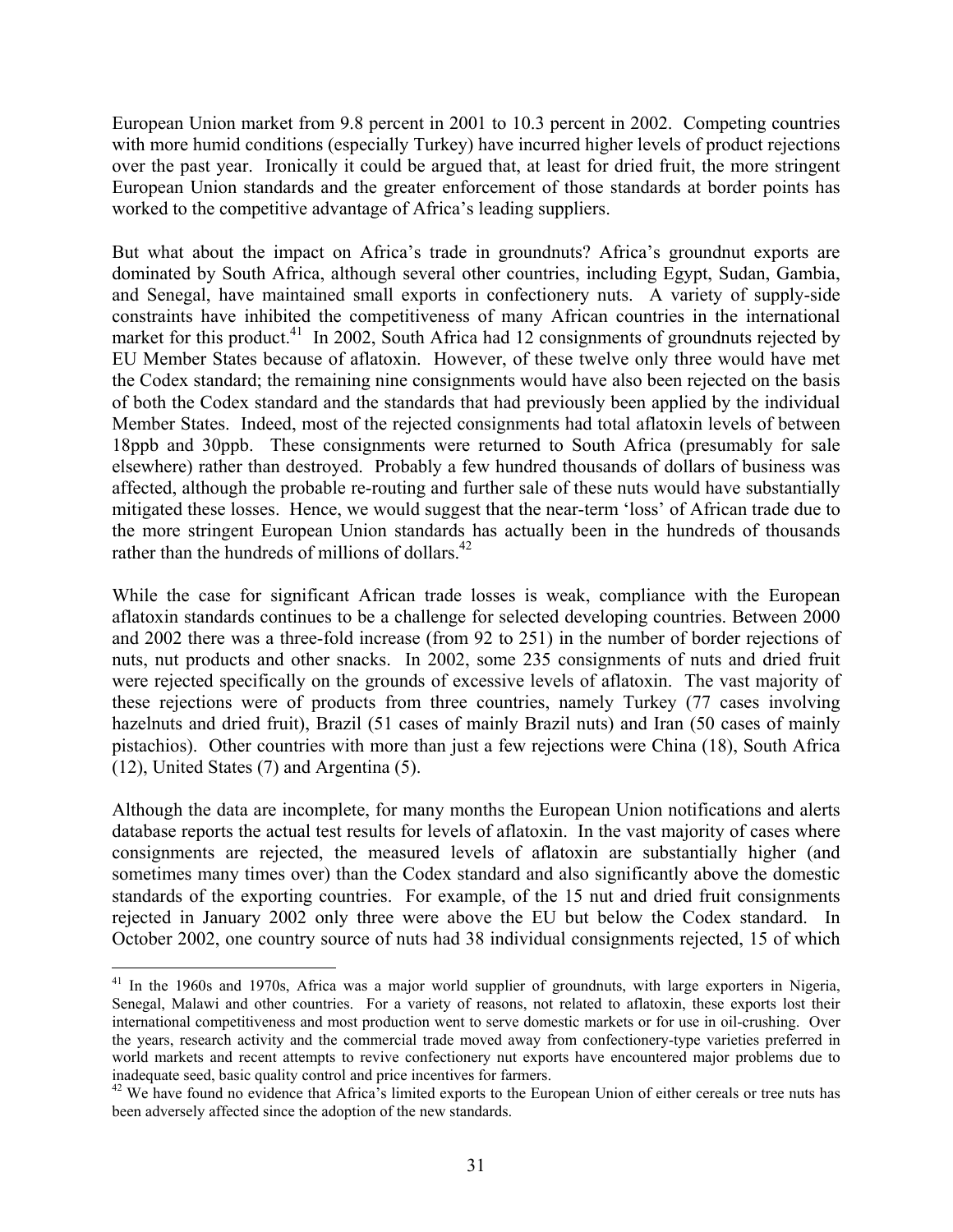involved aflatoxin levels of 100 ppb or above. This suggests that suppliers, especially those producing in humid conditions, are facing considerable problems controlling against aflatoxin contamination such that they frequently achieve levels that are way above any of the standards laid down globally.

It is still unclear, however, the degree to which the European Union's standards on aflatoxin have impacted on developing country trade. For example, Iran has been experiencing problems with aflatoxin for a number of years. Its exports of edible nuts have declined from some \$452 million in 1996 to less than \$210 million in 2002. Further analysis is needed to determine the degree to which this decline can be attributed to problems with aflatoxin contamination and, of this, how much is due to regulatory measures as opposed to a more general loss of buyer confidence in the quality and safety of pistachios from Iran. Conversely, the pertinent export industries in Turkey have apparently been little affected by the increased stringency of the European Union's standards and any increases in product rejections. In 2002, the volume of product rejected by the European Union constituted less than 1 percent of Turkish exports of nuts and dried fruit to that market. Any rejected product is either re-exported to countries with less strict standards (or enforcement), or sold domestically.

# **7.3. Proliferation of horticultural product standards**

Over the past 20 to 30 years, developing countries have experienced comparatively very rapid growth in their exports of fresh fruit and vegetables (hereafter referred to as fresh produce). This trade has spread from an initial base of traditional tropical fruits (mainly bananas and pineapples) to include a broad array of fruits and vegetables. It has been stimulated by growing consumer interest in health and demand for fresh produce variety, freshness and year-round availability, and in-turn facilitated by advances in production, post-harvest and cold chain logistical technologies and by increased levels of international investment. On every continent there have been notable 'success stories' in this field alongside a range of other countries which have struggled to maintain or improve their positions in international markets. This reflects the fact that this is a highly competitive and rapidly-changing industry with multiple factors impacting on competitiveness.

The regulatory and private governance systems for international fresh produce markets are becoming increasingly complex. This changing regulatory environment appears to be raising the bar for new entrants while throwing new challenges in the path of existing developing country suppliers. Many analysts and practitioners are expressing concern about the (in)ability of small and/or low-income countries to meet rising public and private standards and thus their ability to remain competitive in international fresh produce markets. (Dolan and Humphrey 2000; Chan and King 2000; Buurma *et al*. 2001). Certain high-profile food scares and highly publicized instances of violative levels of pesticide residues have created an impression of extreme vulnerability on the part of developing country suppliers. Yet, experiences are mixed and more often then not those countries/industries which have run into standards-related barriers have also been struggling with other supply chain problems which have inhibited their profitability and competitiveness. Here, we briefly contrast the experiences of three low income countries.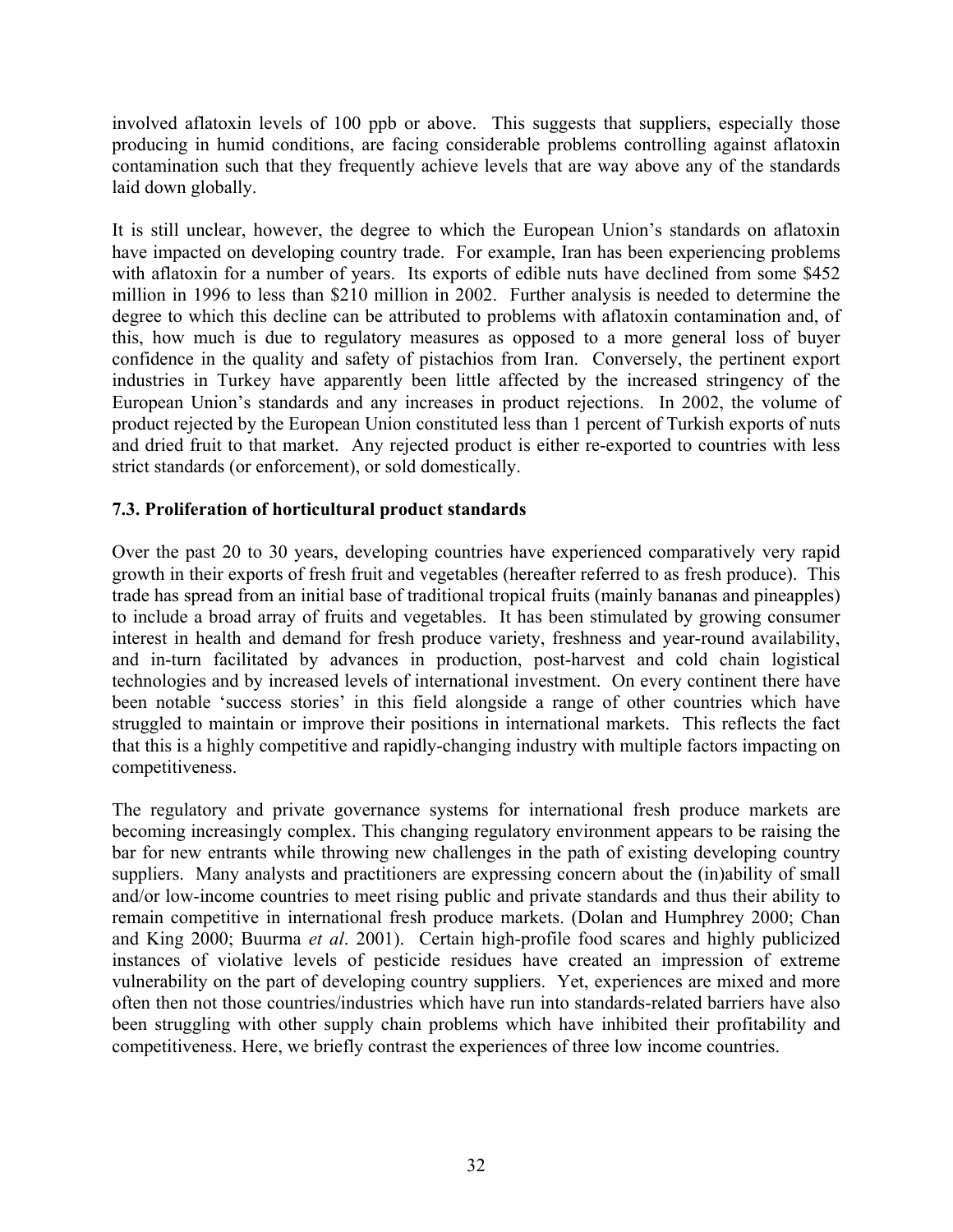#### *Guatemalan raspberries: a cautionary tale?*

In the late 1980s, several firms began exporting raspberries from Guatemala to the United States in certain months of the year when domestic supplies were limited (Calvin 2003 and Calvin *et al*. 2003). By 1996, these exports had reached \$3 million, with some 85 growers participating. In that year, however, the US Centers for Disease Control and Prevention (CDC) and Health Canada received reports of some 1,465 cases of food-borne illness associated with the parasite *Cyclospora*. After some time, raspberries from Guatemala were identified as the most likely source of the contamination.

While the US FDA sent a team to Guatemala to investigate, there was much scientific uncertainly and great difficulty identifying the likely source of the contamination. The association of Guatemalan growers (GBC) remained unconvinced that its raspberries were the source of the problem. It attempted to put in place a limited program to screen out potentially high-risk farms, yet this program had no effective enforcement mechanism. After another large outbreak of *Cycospora*-related illnesses in the spring of 1997, the GBC voluntarily agreed to stop exports of raspberries to the United States. Despite the fact that the Guatemalan government created a food safety commission with certain enforcement powers in late 1997, the FDA was unconvinced and essentially imposed an import ban on Guatemalan raspberries.

Over the subsequent two years many organizations in the United States and Canada worked with the Guatemalans to solve the problem. A 'Model Plan of Excellence' (MPE), requiring the application of certain food safety practices by growers, involving mandatory inspection by government and including a system for product traceability back to the individual grower was put in place in 1999. On the basis of this, the United States again permitted imports of Guatemalan raspberries. In 2000, however, there were two further *Cyclospora* outbreaks which were traced back to a single Guatemalan farm. This was subsequently removed from the MPE program. There have been no such outbreaks since.

While the MPE was technically successful, it came too late to save the industry. Facing consumer concerns, several supermarkets in the United States sought alternative sources of raspberries. Recognizing the enormous challenge in rehabilitating the reputation of Guatemalan raspberries in the eyes of both consumers and distributors, several of the leading firms in the industry (including both Guatemalan and international firms) shifted their operations to Mexico, from where they began to export larger quantities. By 2001, there were only four growers of raspberries remaining in Guatemala with exports of less than \$200,000. In contrast, Mexico's exports of raspberries have grown from \$2.9 million in 1998 to \$8.9 million in 2002, and now account for the majority of an expanding import trade into the United States.

Although the Guatemalan raspberry industry never recovered, other elements of the fresh produce industry did build upon the institutional capacity-building which took place under the MPE. For example, the inspection agency, the Integrated Program for Agricultural and Environmental Protection (PIPAA), has been working closely with local blackberry growers, a leading local supermarket chain and others to enhance food safety management systems. The PIPAA is also collaborating with APHIS and the FDA in the United States to facilitate a program for Guatemalan exports of mangoes and papayas.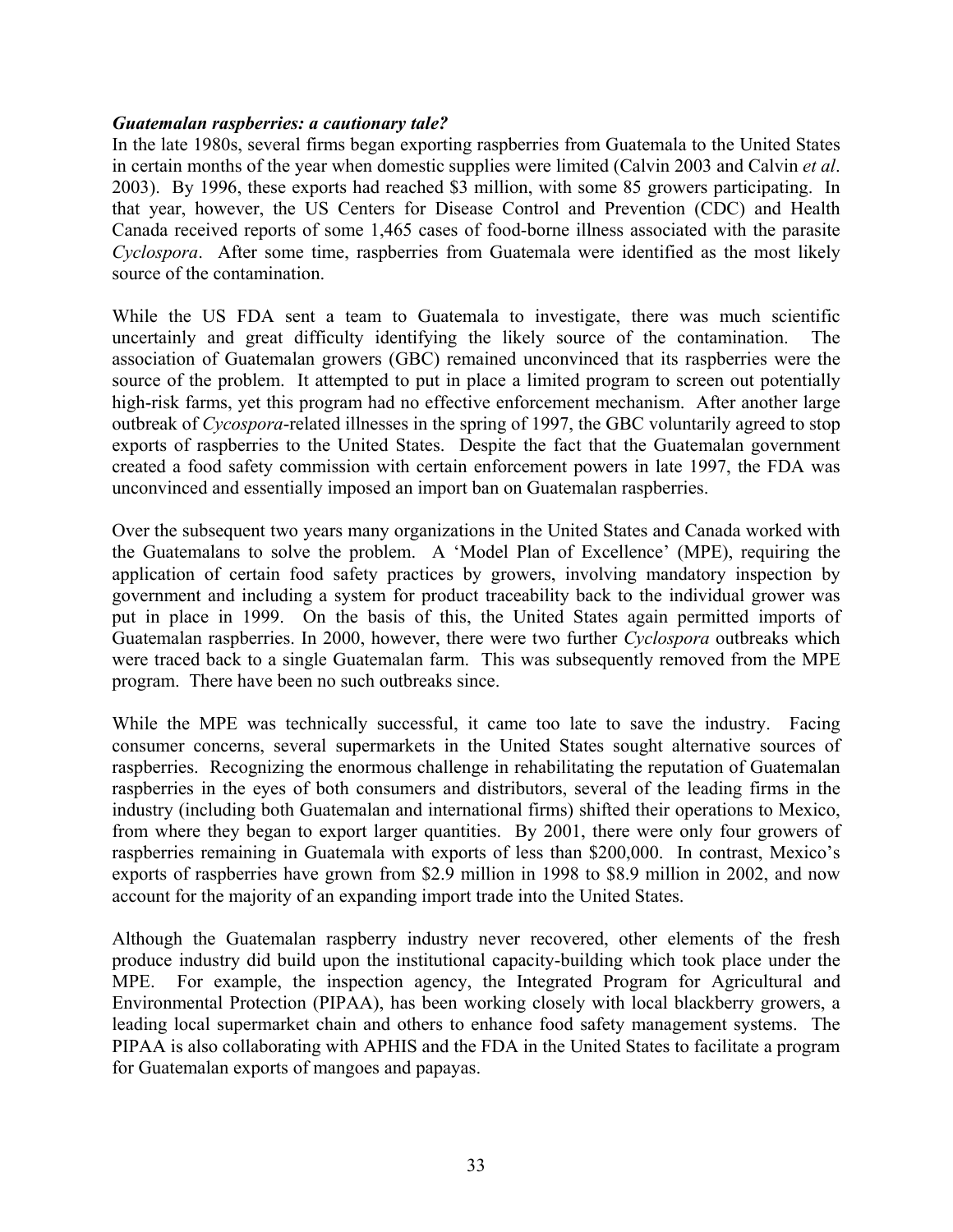Calvin *et al* (2003) draw several lessons from the experiences of Guatemala. Firstly, that delays in addressing food safety and agricultural health problems may adversely affect an industry's exports and reputation. Secondly, that an effective traceability system allows trade restrictions to be overcome through particular growers and/or exporters, rather than needing to enhance standards in an entire industry. Finally, strong grower organizations can improve an industry's ability to respond to food safety challenges. Further, there is a wider lesson from Guatemala's experience. Small countries and niche products are probably far more vulnerable to loss of markets and collapse of reputation in the face of food safety problems then would be the case with larger countries and more mainstream or generic products. One suspects that both international buyers and consumers would be more tolerant and patient with core and longstanding suppliers which have established a national 'brand' in which they have confidence.

# *Kenyan fresh produce exports: some success***<sup>43</sup>**

Kenya's fresh produce trade dates to the mid-to-late 1950s, when small quantities of temperate vegetables and tropical fruits were supplied in the European winter 'off-season' to up-market department stores in London. This off-season trade continued and was later joined by yearround-supplies of high-quality green beans and a broad array of vegetables that comprised part of the traditional diets of the UK immigrant population from South Asia. Most of the product was air-freighted ('loose') in two-kilogram boxes for sale through wholesale markets or to distributor/caterers.

For many years, the industry functioned with very simple supply chains, involving little investment in infrastructure, product development or management systems. Around a dozen medium-sized firms alongside large numbers of small, part-time operators handled the exports, frequently trading with relatives or similarly small-scale companies in Europe. Fresh produce was purchased from large numbers of small and larger growers. Produce was generally collected in cardboard boxes from farms or along roadsides, from where it was brought to a central (typically dingy) warehouse, sifted through and re-graded if necessary, cooled a little and trucked to the airport for shipment in the evening. Some limited inspection of produce was undertaken by Ministry of Agriculture officials at the airport. With relatively few exceptions this was more or less the 'model' of the industry from the 1960s through to the mid-to-late 1980s. The industry remained competitive in some markets and for some products, but not for others. While experiencing some growth in the 1970s, the Kenyan fresh produce export trade more or less stagnated in the 1980s.

Since the early 1990s, however, the industry has been reshaped and transformed, both in response to and in anticipation of commercial, regulatory and private governance changes within its core external markets. Commercial pressures came in the form of saturated markets for certain products and increased competition from various suppliers which had improved their supply capabilities and had less expensive sea or air-freight costs than did Kenya. Commercial changes within Europe also required a shift in the Kenyan approach. In many countries, large supermarket chains were in ascendancy while wholesale markets were declining in importance or taking on more specialized roles. Consolidation was also occurring among importers, packers and distributors. Hence, the growing segments of the fresh produce market were being managed by fewer players. On the regulatory front, there was a steady wave of activity geared toward

 $43$  This discussion draws from Jaffee (2003).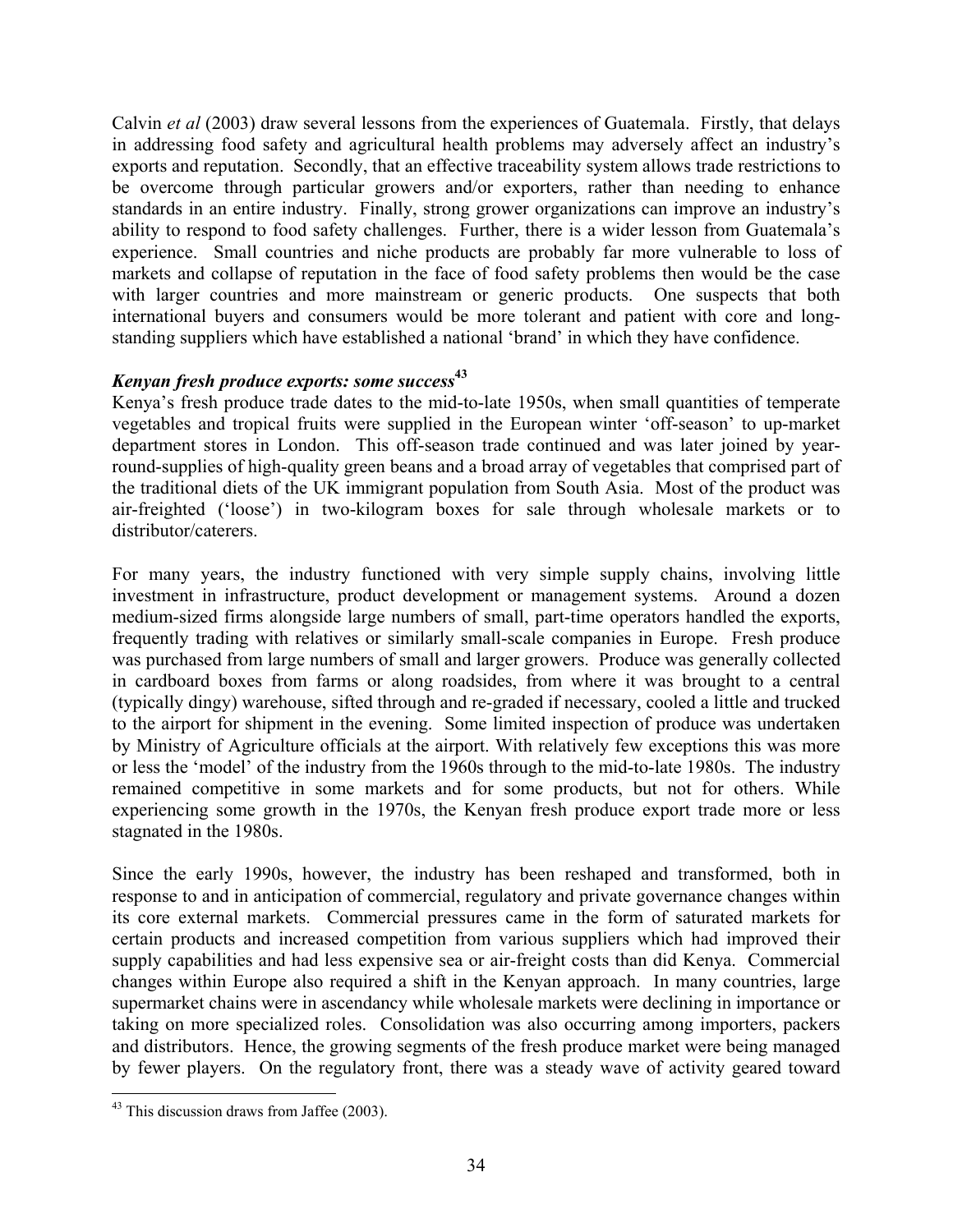strengthening and harmonizing European Union and Member State regulations and monitoring systems for food safety, quality conformity and plant health. Interspersed in this wave of regulatory activity were progressively refined private sector standards or 'codes of practice' governing food safety, plant health and other issues.

Several of the leading Kenyan exporters caught an early glimpse of this 'new world' fresh produce environment and began to re-orient their operations. With the encouragement of several UK supermarkets they began to experiment with new crops. New consumer packaging was introduced and different combinations of vegetables were included. An increasing proportion of product was directed to selected supermarket chains. The latter began to send 'audit' teams to Kenya to check hygiene and other conditions on farms and in pack-houses. Improvements and investments were recommended, and in some cases required. With renewed confidence in the future of the industry, several exporters made considerable investments in new or up-graded pack-houses and related food safety management systems for the packing of ready-to-eat, semiprepared products. Kenya thus moved beyond being a commodity supplier, with mixed salads, stir-fry mixes, vegetable kebabs and other value-added products now accounting for more than 40% of what has been a burgeoning trade over the past decade. Between 1991 and 2003, Kenya's fresh vegetable exports increased from \$23 million to \$140 million.<sup>44 45</sup>

Rising private sector and public standards have posed challenges to the Kenyan fresh produce industry, yet at the same time they have also thrown a 'life line' to the industry. Due to its location and relatively high air-freight costs, the Kenyan fresh produce sector cannot compete with many other players on a unit-cost basis. Margins have been squeezed in the market for mainstream and 'commodity' vegetables. With rising labor costs in Europe, the Kenyan industry has positioned itself as a slicer, dicer and salad-maker, all of which are labor-intensive functions. Thus far, this market segment has grown fastest in the UK, although there is increased buyer interest and consumer demand on the European continent as well. This suggests that wellorganized industries in low-income countries can indeed use stricter standards as a catalyst for change, and profit in the process.

#### *Peruvian asparagus exports: another success story?<sup>46</sup>*

 $\overline{a}$ 

The Peruvian asparagus industry is a successful example of where industry leaders and government specialists realized that it was in the best interest of the industry, as well as the country as a whole, to adopt national standards in line with international norms, and have greatly benefited as a result. Over the past decade, Peru has quickly risen to become one of the world's largest exporters of asparagus. In 2002, earnings from asparagus reached US \$187 million, representing nearly 25 percent of Peru's total agricultural exports. Peru is able to produce quality asparagus year-round, yet due to high transportation costs its exporters are unable to match prices with inexpensive asparagus from some other countries. Nonetheless, they have

<sup>&</sup>lt;sup>44</sup> Systems for crop procurement have also been transformed with many of the leading companies investing in their own farms and/or inducing major changes in the production practices of out-growers. There has been an array of joint public/private sector initiatives to train growers in all aspects of 'good agricultural practice'.

 $\frac{3}{45}$  Not all of the industry has transformed itself. There remain around 25 smaller exporters who lack the financial resources to invest in modern pack-houses and continue to supply 'loose' produce to commission agents and others in European wholesale markets and the Middle East. 46 This summary was prepared by Tim O'Brien, an agricultural health and food safety specialist at IICA, which is

preparing a longer analysis of Peru's experience.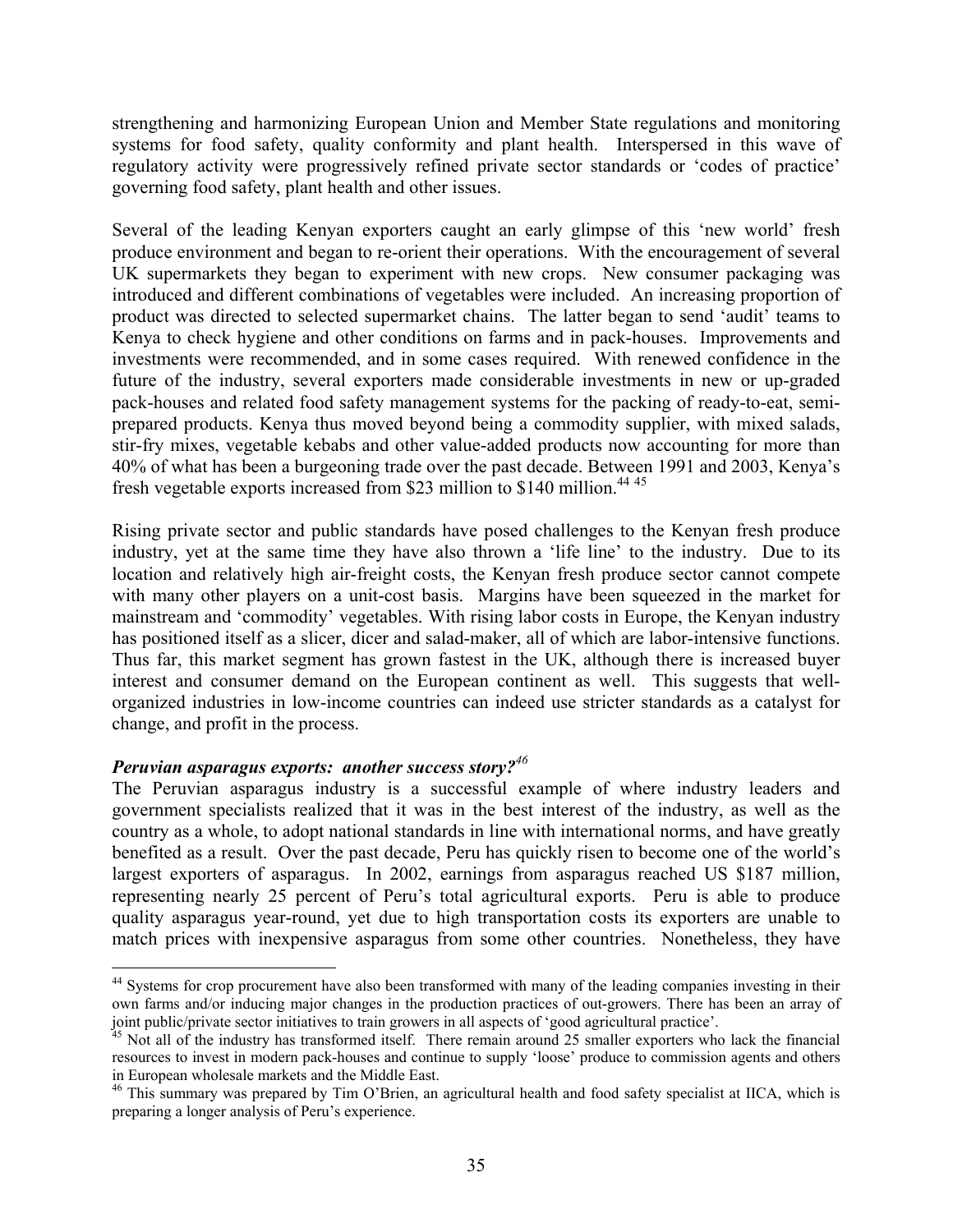continued to increase exports and gain market share by applying norms to generate consistently higher quality and internationally-certified products, leading to satisfied clients and consumers. By producing products that meet international standards, Peruvian asparagus exporters have increased production and worker efficiency and generated client loyalty, while drastically reducing the industry's risk of trade disruptions due to quality, food safety or plant disease issues.

Peru has been able to gain access to industrialized country markets for its asparagus because the industry and government have worked together to market and maintain quality national products through the adoption of national standards in accordance with international norms. In 1997, Spanish sanitary authorities claimed that two cases of botulism were caused by consumption of canned Peruvian asparagus, Peru's largest market for this product. Despite Peruvian government and private sector assurances to the contrary, press coverage of the botulism scare left an unfavorable impression among consumers in European markets, causing sales to slump. This incident helped motivate the industry and government to cooperate and take action, and reinforced the fact that one careless exporter could indeed disrupt markets, such that everyone involved the asparagus export chain needed to work together to prevent future problems.

Beginning in 1998, government officials with the Peruvian Commission for Export Promotion (PROMPEX) convinced the asparagus industry to first implement the Codex code of practice on food hygiene, not because it was the easiest but because it was the most necessary. PROMPEX specialists worked closely with industry leaders and production managers to assure the proper implementation of good hygiene standards. As a result of better hygiene practices, the industry saw improved production methods, worker efficiency and product quality. This first successful experience with an industry standard, together with commitments of government support and the increasing demands from clients for certified products, gave industry leaders the confidence to work with the Peruvian government and PROMPEX to develop and implement national standards.

Thus, when the national fresh asparagus norms were published in early 2001, because the industry was already familiar with the concept of national standards, producers quickly complied with little argument. These national norms established a quality and performance baseline for the industry that allowed many to generate the skills and experience needed to voluntarily certify under other more stringent international standards. They included HACCP, traceability systems and Good Agricultural Practice (GAP) certification. Many large exporters have reached the level where they are now able to be certified under the even more strict EUREPGAP protocol.

The increasing demand for quality Peruvian asparagus has led to investments to expand cultivation and improve infrastructure, thus increasing local incomes and decreasing unemployment in some of Peru's poorest regions. Asparagus production has created more local employment because it is a more labor-intensive vegetable than other traditional crops, and because processing facilities must be near the production fields. More employment has also been created in new secondary industries producing frozen and canned asparagus that have developed to make use of the large amount of second grade produce that does not meet the national standard for fresh export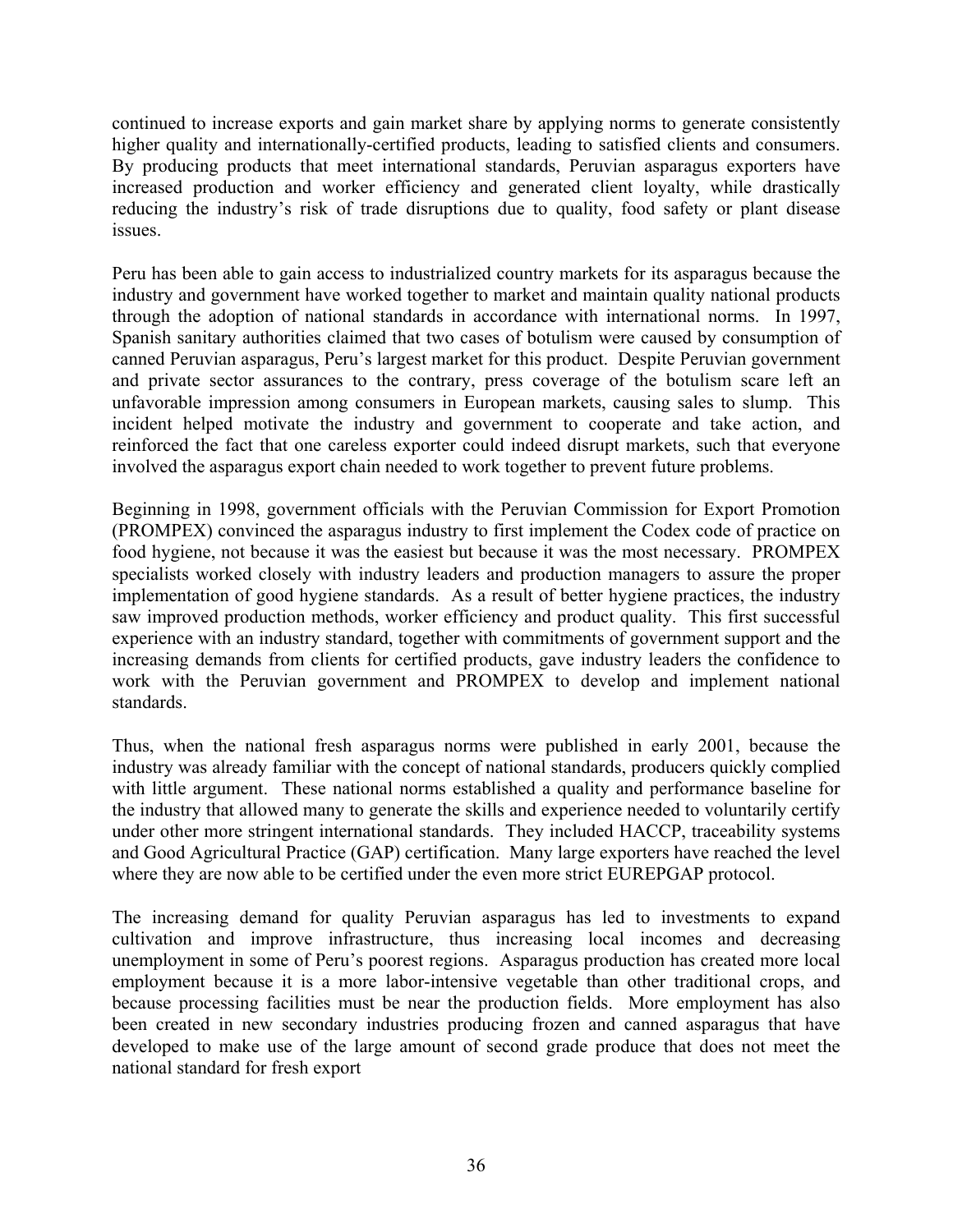Looking ahead, as international regulations for food safety are becoming more stringent, the Peruvian asparagus industry has been quicker to adapt to new requirements, such as EUREPGAP for the European Union and anti-bioterrorism measures for the United States, than other industries. This reflects its prior experience of standardization and the availability of a better trained work force. This is reinforced by the combination of government and private sector leadership and cooperation, and the development and application of national and international standards.

# **8. CONCLUSIONS**

This paper has provided a brief overview of the potential ways in which food safety and agricultural health standards are affecting developing country agro-food exports. Mirroring the decline in traditional barriers to trade, attention has focused on the potential role of standards as technical barriers to trade. Indeed, there are now a number of documented cases where developing countries have faced restrictions because of their inability to meet food safety and/or agricultural health requirements. In some of these, well-established sectors that are highly export-dependent have been compromised by the implementation of new and stricter standards, with negative repercussions for the livelihoods of those involved. At the same time, other countries have managed to gain access to high-value markets in industrialized countries despite the existence of exacting standards. Clearly, the situation is not as 'black and white' as some commentators suggest. What cannot be disputed, however, is that standards have become an increasingly important influence on the international competitiveness of developing countries, especially in the context of high-value agricultural and food products.

The evidence presented in this paper, although admittedly incomplete, suggests that the picture for developing countries as a whole is not overly problematic and certainly is less pessimistic than the 'standards-as-barriers' perspective that is widely presented. Indeed, rising standards serve to accentuate underlying supply chain strengths and weaknesses and thus affect the competitive positions of countries and distinct market participants. This emphasizes the importance of considering the effects of food safety and agricultural health measures in the context of wider capacity constraints and underlying supply chain trends and issues. The key question for developing countries is how to exploit their strengths and overcome their weaknesses such that they are gainers rather than losers.

At the same time, however, by raising the bar for new entrants and by placing a premium on effective safety management and logistical coordination, rising official and private standards can weaken the competitive positions of small and poorer countries and diminish the ability of small and medium-sized enterprises and small-holder farmers to remain active and profitable in export supply chains. However, there is no prospect for slowing down the pace at which food safety and agricultural health standards are changing or for applying 'special and differential treatment' such that poorer countries are permitted to meet lower requirements. Much of the impetus for these trends is coming from consumer and commercial interests, magnified by advances in technology and now by added security concerns. At the margins there remain opportunities to challenge specific requirements on a piecemeal basis on scientific or other grounds. However, the core challenge relates to the development and improvement of food safety and agricultural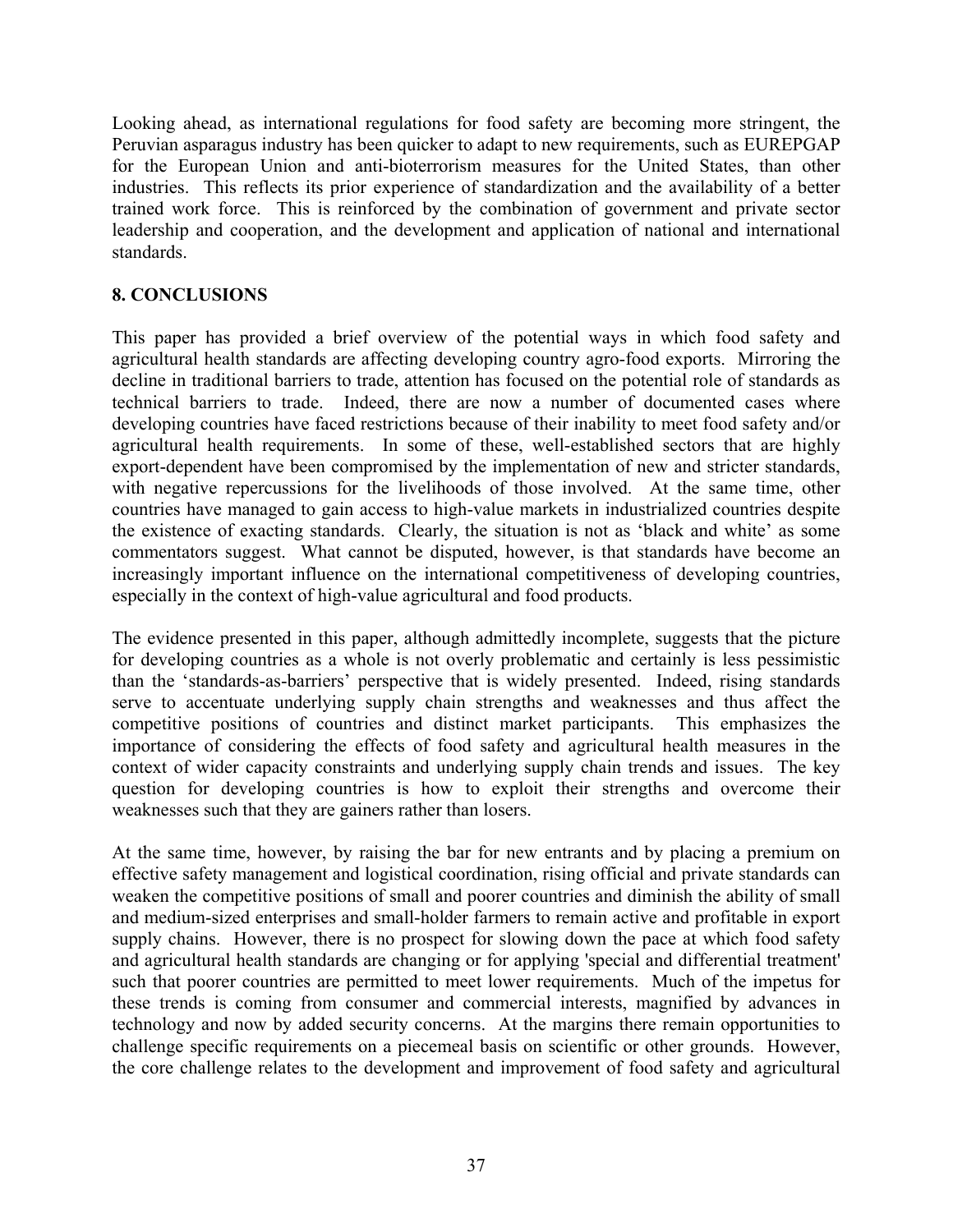health management systems. In turn, this requires attention simultaneously to legal systems, human capital, physical infrastructure, etc.

In order to understand the ways in which food safety and agricultural health standards affect developing countries, it is necessary to appreciate the management capacity required, not only to comply with distinct requirements in alternative markets, but also to demonstrate that compliance has been achieved. Although many countries have undoubtedly struggled to meet ever more strict standards, even some very poor countries have managed to implement the necessary capacity, most commonly where the private sector is well-organized and the public sector is well-focused and supports the efforts of exporters. Looking across these countries, it is clear that there is no single 'one-size-fits-all' model to be recommended to countries striving to meet the challenges posed by standards in international markets for high-value agricultural and food products. However, it is evident that institutional frameworks are required in order to overcome the problems associated with being 'poor' and/or 'small'. These can include, for example, out-grower programs for small-holder farmers, systems of training and oversight for small and medium-sized enterprises through associations and groups, or twinning and regional networking for small countries. There is undoubtedly a need to improve and refine such efforts and approaches, but they do present useful guidance on some effective ways in which to proceed.

One of the overarching messages in this paper is the need for developing countries (as well as their exporters) to be proactive when facing new food safety and agricultural health standards. While the challenges may be immense and there are undoubtedly numerous other ways in which scarce resources can be spent, it is important not to be pushed into action by a major crisis. By thinking strategically, the enhancement of capacity can be programmed into wider and longerterm efforts to enhance domestic food safety and agricultural health management systems and export competitiveness. The alternative is that potentially large-scale investments are required over a protracted time period in order to 'put out fires'. In all of this, there is a need for the public and private sector to work together in order to identify the most efficient and effective ways in which capacity can be developed. Food safety and agricultural health controls must be seen as a collaborative effort. The efficacy of a system is only as strong as its 'weakest link'.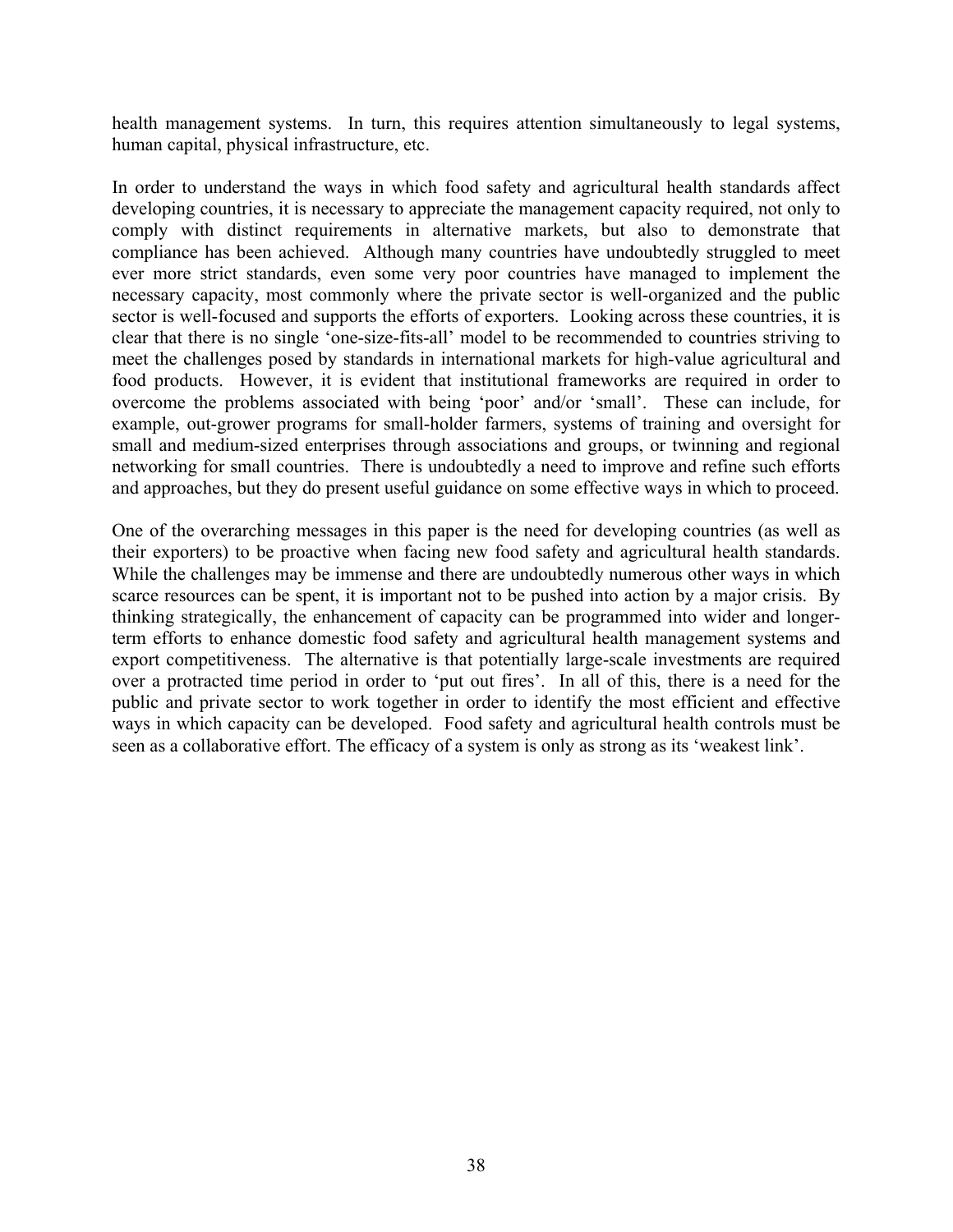#### **9. REFERENCES**

Bhat, Ramesh and S. Vasanthi (1999) Mycotoxin Contamination of Foods and Feeds. Third Joint FAO/WHO/UNEP International Conference on Mycotoxins. Tunis, March 3-6, 1999.

Boutrif, E. (1997) Aflatoxin Prevention Programmes. FAO. Rome.

Bureau, J.C. (2004) Raising the Bar on Products and Process Standards : Economic Principles. Prepared for World Bank training seminar on Standards and Trade, January 27-28, 2004, Washington, D.C.

Bureau, J., Marette, S. And Schiavina, A. (1998). Non-Tariff Trade Barriers and Consumers' Information: The Case of the Eu-US Trade Dispute over Beef. *European Review of Agricultural Economics*, 25, 437-462.

Bureau, J., Gozlan, E. and Marette, S. (1999). *Food safety and Quality Issues: Trade Considerations*. Organization for Economic Cooperation and Development, Paris.

Bureau, J. and J. Beghin (2001) "Quantitative Policy Analysis of Sanitary, Phytosanitary and Technical Barriers to Trade," Economie Internationale (87): 107-130.

Buurma, J, M and others (2001) "Developing Countries and Products Affected by Setting New Maximum Residue Limits of Pesticides in the EU. Agricultural Economics Research Institute, The Hague.

Buzby, J. (editor) (2003) International Trade and Food Safety: Economic Theory and Case Studies. United States Department of Agriculture. Agricultural Economic Report No. 828. Washington, D.C.

Calvin, L. (2003) Produce, Food Safety, and International Trade: Respose to U.S. Foodborne Illness Outbreaks Associated with Imported Produce, in Buzby (editor).

Calvin, L., L. Flores, and W. Foster (2003) Case Study: Guatemalan Raspberries and Cyclospora, in Food Safety in Food Security and Food Trade, edited by L. Unnevehr. International Food Policy Research Institute, Washington, D.C.

Cato, J. and S. Subasinge (2003) Case Study: The Shrimp Export Industry in Bangladesh, in Food Safety in Food Security and Food Trade, edited by L. Unnevehr. International Food Policy Research Institute, Washington, D.C.

Cato, J. and C. Lima dos Santos (2000) Costs to Upgrade the Bangladesh Frozen Shrimp Processing Sector to Adequate Technical and Safety Standards and to Maintain a HACCP Program, in HACCP: New Studies of Costs and Benefits, edited by L. Unnevehr. St. Paul, Minn.: Eagen Press.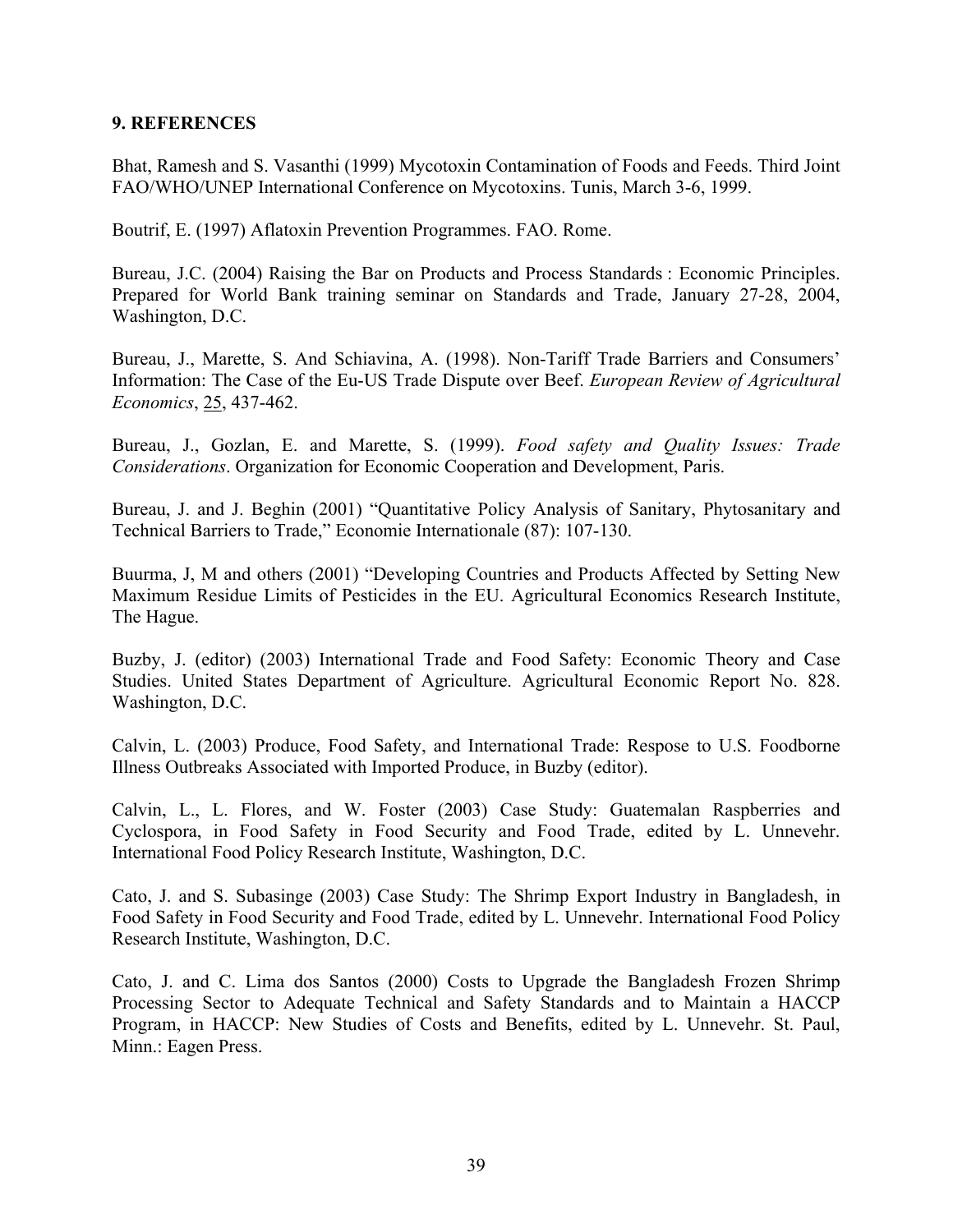Cato, J., S. Otwell and A. Coze (2003) Nicaragua's Shrimp Subsector: Developing a Production Capacity and Export Market During Rapidly Changing Worldwide Safety and Quality Regulations. Case study prepared as part of World Bank program on The Challenges and Opportunities Associated with International Agro-Food Standards. Washington, D.C.

Chan, M. and B. King (2000) Review of the Implications of Changes in EU Pesticides Legislation on the Production and Export of Fruits and Vegetables from Developing Country Suppliers. Natural Resources and Ethical Trade Programme. London.

Crain, W. and J. Johnson (2001) Compliance Costs of Federal Workplace Regulations: Survey Results from U.S. Manufacturers. Regulatory Studies Program. George Mason University, Arlington, Va..

Delgado, C.L., Wada, N., Rosegrant, M.W., Meijer, S. And Ahmed, M. (2003). *Fish to 2020: Supply and Demand in Changing Global Markets.* International Food Policy Research Institute, Washington DC.

Dimanche, P. and A. Kane (2002) Senegal's Confectionery Peanut Supply Chain: The Challenge of Controlling Aflatoxin Levels, in Food Safety Management in Developing Countries. Proceedings of the International Workshop, CIRAD-FAO, December 11-13, 2000.

Dohlman, E. (2003) Mycotoxin Hazards and Regulations: Impacts on Food and Animal Feed Crop Trade, in Buzby (editor).

Dolan, C. and J. Humphrey (2000) "Governance and Trade in Fresh Vegetables: The Impact of UK Supermarkets on the African Horticulture Industry". Journal of Development Studies 37 (2).

Egmond, Hans (1999) Worldwide Regulations for Mycotoxins. Third Joint FAO/WHO/UNEP International Conference on Mycotoxins. Tunis, Tunisia, March 3-6, 1999.

El-Tawil, A. (2002). An in-depth study of the problems by the standardizers and other stakeholders from developing countries - ISO/WTO regional workshops: Part 1. International Organization for Standardization, Geneva.

Henson, S.J. (2001). Appropriate Level of Protection: A European Perspective. In: Anderson, K., McRae, C. and Wilson, D. (eds.). *The Economics of Quarantine and the SPS Agreement.*  Centre for International Trade Studies, University of Adelaide.

 (2004) National Laws, Regulations, and Institutional Capabilities for Standards Development. Prepared for World Bank training seminar on Standards and Trade, January 27-28, 2004. Washington, D.C.

Henson, S. and W. Mitullah (2004) Kenyan Exports of Nile Perch: Impact of Food Safety Standards on an Export-Oriented Supply Chain. Case study for World Bank program on the Challenges and Opportunities Associated with International Agro-Food Standards, Washington, D.C.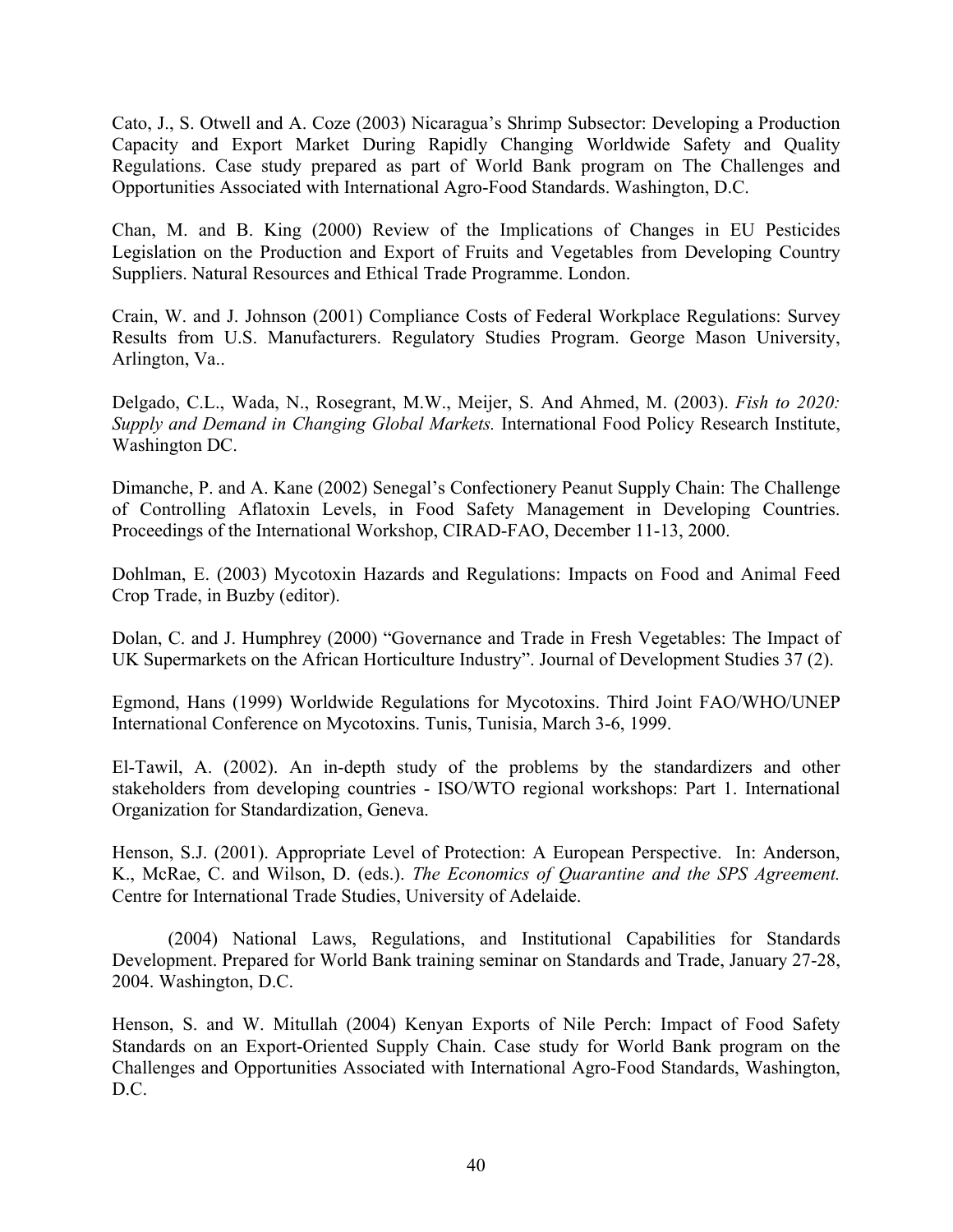Jaffee, S. (2003) From Challenge to Opportunity: Transforming Kenya's Fresh Vegetable Trade in the Context of Emerging Food Safety and Other Standards in Europe. World Bank, Agriculture and Rural Development Discussion Paper No. 2. Washington, D.C.

Lee, Dae-Seob, P. Lynn Kennedy, and Stanley Fletcher (2003) Examining the Latin American Peanut Industry: A Multi-Country Econometric Trade Model. Paper prepared for the International Conference of Agricultural Policy Reform and the WTO. Capri, Italy. June 23-26, 2003.

Mathews, K, J. Bernstein, and J. Buzby (2003) International Trade of Meat/Poultry Products and Food Safety Issues, in Buzby (editor).

OECD (2003) Trade Effects of the SPS Agreement. Joint Working Party on Agriculture and Trade, Paris.

Otsuki, T., J. Wilson, and M. Sewadeh (2001) "Saving Two in a Billion: Quantifying the Trade Effect of European Food Safety Standards on African Exports," Food Policy, 26, 5 (October): 495-514.

Park, D., H. Njapau, and E. Boutrif (1999) "Minimizing Risks Posed by Mycotoxins Utilizing the HACCP Concept. Third Joint FAO/WHO/NEP International Conference on Mycotoxins, Tunis.

Pauwelyn, J. (1999). The WTO Agreement on Sanitary and Phytosanitary (SPS) Measures as Applied in the First Three SPS Disputes. *Journal of International Economic Law*, 2 94), 641- 649.

Perry, B.D., Randolph, T.F., Ashley, S., Chimedza, R., Forman, T., Morrison, J., Poulton, C., Sibanda, L., Stevens, C., Tebele, N. and Yngstrom, I. (2003). *The Impact and Poverty Reduction Implications of Foot and Mouth Disease Control in Southern Africa*. International Livestock Research Institute, Nairobi.

Plantconsult (2003) Eurepgap—Introduction Among Small-Scale Producers of Fresh Fruit and Vegetables in Developing Countries. Report prepared for the Dutch Ministry of Agriculture, Ministry of Foreign Affairs, and Central Bureau for Provision Trade.Emmeloord, the Netherlands.

Reardon, T. and Berdegue, J.A. (2002). The Rapid Rise of Supermarkets in Latin America: Challenges and Opportunities for Development. *Development Policy Review*, 20 (4), 371-388.

Reddy, D., K. Thirumala-Devi and others (2002) Estimation of Aflatoxin Levels in Selected Foods and Feeds in India, in Food Safety Management in Developing Countries. Proceedings of the International Workshop, CIRAD-FAO, December 11-13, 2003.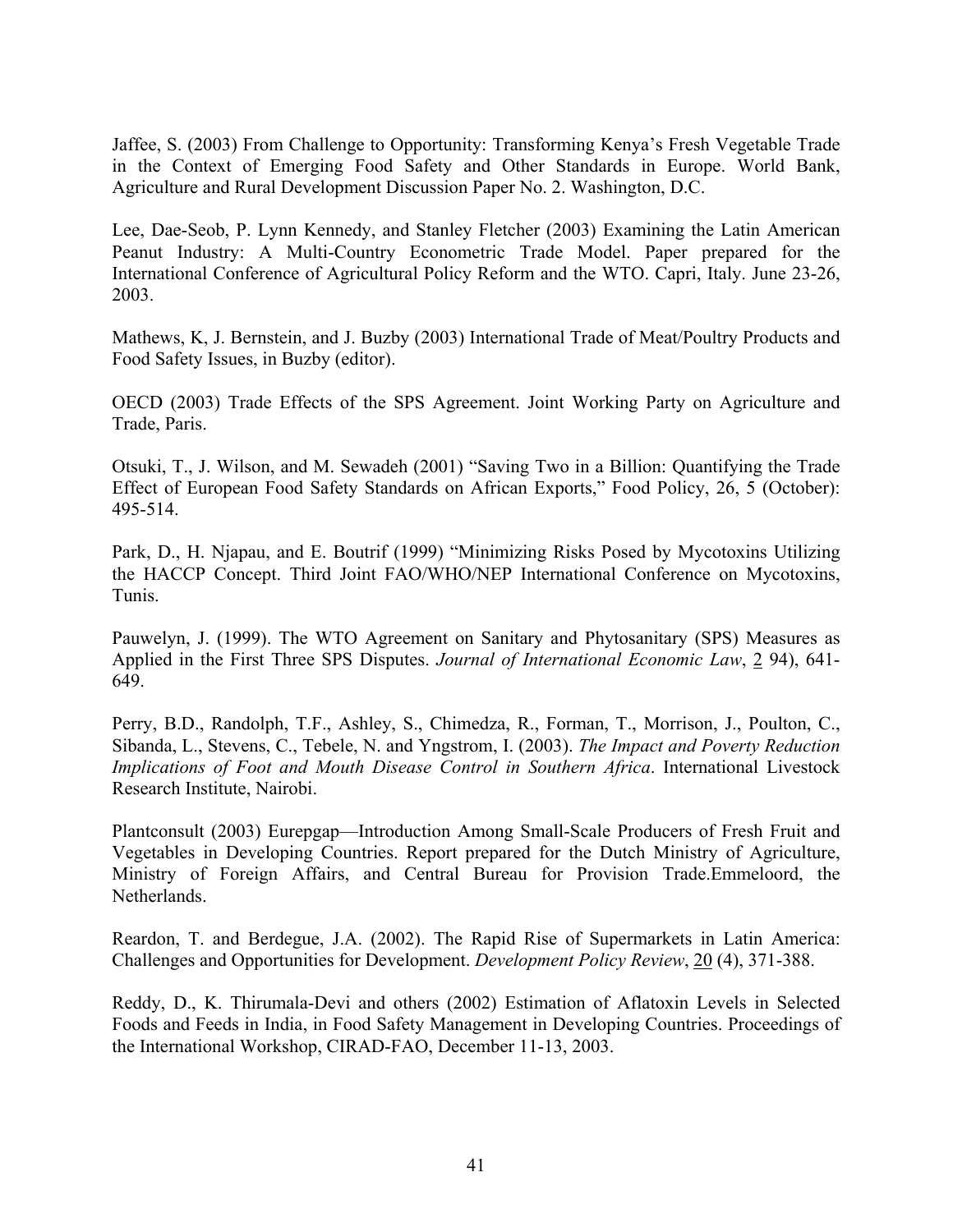Roberts, D. (2004) The Multilateral Governance Framework for Sanitary and Phytosanitary Regulations: Challenges and Prospects. Prepared for World Bank training seminar on Standards and Trade, January 27-28, 2004. Washington, D.C.

Roberts, D. and Orden, D. Determinants of Technical Barriers to Trade: The Case of US Phytosanitary Restrictions on Mexican Avocados, 1972-1995. (1997).In: Orden, D. and Roberts, D. (eds.). *Understanding Technical Barriers to Trade.* International Agricultural Trade Research Consortium, University of Minnesota.

Roberts, D., T. Josling and D. Orden (1999) "A Framework for Analyzing Technical Trade Barriers in Agricultural Markets," United States Department of Agriculture, Economic Research Services. Washington, D.C.

Roberts, D., B. Krissoff (2003) The WTO Agreement on the Application of Sanitary and Phytosanitary Barriers. United States Department of Agriculture. Economic Research Service.

Roberts, D., B. Krissoff (2004) Regulatory Barriers in International Horticultural Markets, U.S. Department of Agriculture, Economic Research Service.

Salay, E. (2003) Case Study: Reducing Mycotoxins in Brazilian Crops, in Food Safety in Food Security and Food Trade, edited by L. Unnevehr, International Food Policy Research Institute, Washington, D.C.

Sumner, D.A. (ed.) (2003). *Exotic Pests and Diseases: Biology and Economics for Biosecurity*. Iowa State Press, Ames.

Tangthirasunan, T. (n.d.) Mycotoxin Economic Aspects. Mimeo. FAO.

Unnevehr, L. (2000) "Food Safety Issues and Fresh Food Product Exports from LDCs," Agricultural Economics 23 (2000): 231-240.

 (2003) Food Safety in Food Security and Food Trade: Overview. In Food Safety in Food Security and Food Trade, edited by Unnevehr. International Food Policy Research Institute, Washington, D.C.

Unnevehr, L. and N. Hirschhorn (2001) Designing Effective Food Safety Interventions in Developing Countries. World Bank, Washington, D.C.

Weatherspoon, D.D. and Reardon, T. (2003). The Rise of Supermarkets in Africa: Implications for Agrifood Systems and the Rural Poor. *Development Policy Review*, 21 (3), 1-16.

Wilson, J. and T. Otsuki (2003) "Balancing Risk Reduction and Benefits from Trade in Setting Standards", in Food Safety in Food Security and Food Trade, L. Unnevehr (editor), International Food Policy Research Institute, Washington, D.C.